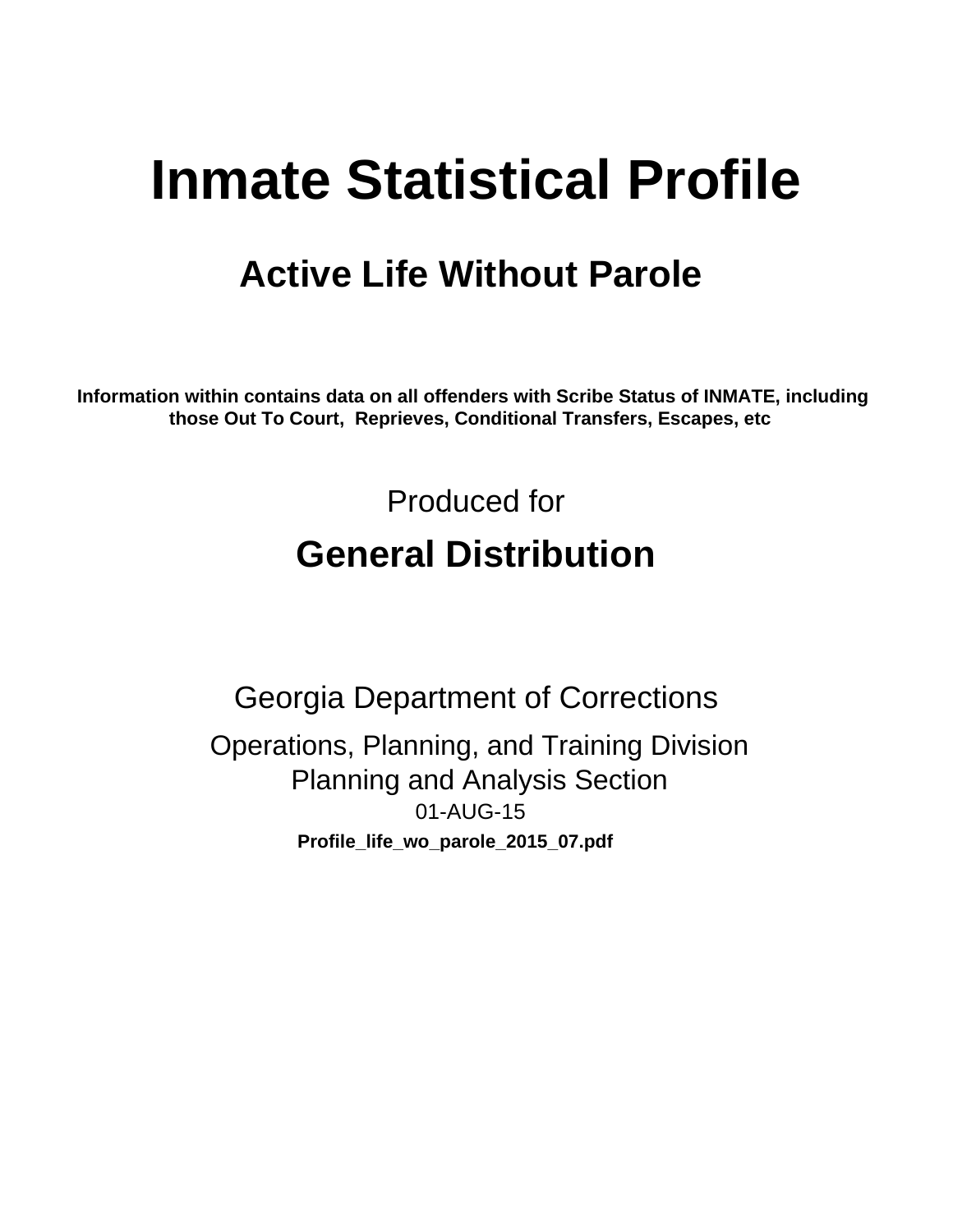#### **Inmate Statistical Profile 01-AUG-15** Contents

**Active Life Without Parole** 

Produced for General Distribution

## **Table of Contents**

| <b>Demographic information</b>                                       |
|----------------------------------------------------------------------|
| 4 Current age, broken out in ten year age groups                     |
| 5 Race group                                                         |
| 6 Marital status, self-reported at entry to prison                   |
| 7 Number of children, self-reported at entry to prison               |
| 8 Religious affiliation, self-reported at entry to prison            |
| 9 Home county - self-reported at entry to prison                     |
| 13 Employment status before prison, self-reported at entry to prison |
| 14 Age at admission                                                  |
| 16 Height, measured at entry to prison                               |
| 17 Weight, measured at entry to prison                               |
| 18 Military service                                                  |
| <b>Correctional information</b>                                      |
| 19 Type of admission to prison                                       |
| 20 Current / last supervision level                                  |
| 21 Current / last institution type                                   |
| 22 Institution type - transitional centers                           |
| 23 Institution type - county prisons                                 |
| 24 Institution type - state prisons                                  |
| 25 Institution type - private prisons                                |
| 26 Institution type - inmate boot camp                               |
| 27 Number of disciplinary reports                                    |
| 28 Number of transfers                                               |
| 29 Number of escapes                                                 |
| 30 Time served in current (or last) institution                      |
| Educational, psychological and physical information                  |
| 31 Highest grade level attained                                      |
| 32 Culture fair IQ scores                                            |
| 33 Wide Range Achievement Test (WRAT) reading score                  |
| 34 Wide Range Achievement Test (WRAT) math score                     |
| 35 Wide Range Achievement Test (WRAT) spelling score                 |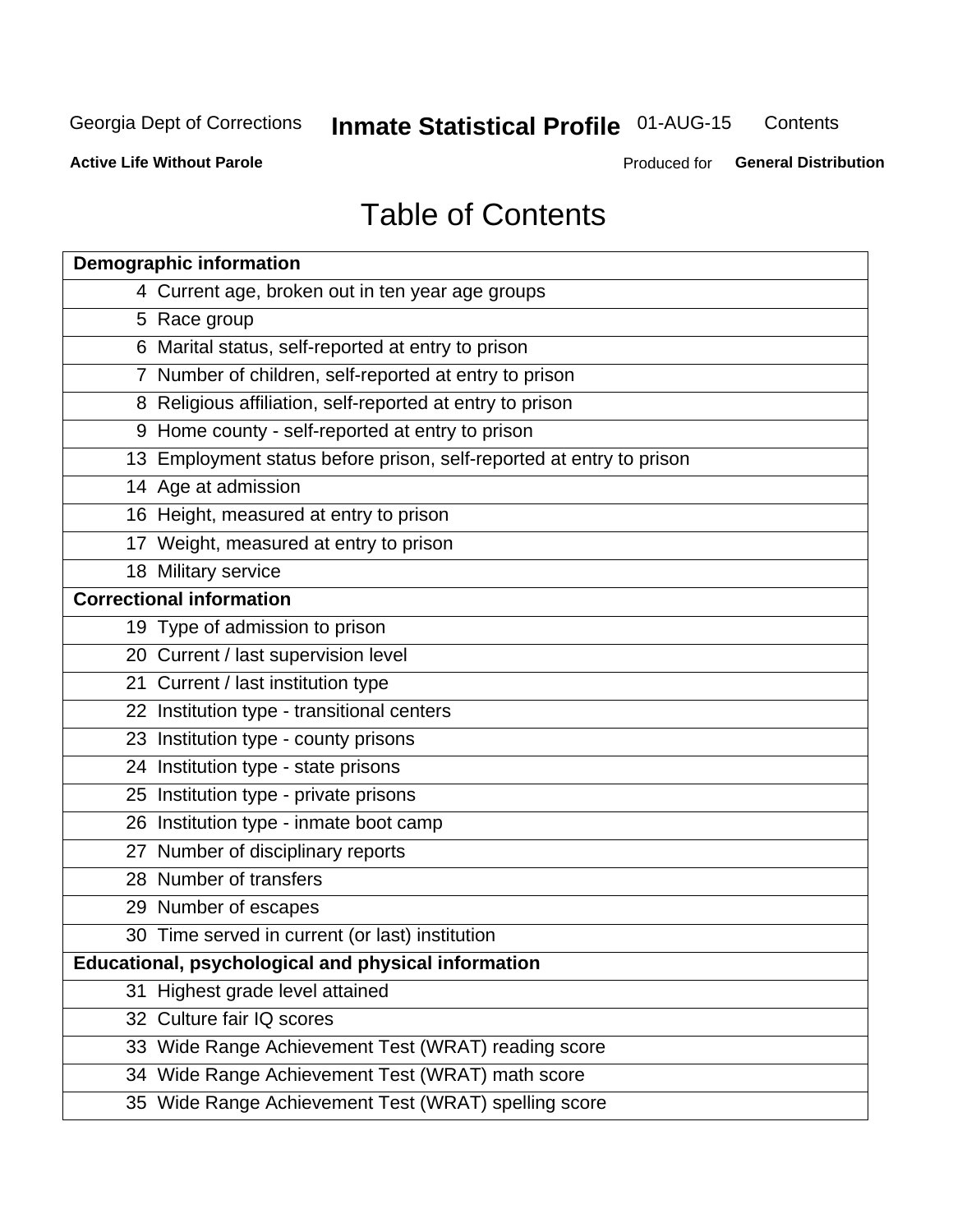#### **Inmate Statistical Profile 01-AUG-15** Contents

**Active Life Without Parole** 

Produced for General Distribution

## **Table of Contents**

| Educational, psychological and physical information              |
|------------------------------------------------------------------|
| 36 Current / last mental health treatment level                  |
| 37 PULHESDWIT medical scale - 'P' overall condition ('P'hysical) |
| 38 PULHESDWIT medical scale - 'U' upper body                     |
| 39 PULHESDWIT medical scale - 'L' lower body                     |
| 40 PULHESDWIT medical scale - 'H' hearing                        |
| 41 PULHESDWIT medical scale - 'E' vision                         |
| 42 PULHESDWIT medical scale -'S' psychiatric                     |
| 43 PULHESDWIT medical scale - 'D' dental                         |
| 44 PULHESDWIT medical scale - 'W' work ability                   |
| 45 PULHESDWIT medical scale - 'I' impairment                     |
| 46 PULHESDWIT medical scale - 'T' transportability               |
| <b>Crimes and criminal history information</b>                   |
| 47 Number of prior Georgia incarcerations                        |
| 48 Prison sentence in years                                      |
| 49 Primary offense, broken out into felonies vs misdemeanors     |
| 50 Primary offense, broken out into six broad crime categories   |
| 51 Primary offense, detailed offense code                        |
| 53 County of conviction of primary offense                       |
| 57 Circuit of conviction of primary offense                      |
| 59 Years served (jail + prison) in this incarceration            |
| <b>Medical information</b>                                       |
| 60 Results of most recent HIV test                               |
| 61 Results of most recent tuberculosis test                      |
| 62 Results of most recent syphilis test                          |
| 63 Results of most recent Hepatitis-C test                       |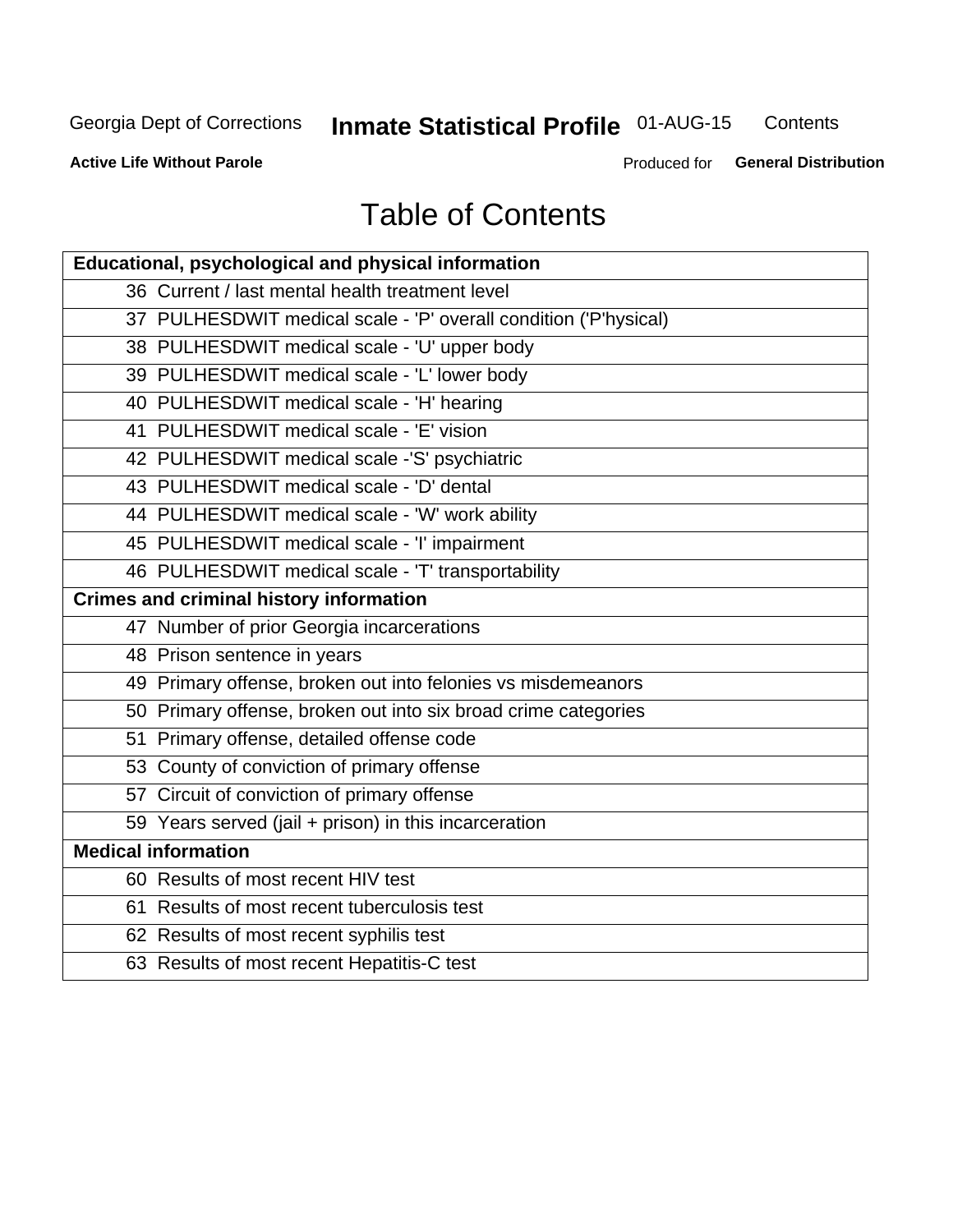### **Active Life Without Parole**

### Produced for General Distribution

## Current age, broken out in ten-year age groups

COL % - percent each COUNT is of its particular column

|                          | <b>Male</b>  |          |         | <b>Female</b>   |        |          | <b>Total</b> |        |
|--------------------------|--------------|----------|---------|-----------------|--------|----------|--------------|--------|
| <b>Current Age</b>       | <b>Count</b> | Col %    | Row %   | <b>Count</b>    | Col %  | Row %    | <b>Total</b> | Col %  |
| <b>Teens (1-19)</b>      | 5            | $0.46\%$ | 100.00% |                 |        |          | 5            | 0.45%  |
| <b>Twenties (20-29)</b>  | 168          | 15.44%   | 97.67%  | 4               | 12.12% | $2.33\%$ | 172          | 15.34% |
| Thirties (30-39)         | 300          | 27.57%   | 96.77%  | 10 <sup>1</sup> | 30.30% | 3.23%    | 310          | 27.65% |
| <b>Forties (40-49)</b>   | 310          | 28.49%   | 96.57%  | 11              | 33.33% | 3.43%    | 321          | 28.64% |
| <b>Fifties (50-59)</b>   | 211          | 19.39%   | 96.79%  |                 | 21.21% | 3.21%    | 218          | 19.45% |
| <b>Sixties (60-69)</b>   | 73           | 6.71%    | 98.65%  |                 | 3.03%  | 1.35%    | 74 l         | 6.60%  |
| Seventy + (70 and above) | 21           | 1.93%    | 100.00% |                 |        |          | 21           | 1.87%  |
| <b>Total Reported</b>    | 1,088        | 100%     | 97.06%  | 33              | 100%   | 2.94%    | 1,121        | 100%   |

| <b>information</b><br>N |      |              |          |
|-------------------------|------|--------------|----------|
| $T \cap \{n\}$          | ,088 | $\sim$<br>vu | 121<br>. |

| Mean<br>(average)       | 42.31 | 40.85 | 42.26 |
|-------------------------|-------|-------|-------|
| Median (middle)         |       |       |       |
| Mode<br>(most frequent) | 34    | 30    | 34    |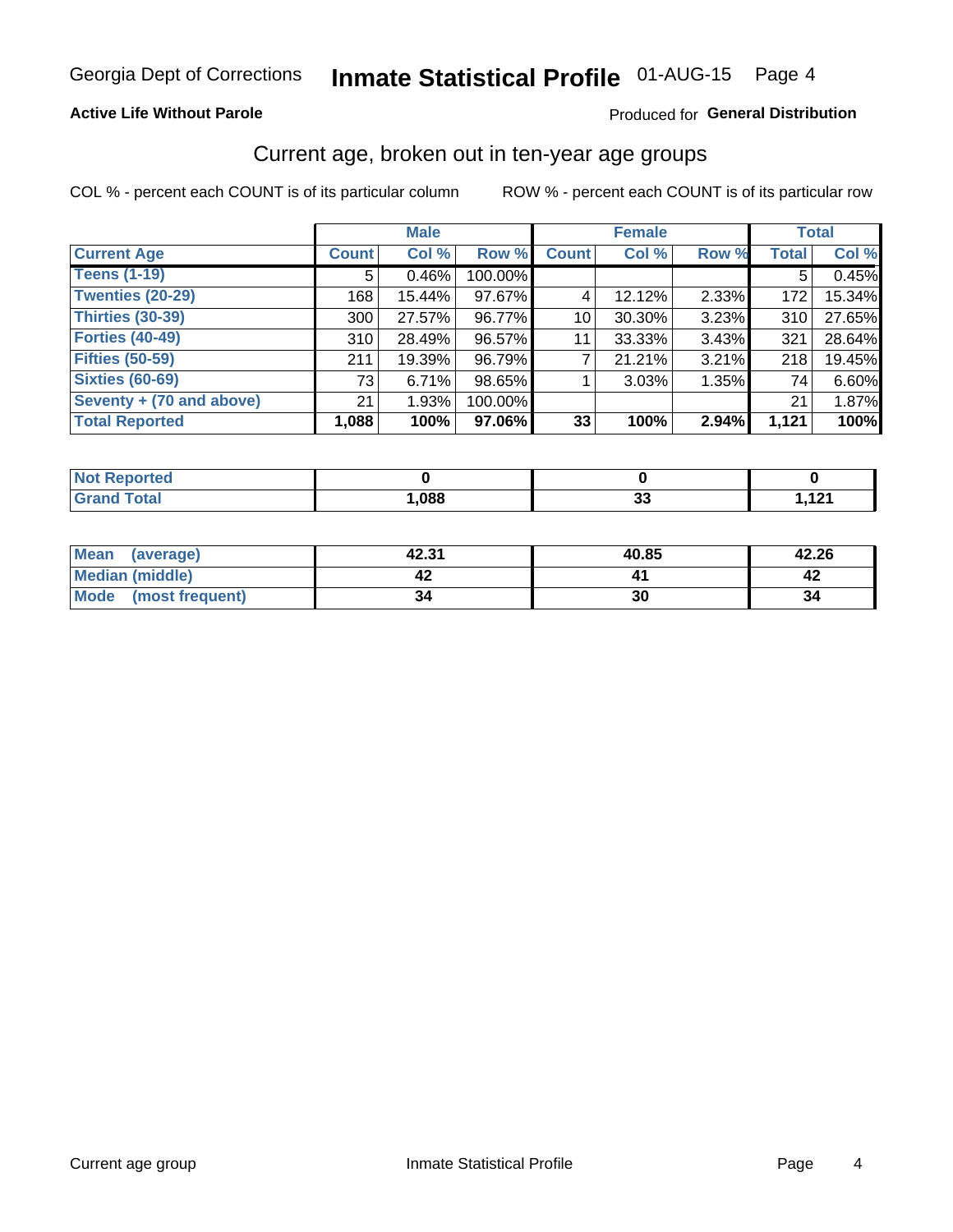#### **Inmate Statistical Profile 01-AUG-15** Page 5

### **Active Life Without Parole**

Produced for General Distribution

## Race group

COL % - percent each COUNT is of its particular column

|                              | <b>Male</b>  |         |         | <b>Female</b>      |          |       | <b>Total</b> |        |
|------------------------------|--------------|---------|---------|--------------------|----------|-------|--------------|--------|
| <b>Race Group</b>            | <b>Count</b> | Col %   |         | <b>Row % Count</b> | Col %    | Row % | Total        | Col %  |
| <b>White</b>                 | 239          | 21.97%  | 95.60%  | 11                 | 33.33%   | 4.40% | 250          | 22.30% |
| <b>Black</b><br>$\mathbf{2}$ | 820          | 75.37%  | 97.62%  | 20                 | 60.61%   | 2.38% | 840          | 74.93% |
| <b>Other</b><br>5.           |              | $.09\%$ | 100.00% |                    |          |       |              | .09%   |
| <b>Asian</b><br>6            | 4            | $.37\%$ | 100.00% |                    |          |       | 4            | .36%   |
| <b>Hispanic</b><br>10        | 24           | 2.21%   | 92.31%  | ⌒                  | $6.06\%$ | 7.69% | 26           | 2.32%  |
| <b>Total Reported</b>        | 1,088        | 100%    | 97.06%  | 33                 | 100%     | 2.94% | 1,121        | 100%   |

| .<br>rreo<br>w.   |      |           |                          |
|-------------------|------|-----------|--------------------------|
| $T \cap A \cap T$ | ,088 | ^'<br>ູບປ | $\overline{A}$<br>$\sim$ |

| –•••• |  | M |  |  |  |
|-------|--|---|--|--|--|
|-------|--|---|--|--|--|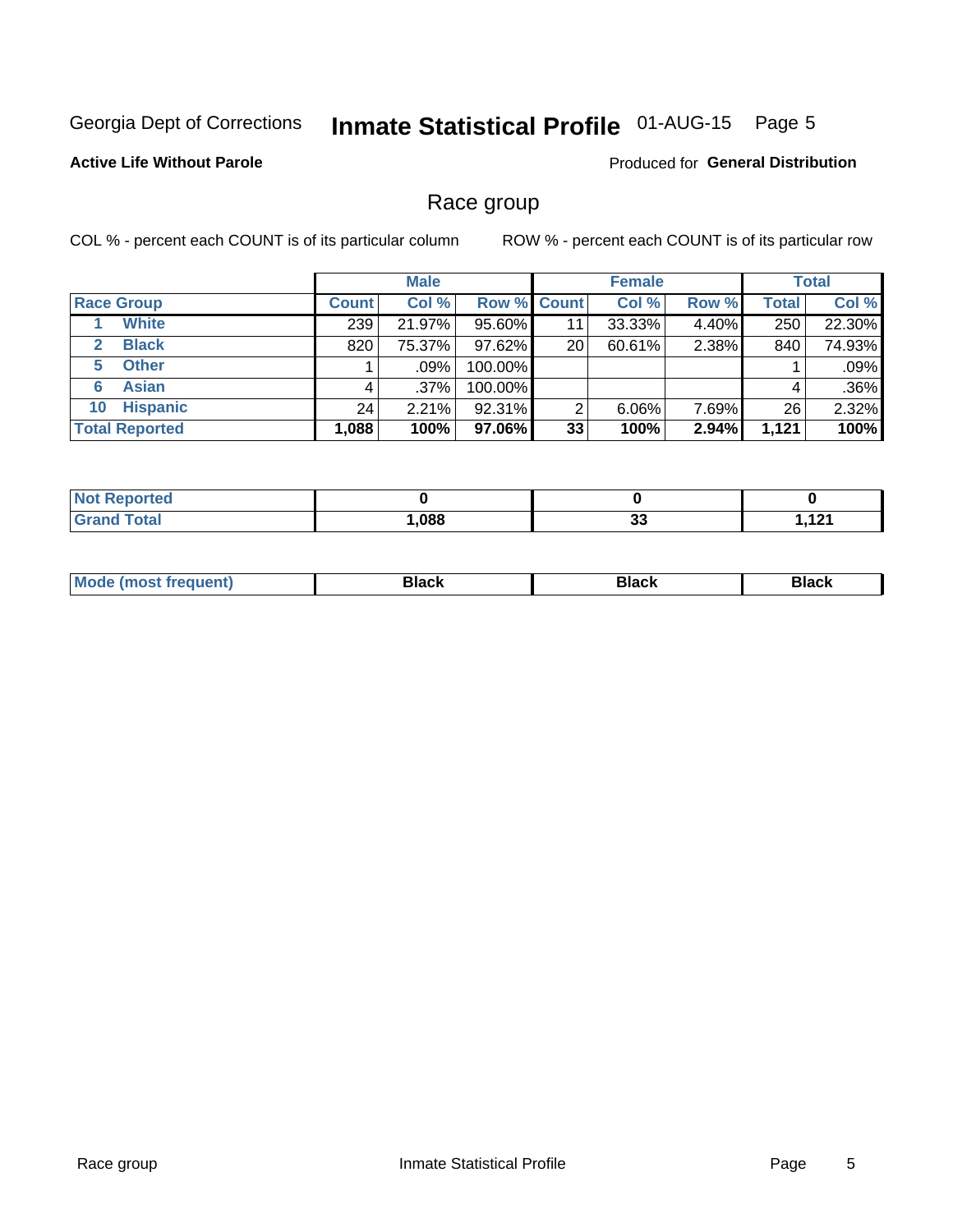## Inmate Statistical Profile 01-AUG-15 Page 6

#### **Active Life Without Parole**

### Produced for General Distribution

## Marital status, self-reported at entry to prison

COL % - percent each COUNT is of its particular column

|                        |                 | <b>Male</b> |        |              | <b>Female</b> |        |              | <b>Total</b> |
|------------------------|-----------------|-------------|--------|--------------|---------------|--------|--------------|--------------|
| <b>Marital Status</b>  | <b>Count</b>    | Col %       | Row %  | <b>Count</b> | Col %         | Row %  | <b>Total</b> | Col %        |
| <b>Unknown</b><br>0    | 10 <sub>1</sub> | $.92\%$     | 90.91% |              | 3.03%         | 9.09%  | 11           | .98%         |
| <b>Divorced</b><br>D   | 88              | $8.09\%$    | 97.78% | 2            | 6.06%         | 2.22%  | 90           | 8.03%        |
| <b>Married</b><br>М    | 150             | 13.79%      | 96.15% | 6            | 18.18%        | 3.85%  | 156          | 13.92%       |
| <b>Separated</b><br>S. | 29              | 2.67%       | 90.63% | 3            | 9.09%         | 9.38%  | 32           | 2.85%        |
| <b>Unmarried</b><br>U  | 787             | 72.33%      | 98.13% | 15           | 45.45%        | 1.87%  | 802          | 71.54%       |
| <b>Widow</b><br>W      | 24              | 2.21%       | 80.00% | 6            | 18.18%        | 20.00% | 30           | 2.68%        |
| <b>Total Reported</b>  | 1,088           | 100%        | 97.06% | 33           | 100%          | 2.94%  | 1,121        | 100%         |

| ™orted and<br>NOI<br>. <b>.</b> |      |         |                        |
|---------------------------------|------|---------|------------------------|
| <b>Total</b>                    | ,088 | ^^<br>w | . <i>.</i><br>.<br>--- |

| <b>Mode</b><br><b>nost frequent)</b><br>Unmarried<br>a most | Unmarried | Unmarried |
|-------------------------------------------------------------|-----------|-----------|
|-------------------------------------------------------------|-----------|-----------|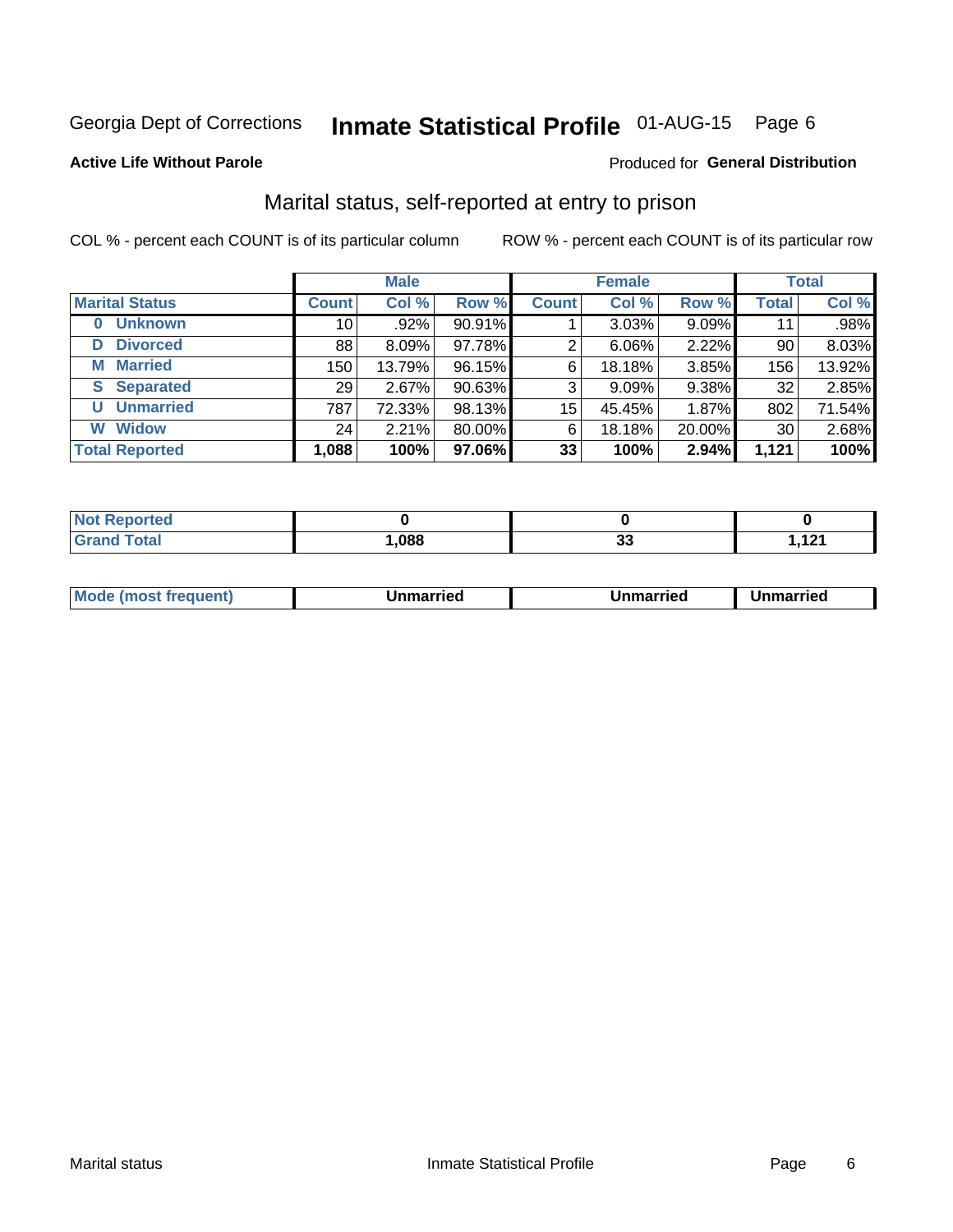## Inmate Statistical Profile 01-AUG-15 Page 7

#### **Active Life Without Parole**

### **Produced for General Distribution**

## Number of children, self reported at entry to prison

COL % - percent each COUNT is of its particular column

|                           |                | <b>Male</b> |         |              | <b>Female</b> |       |                | <b>Total</b> |
|---------------------------|----------------|-------------|---------|--------------|---------------|-------|----------------|--------------|
| <b>Number of Children</b> | <b>Count</b>   | Col %       | Row %   | <b>Count</b> | Col %         | Row % | <b>Total</b>   | Col %        |
| $\bf{0}$                  | 400            | 37.07%      | 96.85%  | 13           | 39.39%        | 3.15% | 413            | 37.14%       |
|                           | 255            | 23.63%      | 97.70%  | 6            | 18.18%        | 2.30% | 261            | 23.47%       |
| $\overline{2}$            | 178            | 16.50%      | 97.80%  | 4            | 12.12%        | 2.20% | 182            | 16.37%       |
| 3                         | 111            | 10.29%      | 94.87%  | 6            | 18.18%        | 5.13% | 117            | 10.52%       |
| 4                         | 69             | 6.39%       | 98.57%  |              | 3.03%         | 1.43% | 70             | 6.29%        |
| 5                         | 33             | 3.06%       | 91.67%  | 3            | 9.09%         | 8.33% | 36             | 3.24%        |
| $6\phantom{1}6$           | 15             | 1.39%       | 100.00% |              |               |       | 15             | 1.35%        |
| 7                         | 8              | 0.74%       | 100.00% |              |               |       | 8              | 0.72%        |
| $\overline{\mathbf{8}}$   | $\overline{2}$ | 0.19%       | 100.00% |              |               |       | 2              | 0.18%        |
| $\boldsymbol{9}$          | 2              | 0.19%       | 100.00% |              |               |       | 2              | 0.18%        |
| 10                        | 2              | 0.19%       | 100.00% |              |               |       | $\overline{2}$ | 0.18%        |
| Over 10                   | 4              | 0.37%       | 100.00% |              |               |       | 4              | 0.36%        |
| <b>Total Reported</b>     | 1,079          | 100%        | 97.03%  | 33           | 100%          | 2.97% | 1,112          | 100%         |

| د د ه<br>теа      |      |                |           |
|-------------------|------|----------------|-----------|
| $F \sim 4 \sim 7$ | ,088 | - -<br>~<br>ິ∿ | 4.04<br>. |

| Mean (average)         | ∣.52 | 1.55 | 1.52 |
|------------------------|------|------|------|
| <b>Median (middle)</b> |      |      |      |
| Mode (most frequent)   |      |      |      |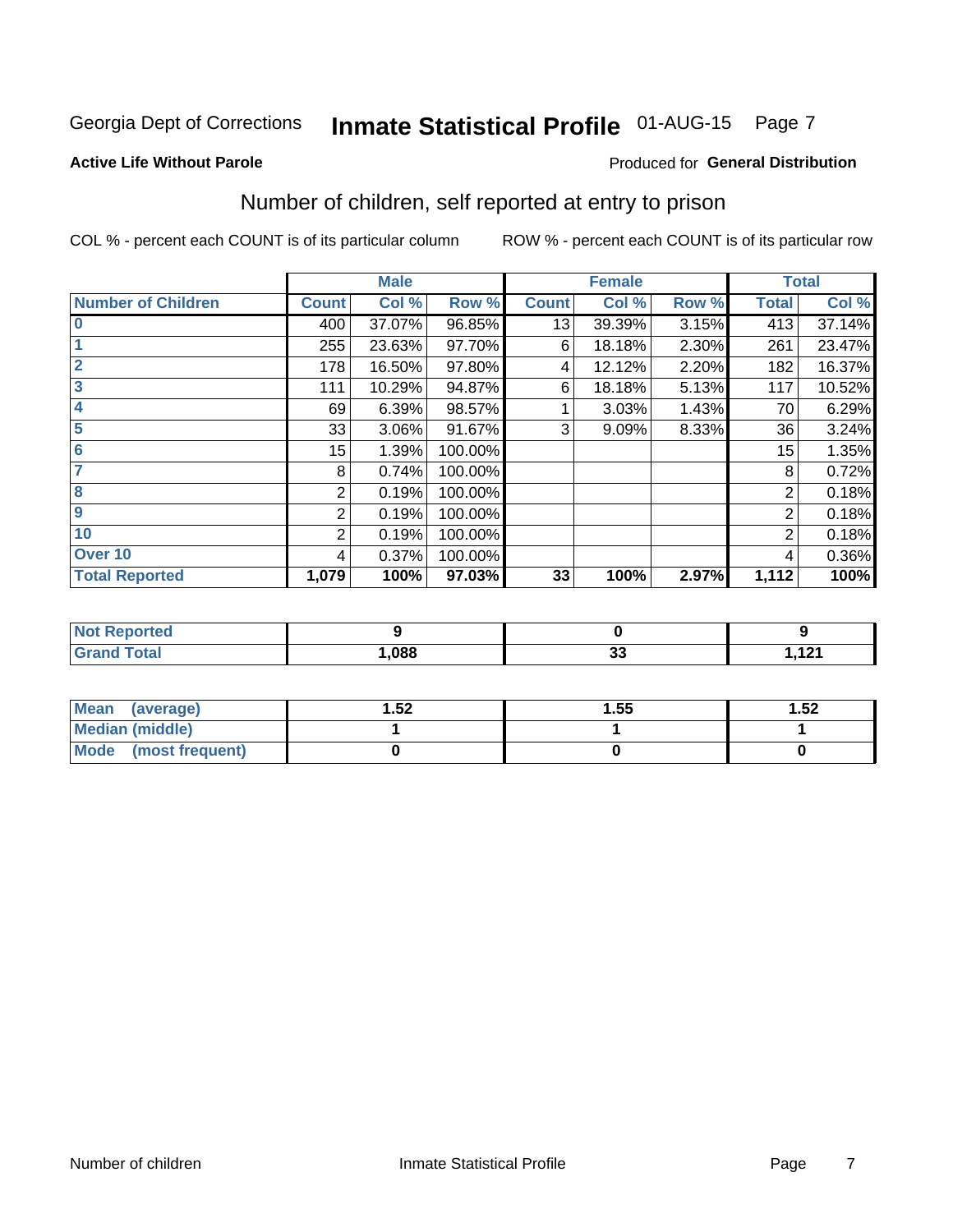## Inmate Statistical Profile 01-AUG-15 Page 8

#### **Active Life Without Parole**

#### Produced for General Distribution

## Religious affiliation, self-reported at entry to prison

COL % - percent each COUNT is of its particular column

|              |                              |              | <b>Male</b> |         |              | <b>Female</b> |       |       | <b>Total</b> |
|--------------|------------------------------|--------------|-------------|---------|--------------|---------------|-------|-------|--------------|
|              | <b>Religious Affiliation</b> | <b>Count</b> | Col %       | Row %   | <b>Count</b> | Col %         | Row % | Total | Col %        |
|              | <b>Islam</b>                 | 48           | 8.07%       | 94.12%  | 3            | 13.04%        | 5.88% | 51    | 8.25%        |
| $\mathbf{2}$ | <b>Catholic</b>              | 22           | 3.70%       | 95.65%  |              | 4.35%         | 4.35% | 23    | 3.72%        |
| 3            | <b>Baptist</b>               | 280          | 47.06%      | 94.92%  | 15           | 65.22%        | 5.08% | 295   | 47.73%       |
| 4            | <b>Methodist</b>             | 11           | 1.85%       | 91.67%  |              | 4.35%         | 8.33% | 12    | 1.94%        |
| 7            | <b>Chc Of God</b>            | 2            | .34%        | 100.00% |              |               |       | 2     | .32%         |
| 8            | <b>Holiness</b>              | 22           | 3.70%       | 95.65%  |              | 4.35%         | 4.35% | 23    | 3.72%        |
| 9            | <b>Jewish</b>                | 2            | .34%        | 100.00% |              |               |       | 2     | .32%         |
| 10           | <b>Anglican</b>              |              | .17%        | 100.00% |              |               |       |       | .16%         |
| 12           | <b>Hindu</b>                 | 2            | .34%        | 100.00% |              |               |       | 2     | .32%         |
| 16           | <b>Seven D Ad</b>            | 4            | .67%        | 100.00% |              |               |       | 4     | .65%         |
| 17           | <b>Jehovah Wt</b>            | 9            | 1.51%       | 100.00% |              |               |       | 9     | 1.46%        |
| 18           | <b>Latr Day S</b>            |              | .17%        | 100.00% |              |               |       |       | .16%         |
| 20           | <b>Other Prot</b>            | 80           | 13.45%      | 97.56%  | 2            | 8.70%         | 2.44% | 82    | 13.27%       |
| 96           | <b>None</b>                  | 111          | 18.66%      | 100.00% |              |               |       | 111   | 17.96%       |
|              | <b>Total Reported</b>        | 595          | 100%        | 96.28%  | 23           | 100%          | 3.72% | 618   | 100%         |

| <b>Not Reported</b> | 493  | 10                    | 503  |
|---------------------|------|-----------------------|------|
| <b>Total</b>        | ,088 | $\overline{ }$<br>ູບປ | 4.94 |

| <b>Mode</b><br>'most frequent) | aptist | 3aptist | 3aptist |
|--------------------------------|--------|---------|---------|
|                                |        |         |         |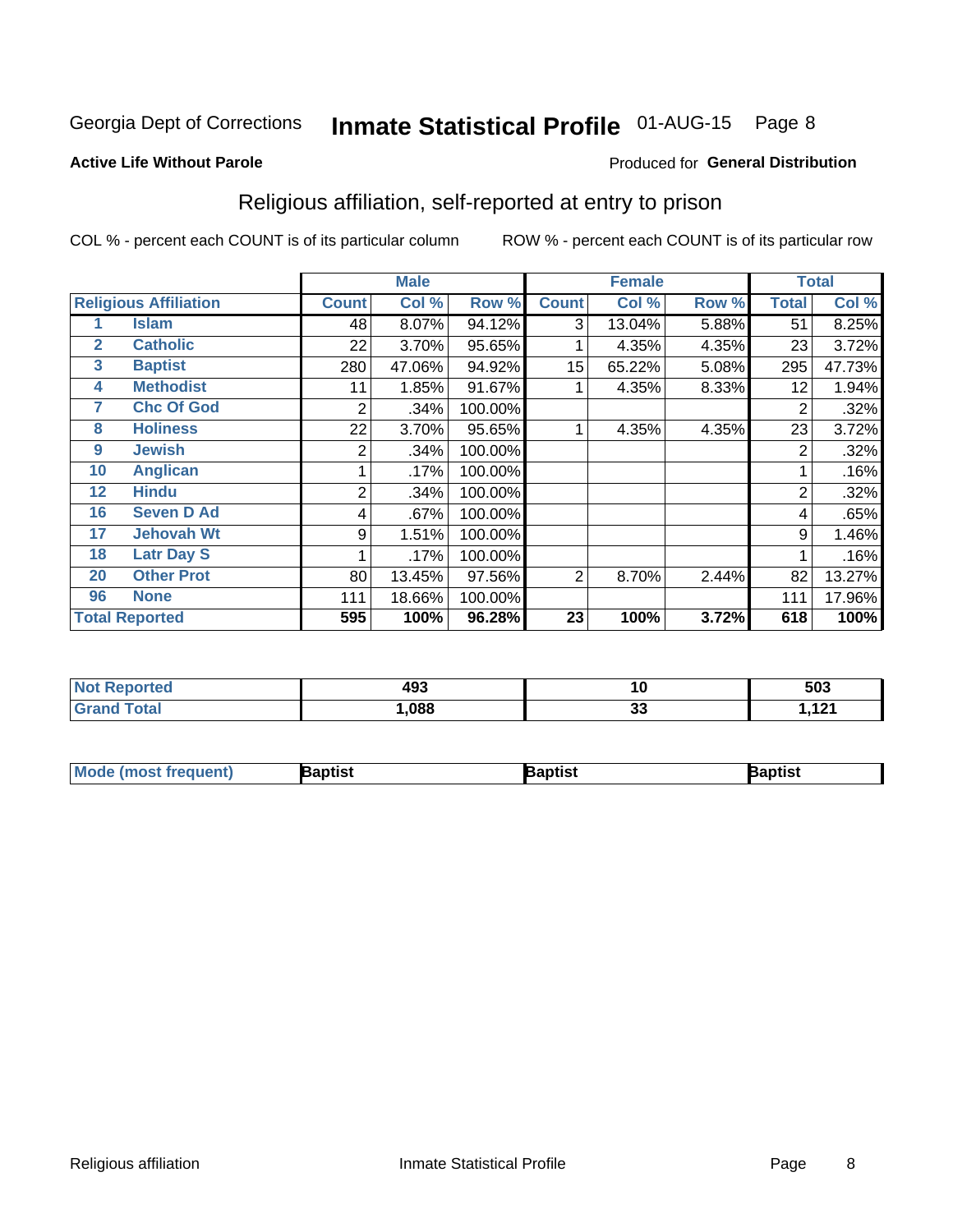## Inmate Statistical Profile 01-AUG-15 Page 9

### **Active Life Without Parole**

#### Produced for General Distribution

## Home county, self-reported at entry to prison

COL % - percent each COUNT is of its particular column

|     |                             |                  | <b>Male</b> |         |              | <b>Female</b> |        | <b>Total</b>            |        |
|-----|-----------------------------|------------------|-------------|---------|--------------|---------------|--------|-------------------------|--------|
|     | <b>Home County</b>          | <b>Count</b>     | Col %       | Row %   | <b>Count</b> | Col %         | Row %  | <b>Total</b>            | Col %  |
| 000 | <b>Unknown</b>              | $\overline{217}$ | 19.94%      | 95.18%  | 11           | 33.33%        | 4.82%  | $\overline{228}$        | 20.34% |
| 001 | <b>Appling County</b>       | 4                | .37%        | 100.00% |              |               |        | 4                       | .36%   |
| 002 | <b>Atkinson County</b>      | 1                | .09%        | 100.00% |              |               |        | 1                       | .09%   |
| 003 | <b>Bacon County</b>         | 1                | .09%        | 100.00% |              |               |        | 1                       | .09%   |
| 005 | <b>Baldwin County</b>       | 3                | .28%        | 100.00% |              |               |        | 3                       | .27%   |
| 007 | <b>Barrow County</b>        | 7                | .64%        | 100.00% |              |               |        | 7                       | .62%   |
| 008 | <b>Bartow County</b>        | 6                | .55%        | 100.00% |              |               |        | 6                       | .54%   |
| 009 | <b>Ben Hill County</b>      | 6                | .55%        | 100.00% |              |               |        | 6                       | .54%   |
| 010 | <b>Berrien County</b>       | $\overline{2}$   | .18%        | 100.00% |              |               |        | $\overline{2}$          | .18%   |
| 011 | <b>Bibb County</b>          | 22               | 2.02%       | 95.65%  | 1            | 3.03%         | 4.35%  | 23                      | 2.05%  |
| 012 | <b>Bleckley County</b>      | 2                | .18%        | 100.00% |              |               |        | $\overline{2}$          | .18%   |
| 014 | <b>Brooks County</b>        | 1                | .09%        | 100.00% |              |               |        | 1                       | .09%   |
| 016 | <b>Bulloch County</b>       | 3                | .28%        | 100.00% |              |               |        | 3                       | .27%   |
| 017 | <b>Burke County</b>         | 10               | .92%        | 100.00% |              |               |        | 10                      | .89%   |
| 018 | <b>Butts County</b>         | $\overline{2}$   | .18%        | 100.00% |              |               |        | $\overline{2}$          | .18%   |
| 020 | <b>Camden County</b>        | 5                | .46%        | 83.33%  | 1            | 3.03%         | 16.67% | 6                       | .54%   |
| 021 | <b>Candler County</b>       | 1                | .09%        | 100.00% |              |               |        | 1                       | .09%   |
| 022 | <b>Carroll County</b>       | 2                | .18%        | 100.00% |              |               |        | $\overline{2}$          | .18%   |
| 023 | <b>Catoosa County</b>       | $\overline{3}$   | .28%        | 100.00% |              |               |        | 3                       | .27%   |
| 025 | <b>Chatham County</b>       | 39               | 3.58%       | 100.00% |              |               |        | 39                      | 3.48%  |
| 026 | <b>Chattahoochee County</b> | 1                | .09%        | 100.00% |              |               |        | 1                       | .09%   |
| 027 | <b>Chattooga County</b>     | 1                | .09%        | 100.00% |              |               |        | 1                       | .09%   |
| 028 | <b>Cherokee County</b>      | 3                | .28%        | 100.00% |              |               |        | 3                       | .27%   |
| 029 | <b>Clarke County</b>        | 21               | 1.93%       | 100.00% |              |               |        | 21                      | 1.87%  |
| 030 | <b>Clay County</b>          | 1                | .09%        | 100.00% |              |               |        | 1                       | .09%   |
| 031 | <b>Clayton County</b>       | 30               | 2.76%       | 100.00% |              |               |        | 30                      | 2.68%  |
| 033 | <b>Cobb County</b>          | 39               | 3.58%       | 100.00% |              |               |        | 39                      | 3.48%  |
| 034 | <b>Coffee County</b>        | 3                | .28%        | 100.00% |              |               |        | 3                       | .27%   |
| 035 | <b>Colquitt County</b>      | 3                | .28%        | 100.00% |              |               |        | 3                       | .27%   |
| 036 | <b>Columbia County</b>      | 6                | .55%        | 85.71%  | 1            | 3.03%         | 14.29% | 7                       | .62%   |
| 037 | <b>Cook County</b>          | 4                | .37%        | 100.00% |              |               |        | $\overline{\mathbf{4}}$ | .36%   |
| 038 | <b>Coweta County</b>        | 4                | .37%        | 80.00%  | 1            | 3.03%         | 20.00% | 5                       | .45%   |
| 040 | <b>Crisp County</b>         | 6                | .55%        | 100.00% |              |               |        | 6                       | .54%   |
| 042 | <b>Dawson County</b>        | 1                | .09%        | 100.00% |              |               |        | 1                       | .09%   |
| 043 | <b>Decatur County</b>       | $\overline{2}$   | .18%        | 100.00% |              |               |        | $\overline{2}$          | .18%   |
| 044 | <b>Dekalb County</b>        | 78               | 7.17%       | 100.00% |              |               |        | 78                      | 6.96%  |
| 045 | <b>Dodge County</b>         | 1                | .09%        | 100.00% |              |               |        | 1                       | .09%   |
| 046 | <b>Dooly County</b>         | 1                | .09%        | 50.00%  | $\mathbf 1$  | 3.03%         | 50.00% | $\overline{2}$          | .18%   |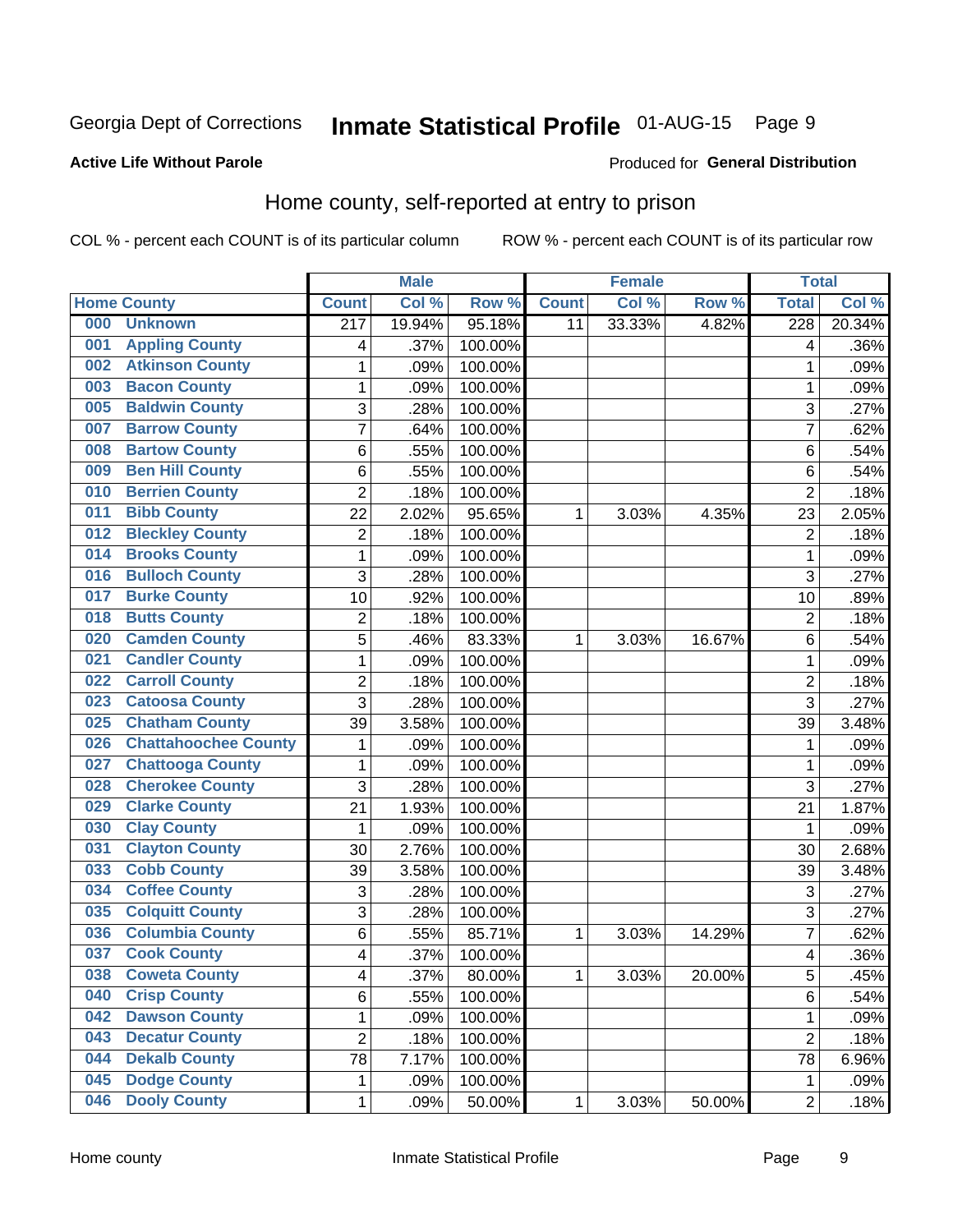## Inmate Statistical Profile 01-AUG-15 Page 10

### **Active Life Without Parole**

### Produced for General Distribution

## Home county, self-reported at entry to prison

COL % - percent each COUNT is of its particular column

|     |                          |                | <b>Male</b> |         |                | <b>Female</b> |        | <b>Total</b>    |        |
|-----|--------------------------|----------------|-------------|---------|----------------|---------------|--------|-----------------|--------|
|     | <b>Home County</b>       | <b>Count</b>   | Col %       | Row %   | <b>Count</b>   | Col %         | Row %  | <b>Total</b>    | Col %  |
| 047 | <b>Dougherty County</b>  | 24             | 2.21%       | 96.00%  | 1              | 3.03%         | 4.00%  | $\overline{25}$ | 2.23%  |
| 048 | <b>Douglas County</b>    | 15             | 1.38%       | 88.24%  | $\overline{2}$ | 6.06%         | 11.76% | 17              | 1.52%  |
| 049 | <b>Early County</b>      | $\mathbf 1$    | .09%        | 100.00% |                |               |        | 1               | .09%   |
| 051 | <b>Effingham County</b>  | 3              | .28%        | 100.00% |                |               |        | 3               | .27%   |
| 052 | <b>Elbert County</b>     | 3              | .28%        | 100.00% |                |               |        | 3               | .27%   |
| 053 | <b>Emanuel County</b>    | 4              | .37%        | 100.00% |                |               |        | 4               | .36%   |
| 056 | <b>Fayette County</b>    | 3              | .28%        | 100.00% |                |               |        | 3               | .27%   |
| 057 | <b>Floyd County</b>      | 15             | 1.38%       | 100.00% |                |               |        | 15              | 1.34%  |
| 058 | <b>Forsyth County</b>    | 3              | .28%        | 100.00% |                |               |        | 3               | .27%   |
| 059 | <b>Franklin County</b>   | $\overline{2}$ | .18%        | 66.67%  | 1              | 3.03%         | 33.33% | 3               | .27%   |
| 060 | <b>Fulton County</b>     | 146            | 13.42%      | 99.32%  | 1              | 3.03%         | .68%   | 147             | 13.11% |
| 061 | <b>Gilmer County</b>     | 2              | .18%        | 100.00% |                |               |        | $\overline{2}$  | .18%   |
| 063 | <b>Glynn County</b>      | $\overline{7}$ | .64%        | 100.00% |                |               |        | $\overline{7}$  | .62%   |
| 064 | <b>Gordon County</b>     | $\overline{c}$ | .18%        | 100.00% |                |               |        | $\overline{2}$  | .18%   |
| 066 | <b>Greene County</b>     | $\mathbf{1}$   | .09%        | 100.00% |                |               |        | 1               | .09%   |
| 067 | <b>Gwinnett County</b>   | 24             | 2.21%       | 92.31%  | $\overline{2}$ | 6.06%         | 7.69%  | 26              | 2.32%  |
| 068 | <b>Habersham County</b>  | 1              | .09%        | 100.00% |                |               |        | 1               | .09%   |
| 069 | <b>Hall County</b>       | 16             | 1.47%       | 100.00% |                |               |        | 16              | 1.43%  |
| 070 | <b>Hancock County</b>    | $\overline{2}$ | .18%        | 100.00% |                |               |        | $\overline{2}$  | .18%   |
| 071 | <b>Haralson County</b>   | $\overline{c}$ | .18%        | 100.00% |                |               |        | $\overline{2}$  | .18%   |
| 072 | <b>Harris County</b>     | $\mathbf 1$    | .09%        | 100.00% |                |               |        | 1               | .09%   |
| 073 | <b>Hart County</b>       | $\overline{c}$ | .18%        | 100.00% |                |               |        | $\overline{2}$  | .18%   |
| 074 | <b>Heard County</b>      | $\mathbf{1}$   | .09%        | 100.00% |                |               |        | 1               | .09%   |
| 075 | <b>Henry County</b>      | 6              | .55%        | 85.71%  | 1              | 3.03%         | 14.29% | $\overline{7}$  | .62%   |
| 076 | <b>Houston County</b>    | 17             | 1.56%       | 100.00% |                |               |        | 17              | 1.52%  |
| 078 | <b>Jackson County</b>    | 3              | .28%        | 100.00% |                |               |        | 3               | .27%   |
| 080 | <b>Jeff Davis County</b> | $\mathbf 1$    | .09%        | 100.00% |                |               |        | 1               | .09%   |
| 081 | <b>Jefferson County</b>  | 3              | .28%        | 100.00% |                |               |        | 3               | .27%   |
| 082 | <b>Jenkins County</b>    | $\overline{2}$ | .18%        | 100.00% |                |               |        | $\overline{2}$  | .18%   |
| 084 | <b>Jones County</b>      | $\mathbf 1$    | .09%        | 100.00% |                |               |        | 1               | .09%   |
| 087 | <b>Laurens County</b>    | 6              | .55%        | 100.00% |                |               |        | 6               | .54%   |
| 088 | <b>Lee County</b>        | 1              | .09%        | 100.00% |                |               |        | 1               | .09%   |
| 089 | <b>Liberty County</b>    | $\overline{7}$ | .64%        | 87.50%  | 1              | 3.03%         | 12.50% | 8               | .71%   |
| 090 | <b>Lincoln County</b>    | $\mathbf 1$    | .09%        | 100.00% |                |               |        | 1               | .09%   |
| 091 | <b>Long County</b>       | $\mathbf 1$    | .09%        | 100.00% |                |               |        | 1               | .09%   |
| 092 | <b>Lowndes County</b>    | 8              | .74%        | 100.00% |                |               |        | 8               | .71%   |
| 093 | <b>Lumpkin County</b>    | $\mathbf{1}$   | .09%        | 100.00% |                |               |        | 1               | .09%   |
| 094 | <b>Macon County</b>      | $\mathbf{1}$   | .09%        | 100.00% |                |               |        | 1               | .09%   |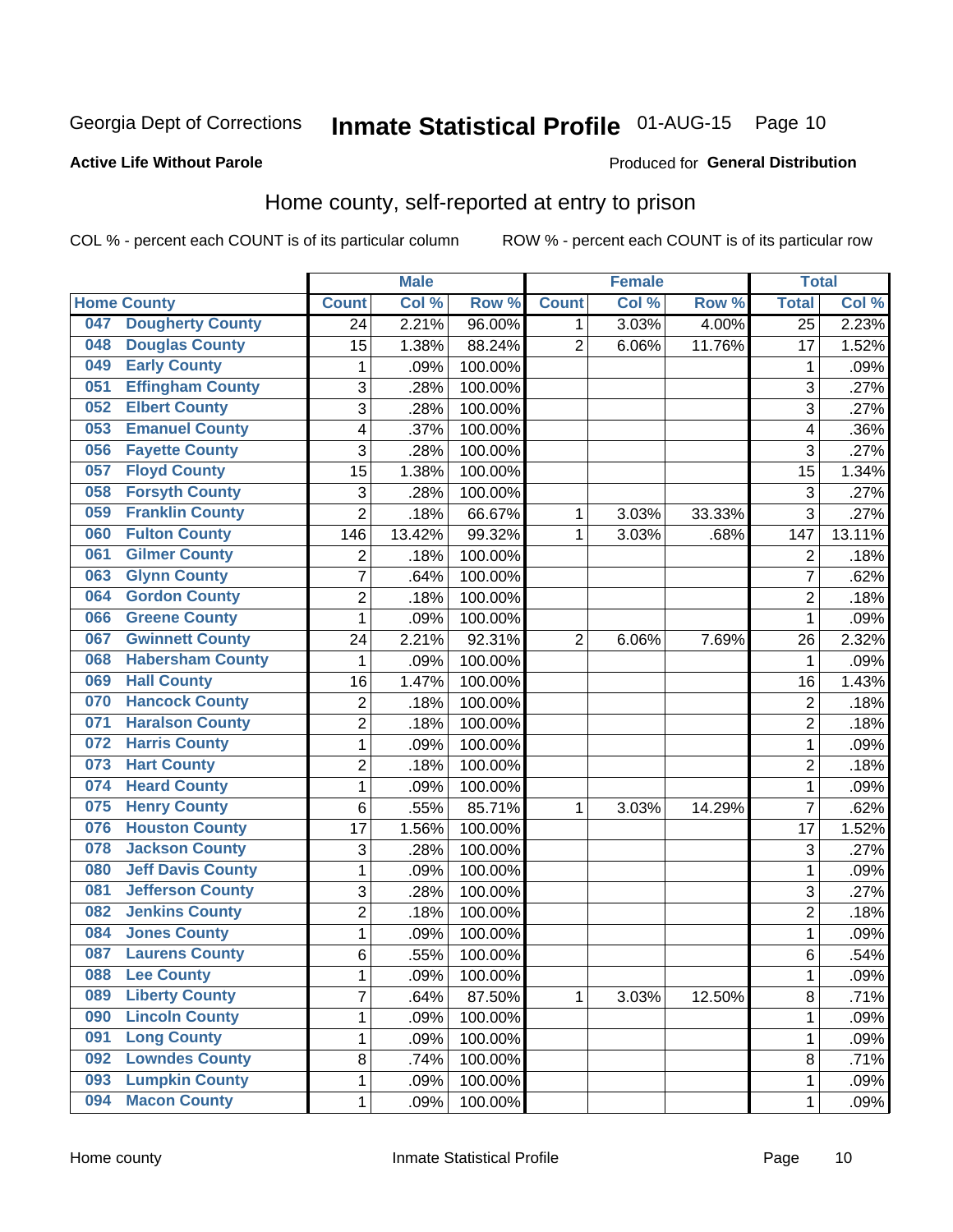## Inmate Statistical Profile 01-AUG-15 Page 11

### **Active Life Without Parole**

#### Produced for General Distribution

## Home county, self-reported at entry to prison

COL % - percent each COUNT is of its particular column

|                  |                          |                          | <b>Male</b> |                  |              | <b>Female</b> |        | <b>Total</b>   |       |
|------------------|--------------------------|--------------------------|-------------|------------------|--------------|---------------|--------|----------------|-------|
|                  | <b>Home County</b>       | <b>Count</b>             | Col %       | Row <sup>%</sup> | <b>Count</b> | Col %         | Row %  | <b>Total</b>   | Col % |
| 095              | <b>Madison County</b>    | 1                        | .09%        | 100.00%          |              |               |        | 1              | .09%  |
| 096              | <b>Marion County</b>     | 1                        | .09%        | 100.00%          |              |               |        | 1              | .09%  |
| 097              | <b>Mcduffie County</b>   | 2                        | .18%        | 100.00%          |              |               |        | $\overline{c}$ | .18%  |
| 098              | <b>Mcintosh County</b>   | $\overline{2}$           | .18%        | 100.00%          |              |               |        | $\overline{2}$ | .18%  |
| 100              | <b>Miller County</b>     | $\mathbf{1}$             | .09%        | 100.00%          |              |               |        | 1              | .09%  |
| 101              | <b>Mitchell County</b>   | 1                        | .09%        | 100.00%          |              |               |        | 1              | .09%  |
| 102              | <b>Monroe County</b>     | 4                        | .37%        | 100.00%          |              |               |        | 4              | .36%  |
| 103              | <b>Montgomery County</b> | 1                        | .09%        | 100.00%          |              |               |        | 1              | .09%  |
| 104              | <b>Morgan County</b>     | 1                        | .09%        | 100.00%          |              |               |        | 1              | .09%  |
| 106              | <b>Muscogee County</b>   | 26                       | 2.39%       | 100.00%          |              |               |        | 26             | 2.32% |
| 107              | <b>Newton County</b>     | 3                        | .28%        | 75.00%           | 1            | 3.03%         | 25.00% | 4              | .36%  |
| 109              | <b>Oglethorpe County</b> | 4                        | .37%        | 100.00%          |              |               |        | 4              | .36%  |
| 110              | <b>Paulding County</b>   | 6                        | .55%        | 100.00%          |              |               |        | 6              | .54%  |
| 111              | <b>Peach County</b>      | 1                        | .09%        | 100.00%          |              |               |        | 1              | .09%  |
| 112              | <b>Pickens County</b>    | $\mathbf{1}$             | .09%        | 100.00%          |              |               |        | 1              | .09%  |
| 113              | <b>Pierce County</b>     | $\overline{2}$           | .18%        | 100.00%          |              |               |        | $\overline{2}$ | .18%  |
| 114              | <b>Pike County</b>       | 3                        | .28%        | 75.00%           | 1            | 3.03%         | 25.00% | 4              | .36%  |
| $\overline{115}$ | <b>Polk County</b>       | 3                        | .28%        | 100.00%          |              |               |        | 3              | .27%  |
| 117              | <b>Putnam County</b>     | 5                        | .46%        | 100.00%          |              |               |        | 5              | .45%  |
| 119              | <b>Rabun County</b>      | 1                        | .09%        | 100.00%          |              |               |        | 1              | .09%  |
| 120              | <b>Randolph County</b>   | $\overline{2}$           | .18%        | 100.00%          |              |               |        | $\overline{2}$ | .18%  |
| 121              | <b>Richmond County</b>   | 37                       | 3.40%       | 92.50%           | 3            | 9.09%         | 7.50%  | 40             | 3.57% |
| 122              | <b>Rockdale County</b>   | 4                        | .37%        | 100.00%          |              |               |        | 4              | .36%  |
| 124              | <b>Screven County</b>    | 1                        | .09%        | 100.00%          |              |               |        | 1              | .09%  |
| 125              | <b>Seminole County</b>   | 2                        | .18%        | 100.00%          |              |               |        | 2              | .18%  |
| 126              | <b>Spalding County</b>   | 8                        | .74%        | 100.00%          |              |               |        | 8              | .71%  |
| 127              | <b>Stephens County</b>   | $\mathbf{1}$             | .09%        | 50.00%           | 1            | 3.03%         | 50.00% | $\overline{c}$ | .18%  |
| 128              | <b>Stewart County</b>    | $\mathbf{1}$             | .09%        | 100.00%          |              |               |        | 1              | .09%  |
| 129              | <b>Sumter County</b>     | 2                        | .18%        | 100.00%          |              |               |        | 2              | .18%  |
| 132              | <b>Tattnall County</b>   | $\overline{\mathcal{A}}$ | .37%        | 100.00%          |              |               |        | 4              | .36%  |
| 133              | <b>Taylor County</b>     | $\overline{2}$           | .18%        | 100.00%          |              |               |        | 2              | .18%  |
| 134              | <b>Telfair County</b>    | 1                        | .09%        | 100.00%          |              |               |        | 1              | .09%  |
| 136              | <b>Thomas County</b>     | $\overline{5}$           | .46%        | 100.00%          |              |               |        | 5              | .45%  |
| 137              | <b>Tift County</b>       | 6                        | .55%        | 100.00%          |              |               |        | 6              | .54%  |
| 138              | <b>Toombs County</b>     | 8                        | .74%        | 100.00%          |              |               |        | 8              | .71%  |
| 140              | <b>Treutlen County</b>   | 1                        | .09%        | 100.00%          |              |               |        | 1              | .09%  |
| $\overline{141}$ | <b>Troup County</b>      | 3                        | .28%        | 100.00%          |              |               |        | 3              | .27%  |
| $\overline{143}$ | <b>Twiggs County</b>     | 1                        | .09%        | 100.00%          |              |               |        | 1              | .09%  |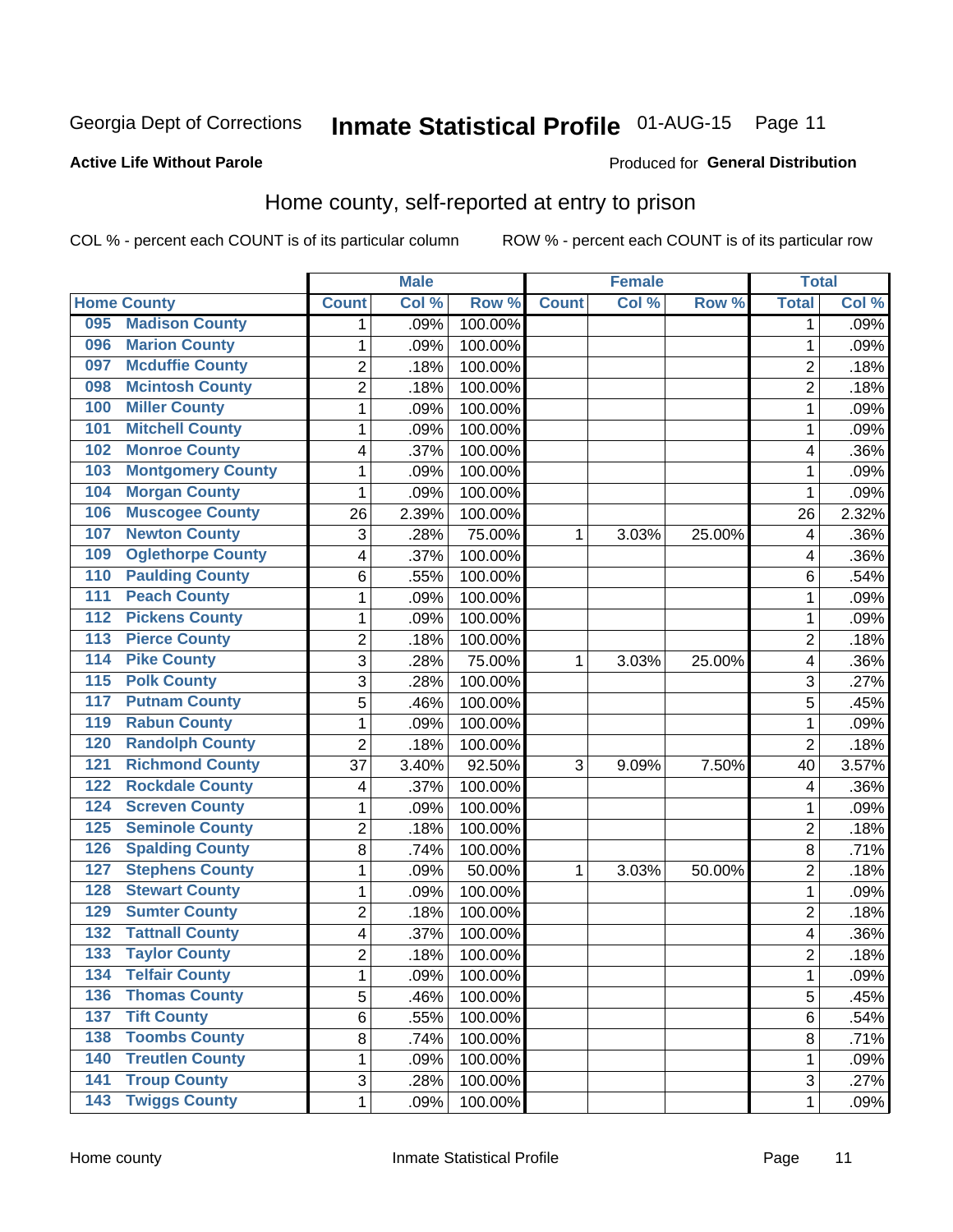## Inmate Statistical Profile 01-AUG-15 Page 12

#### **Active Life Without Parole**

#### Produced for General Distribution

## Home county, self-reported at entry to prison

COL % - percent each COUNT is of its particular column

|                                    |              | <b>Male</b> |         |              | <b>Female</b> |        | <b>Total</b>   |       |
|------------------------------------|--------------|-------------|---------|--------------|---------------|--------|----------------|-------|
| <b>Home County</b>                 | <b>Count</b> | Col %       | Row %   | <b>Count</b> | Col %         | Row %  | <b>Total</b>   | Col % |
| <b>Upson County</b><br>145         | 4            | .37%        | 100.00% |              |               |        | 4              | .36%  |
| <b>Walker County</b><br>146        | 6            | .55%        | 85.71%  | 4            | 3.03%         | 14.29% |                | .62%  |
| <b>Walton County</b><br>147        | 9            | .83%        | 100.00% |              |               |        | 9              | .80%  |
| <b>Ware County</b><br>148          | 7            | .64%        | 100.00% |              |               |        |                | .62%  |
| <b>Washington County</b><br>150    | 5            | .46%        | 100.00% |              |               |        | 5              | .45%  |
| <b>Wayne County</b><br>151         | 5            | .46%        | 100.00% |              |               |        | 5              | .45%  |
| <b>White County</b><br>154         |              | .09%        | 100.00% |              |               |        |                | .09%  |
| <b>Whitfield County</b><br>155     | 5            | .46%        | 100.00% |              |               |        | 5              | .45%  |
| <b>Wilkes County</b><br>157        |              | .09%        | 100.00% |              |               |        |                | .09%  |
| <b>Wilkinson County</b><br>158     | 2            | .18%        | 100.00% |              |               |        | $\overline{2}$ | .18%  |
| <b>Worth County</b><br>159         |              | .09%        | 100.00% |              |               |        |                | .09%  |
| <b>Other Custody/Out Of</b><br>999 | 3            | .28%        | 75.00%  | 1            | 3.03%         | 25.00% | 4              | .36%  |
| <b>State</b>                       |              |             |         |              |               |        |                |       |
| <b>Total Rported</b>               | 1,088        | 100%        | 97.06%  | 33           | 100%          | 2.94%  | 1,121          | 100%  |

| ported<br><b>NOT</b> |      |              |          |
|----------------------|------|--------------|----------|
| $\sim$ to $\sim$     | ,088 | $\sim$<br>vu | 101<br>. |

| Mode (most frequent) | <b>Fulton County</b> | <b>Richmond County</b> | <b>Fulton County</b> |
|----------------------|----------------------|------------------------|----------------------|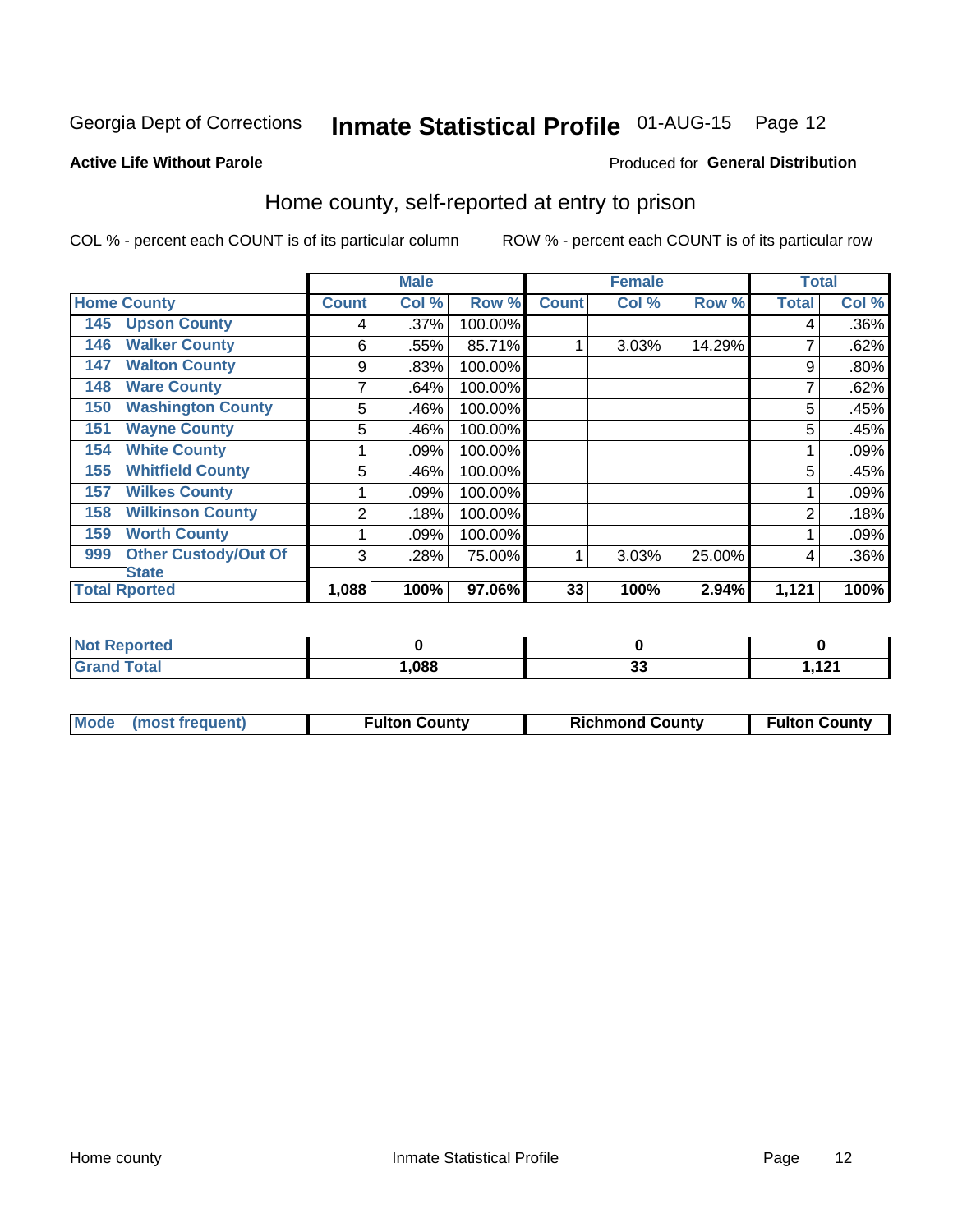## Inmate Statistical Profile 01-AUG-15 Page 13

### **Active Life Without Parole**

#### Produced for General Distribution

## Employment status before prison, self-reported at entry to prison

COL % - percent each COUNT is of its particular column

|                           |                 | <b>Male</b> |         |              | <b>Female</b> |          |       | <b>Total</b> |
|---------------------------|-----------------|-------------|---------|--------------|---------------|----------|-------|--------------|
| <b>Employment Status</b>  | <b>Count</b>    | Col %       | Row %   | <b>Count</b> | Col %         | Row %    | Total | Col %        |
| <b>Full Time</b><br>01    | 427             | 47.44%      | 97.27%  | 12           | 44.44%        | 2.73%    | 439   | 47.36%       |
| <b>Part Time</b><br>02    | 60              | 6.67%       | 100.00% |              |               |          | 60    | 6.47%        |
| Unempl $<$ 6M<br>03       | 69 <sup>1</sup> | 7.67%       | 98.57%  |              | 3.70%         | 1.43%    | 70    | 7.55%        |
| Unempl > 6M<br>04         | 190             | 21.11%      | 95.00%  | 10           | 37.04%        | 5.00%    | 200   | 21.57%       |
| <b>Never Worked</b><br>05 | 83              | 9.22%       | 100.00% |              |               |          | 83    | 8.95%        |
| <b>Student</b><br>06      | 25              | 2.78%       | 100.00% |              |               |          | 25    | 2.70%        |
| <b>Incapable</b><br>07    | 46              | 5.11%       | 92.00%  |              | 14.81%        | $8.00\%$ | 50    | 5.39%        |
| <b>Total Reported</b>     | 900             | 100%        | 97.09%  | 27           | 100%          | 2.91%    | 927   | 100%         |

| тес | 188  |          | 194             |
|-----|------|----------|-----------------|
|     | .088 | n.<br>J. | 121<br>.<br>___ |

| Mc | ∙u∥<br>----<br>ıme | ίuΙ<br>Πmε |
|----|--------------------|------------|
|    |                    |            |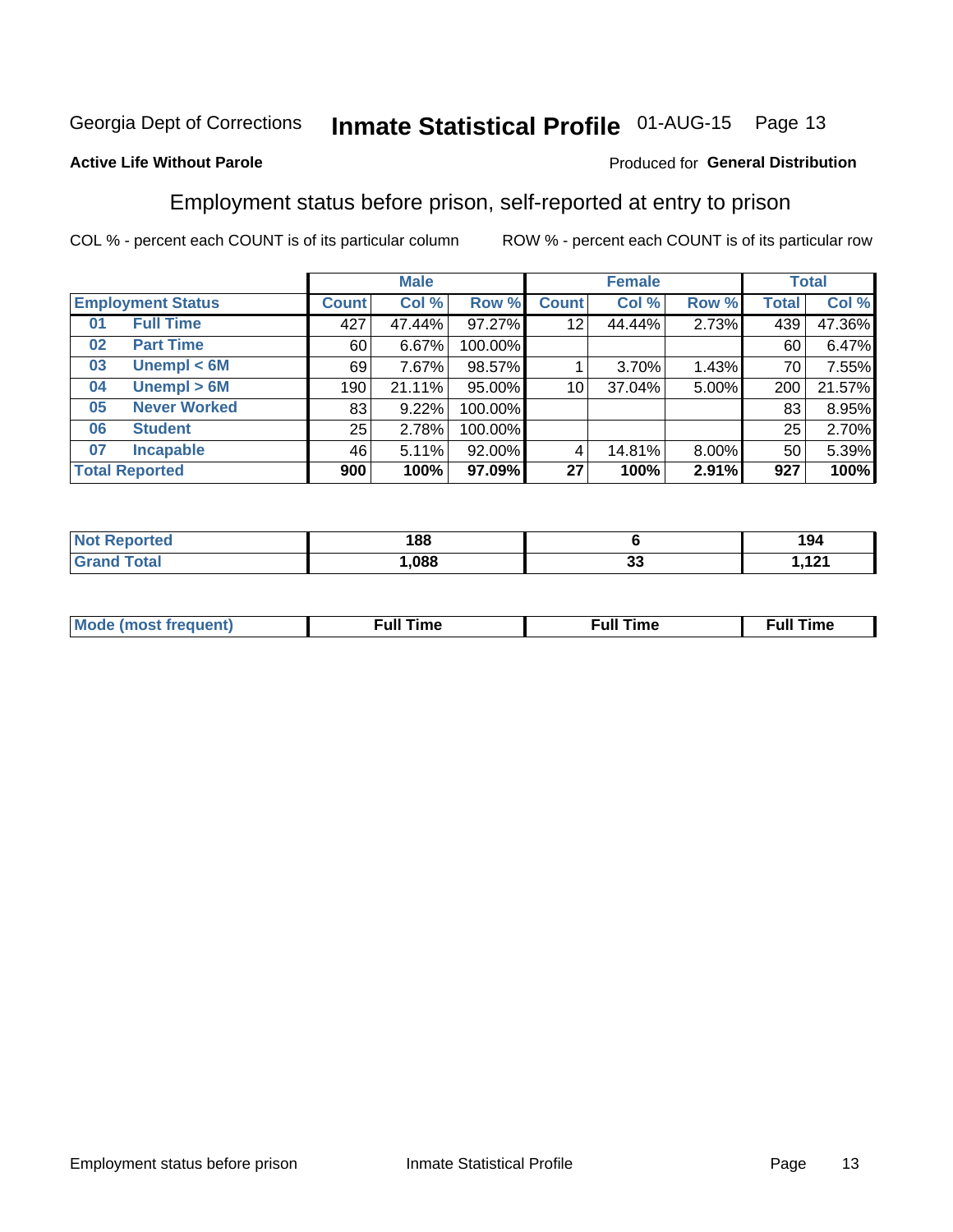### **Active Life Without Parole**

Produced for General Distribution

## Age at admission

COL % - percent each COUNT is of its particular column

|                         | <b>Male</b>             |       | <b>Female</b> |                |       | <b>Total</b> |                  |       |
|-------------------------|-------------------------|-------|---------------|----------------|-------|--------------|------------------|-------|
| <b>Age At Admission</b> | <b>Count</b>            | Col % | Row %         | <b>Count</b>   | Col % | Row %        | <b>Total</b>     | Col % |
| 15                      | $\overline{2}$          | 0.18% | 100.00%       |                |       |              | $\overline{2}$   | 0.18% |
| 16                      | $\overline{\mathbf{c}}$ | 0.18% | 100.00%       |                |       |              | $\overline{2}$   | 0.18% |
| $\overline{17}$         | $6\phantom{1}6$         | 0.55% | 100.00%       |                |       |              | 6                | 0.54% |
| 18                      | 11                      | 1.01% | 100.00%       |                |       |              | 11               | 0.98% |
| 19                      | 23                      | 2.11% | 100.00%       |                |       |              | 23               | 2.05% |
| $\overline{20}$         | 22                      | 2.02% | 95.65%        | 1              | 3.03% | 4.35%        | 23               | 2.05% |
| 21                      | 27                      | 2.48% | 100.00%       |                |       |              | 27               | 2.41% |
| 22                      | 58                      | 5.33% | 98.31%        | 1              | 3.03% | 1.69%        | 59               | 5.26% |
| 23                      | 39                      | 3.58% | 97.50%        | 1              | 3.03% | 2.50%        | 40               | 3.57% |
| 24                      | 42                      | 3.86% | 97.67%        | 1              | 3.03% | 2.33%        | 43               | 3.84% |
| $\overline{25}$         | 39                      | 3.58% | 92.86%        | 3              | 9.09% | 7.14%        | 42               | 3.75% |
| 26                      | 42                      | 3.86% | 100.00%       |                |       |              | 42               | 3.75% |
| $\overline{27}$         | 39                      | 3.58% | 95.12%        | $\overline{2}$ | 6.06% | 4.88%        | 41               | 3.66% |
| 28                      | 50                      | 4.60% | 98.04%        | 1              | 3.03% | 1.96%        | 51               | 4.55% |
| 29                      | 47                      | 4.32% | 100.00%       |                |       |              | 47               | 4.19% |
| 30                      | 38                      | 3.49% | 100.00%       |                |       |              | 38               | 3.39% |
| 31                      | 42                      | 3.86% | 100.00%       |                |       |              | 42               | 3.75% |
| 32                      | 48                      | 4.41% | 96.00%        | $\overline{2}$ | 6.06% | 4.00%        | 50               | 4.46% |
| 33                      | 35                      | 3.22% | 97.22%        | 1              | 3.03% | 2.78%        | 36               | 3.21% |
| 34                      | 20                      | 1.84% | 90.91%        | $\overline{2}$ | 6.06% | 9.09%        | 22               | 1.96% |
| 35                      | 27                      | 2.48% | 96.43%        | 1              | 3.03% | 3.57%        | 28               | 2.50% |
| 36                      | 42                      | 3.86% | 100.00%       |                |       |              | 42               | 3.75% |
| $\overline{37}$         | 28                      | 2.57% | 100.00%       |                |       |              | 28               | 2.50% |
| 38                      | 29                      | 2.67% | 100.00%       |                |       |              | 29               | 2.59% |
| 39                      | 28                      | 2.57% | 90.32%        | 3              | 9.09% | 9.68%        | 31               | 2.77% |
| 40                      | 19                      | 1.75% | 95.00%        | 1              | 3.03% | 5.00%        | 20               | 1.78% |
| 41                      | 33                      | 3.03% | 94.29%        | $\overline{2}$ | 6.06% | 5.71%        | 35               | 3.12% |
| 42                      | 31                      | 2.85% | 100.00%       |                |       |              | 31               | 2.77% |
| 43                      | 23                      | 2.11% | 92.00%        | $\overline{c}$ | 6.06% | 8.00%        | 25               | 2.23% |
| 44                      | 19                      | 1.75% | 90.48%        | $\overline{2}$ | 6.06% | 9.52%        | 21               | 1.87% |
| 45                      | 23                      | 2.11% | 100.00%       |                |       |              | 23               | 2.05% |
| 46                      | 21                      | 1.93% | 87.50%        | 3              | 9.09% | 12.50%       | 24               | 2.14% |
| 47                      | 16                      | 1.47% | 100.00%       |                |       |              | 16               | 1.43% |
| 48                      | 15                      | 1.38% | 83.33%        | 3              | 9.09% | 16.67%       | 18               | 1.61% |
| 49                      | 16                      | 1.47% | 100.00%       |                |       |              | 16               | 1.43% |
| 50                      | 13                      | 1.19% | 100.00%       |                |       |              | 13               | 1.16% |
| $\overline{51}$         | 7                       | 0.64% | 100.00%       |                |       |              | $\overline{7}$   | 0.62% |
| 52                      | 10                      | 0.92% | 100.00%       |                |       |              | 10               | 0.89% |
| 53                      | 9                       | 0.83% | 100.00%       |                |       |              | $\boldsymbol{9}$ | 0.80% |
| 54                      | 6                       | 0.55% | 100.00%       |                |       |              | 6                | 0.54% |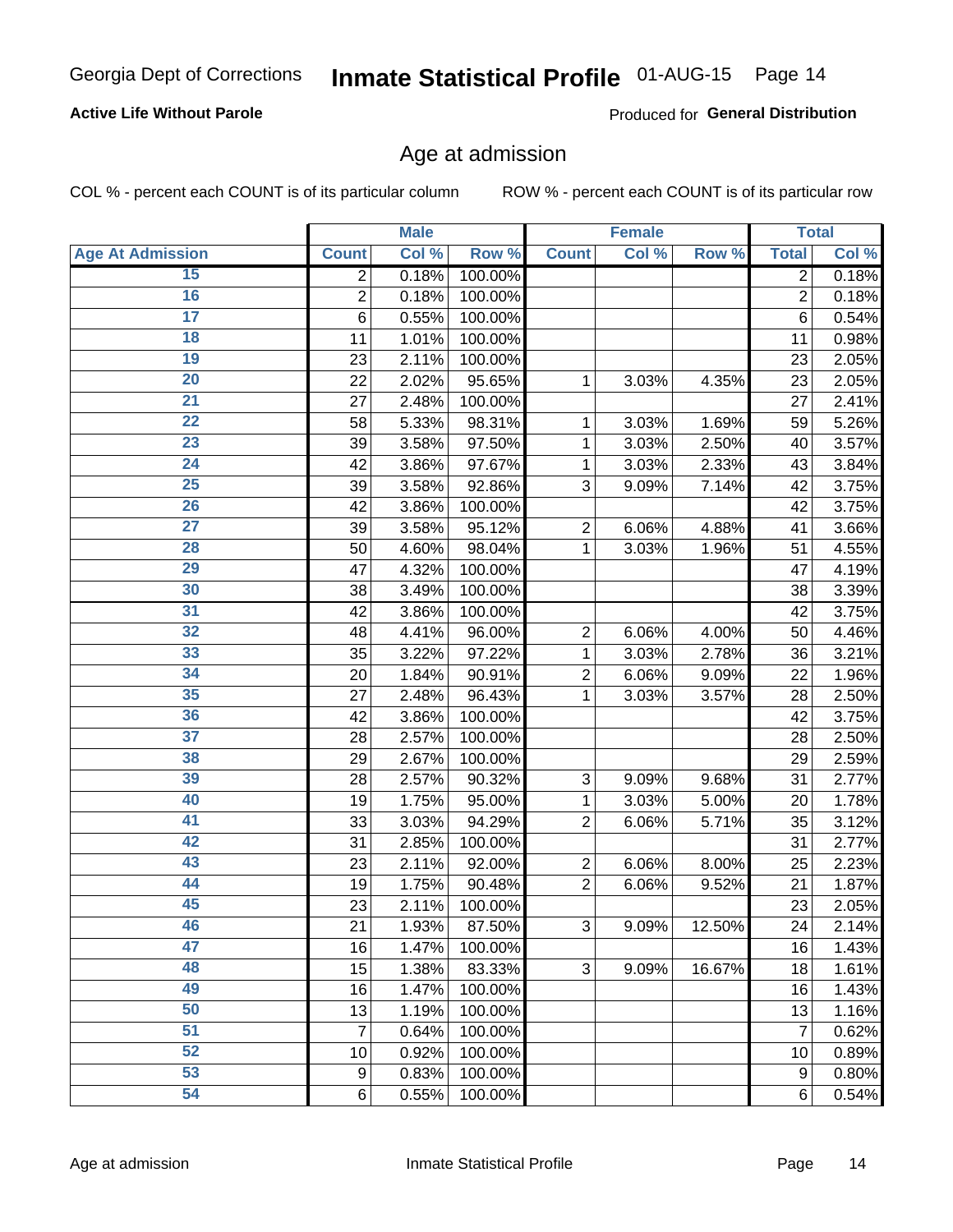## Inmate Statistical Profile 01-AUG-15 Page 15

### **Active Life Without Parole**

Produced for General Distribution

## Age at admission

COL % - percent each COUNT is of its particular column

|                         |              | <b>Male</b> |         |              | <b>Female</b> |        |                | <b>Total</b> |
|-------------------------|--------------|-------------|---------|--------------|---------------|--------|----------------|--------------|
| <b>Age At Admission</b> | <b>Count</b> | Col %       | Row %   | <b>Count</b> | Col %         | Row %  | <b>Total</b>   | Col %        |
| 55                      | 5            | 0.46%       | 83.33%  |              | 3.03%         | 16.67% | 6              | 0.54%        |
| 56                      | 8            | 0.74%       | 100.00% |              |               |        | 8              | 0.71%        |
| 57                      |              | 0.64%       | 100.00% |              |               |        |                | 0.62%        |
| 58                      | 6            | 0.55%       | 100.00% |              |               |        | 6              | 0.54%        |
| 60                      | 3            | 0.28%       | 100.00% |              |               |        | 3              | 0.27%        |
| 62                      |              | 0.09%       | 100.00% |              |               |        |                | 0.09%        |
| 63                      |              | 0.09%       | 100.00% |              |               |        |                | 0.09%        |
| 64                      | 4            | 0.37%       | 100.00% |              |               |        | 4              | 0.36%        |
| 65                      | 2            | 0.18%       | 100.00% |              |               |        | $\overline{2}$ | 0.18%        |
| 66                      |              | 0.09%       | 100.00% |              |               |        |                | 0.09%        |
| 69                      | 2            | 0.18%       | 100.00% |              |               |        | $\overline{2}$ | 0.18%        |
| 71                      |              | 0.09%       | 100.00% |              |               |        |                | 0.09%        |
| <b>Total Reported</b>   | 1,088        | 100%        | 97.06%  | 33           | 100%          | 2.94%  | 1,121          | 100%         |

| rteo<br>w   |      |         |     |
|-------------|------|---------|-----|
| <b>otal</b> | ,088 | ~~<br>u | 121 |

| <b>Mean</b><br>(average) | 33.67   | 36.24 | 33.74      |
|--------------------------|---------|-------|------------|
| <b>Median (middle)</b>   | ົ<br>JŁ | 39    | - 20<br>⊾د |
| Mode<br>(most frequent)  | ົ<br>LL | 25    | ne.<br>LL  |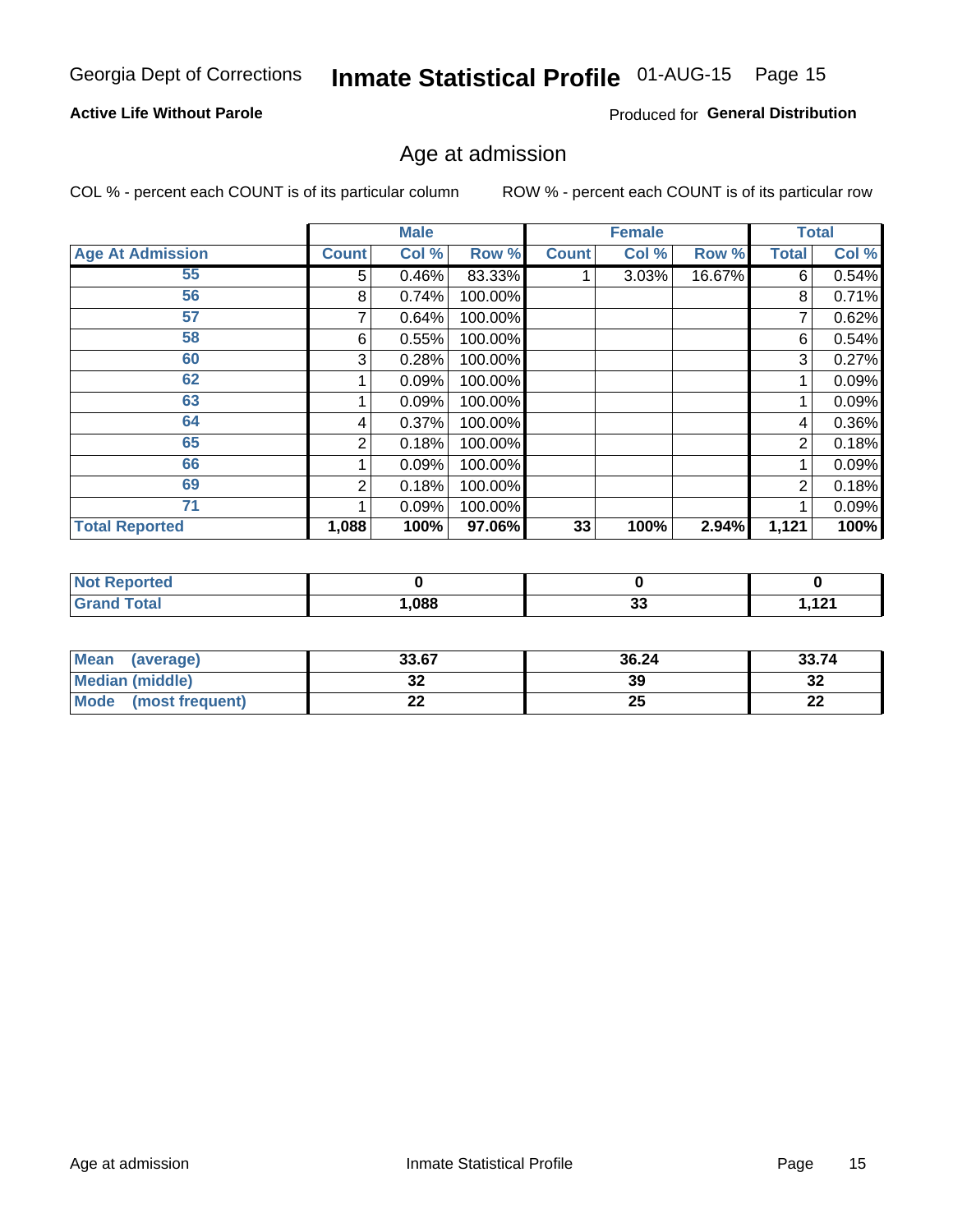### **Active Life Without Parole**

### Produced for General Distribution

## Height, measured at entry to prison

COL % - percent each COUNT is of its particular column

|                         |              | <b>Male</b> |         |                | <b>Female</b> |         |                | <b>Total</b> |
|-------------------------|--------------|-------------|---------|----------------|---------------|---------|----------------|--------------|
| <b>Height</b>           | <b>Count</b> | Col %       | Row %   | <b>Count</b>   | Col %         | Row %   | <b>Total</b>   | Col %        |
| $\overline{\mathbf{0}}$ | 2            | 0.18%       | 100.00% |                |               |         | $\overline{2}$ | 0.18%        |
| 4'10"                   |              |             |         | $\mathbf{1}$   | 3.03%         | 100.00% | 1              | 0.09%        |
| 5'00''                  | 1            | 0.09%       | 100.00% |                |               |         | 1              | 0.09%        |
| 5'01"                   | 3            | 0.28%       | 75.00%  | 1              | 3.03%         | 25.00%  | 4              | 0.36%        |
| 5'02"                   | 4            | 0.37%       | 100.00% |                |               |         | 4              | 0.36%        |
| 5'03''                  | 10           | 0.92%       | 71.43%  | 4              | 12.12%        | 28.57%  | 14             | 1.25%        |
| 5'04"                   | 14           | 1.29%       | 58.33%  | 10             | 30.30%        | 41.67%  | 24             | 2.14%        |
| 5'05"                   | 30           | 2.76%       | 88.24%  | 4              | 12.12%        | 11.76%  | 34             | 3.03%        |
| 5'06''                  | 84           | 7.72%       | 95.45%  | 4              | 12.12%        | 4.55%   | 88             | 7.85%        |
| 5'07''                  | 70           | 6.43%       | 94.59%  | 4              | 12.12%        | 5.41%   | 74             | 6.60%        |
| 5'08''                  | 110          | 10.11%      | 99.10%  | 1              | 3.03%         | 0.90%   | 111            | 9.90%        |
| 5'09''                  | 134          | 12.32%      | 98.53%  | $\overline{2}$ | 6.06%         | 1.47%   | 136            | 12.13%       |
| 5'10''                  | 138          | 12.68%      | 100.00% |                |               |         | 138            | 12.31%       |
| 5'11''                  | 137          | 12.59%      | 100.00% |                |               |         | 137            | 12.22%       |
| 6'00''                  | 118          | 10.85%      | 99.16%  | $\mathbf{1}$   | 3.03%         | 0.84%   | 119            | 10.62%       |
| 6'01''                  | 88           | 8.09%       | 100.00% |                |               |         | 88             | 7.85%        |
| 6'02"                   | 72           | 6.62%       | 100.00% |                |               |         | 72             | 6.42%        |
| 6'03''                  | 35           | 3.22%       | 97.22%  | $\mathbf{1}$   | 3.03%         | 2.78%   | 36             | 3.21%        |
| 6'04"                   | 26           | 2.39%       | 100.00% |                |               |         | 26             | 2.32%        |
| 6'05"                   | 5            | 0.46%       | 100.00% |                |               |         | 5              | 0.45%        |
| 6'06''                  | 4            | 0.37%       | 100.00% |                |               |         | 4              | 0.36%        |
| 6'07''                  | 1            | 0.09%       | 100.00% |                |               |         | 1              | 0.09%        |
| 6'09''                  | 1            | 0.09%       | 100.00% |                |               |         | 1              | 0.09%        |
| 6'11''                  |              | 0.09%       | 100.00% |                |               |         | 1              | 0.09%        |
| <b>Total Reported</b>   | 1,088        | 100%        | 97.06%  | 33             | 100%          | 2.94%   | 1,121          | 100%         |

| <b>NOT</b><br>rted<br>менон<br>$\sim$ |      |        |              |
|---------------------------------------|------|--------|--------------|
| $f$ oto $f$                           | ,088 | <br>აა | 121<br>,,,,, |

| <b>Mean</b> | (average)       | 5'10" | 5'05" | 5'10"<br>ັ |
|-------------|-----------------|-------|-------|------------|
|             |                 |       |       |            |
| Mode        | (most frequent) | 5'10" | 5'04" | 5'10"      |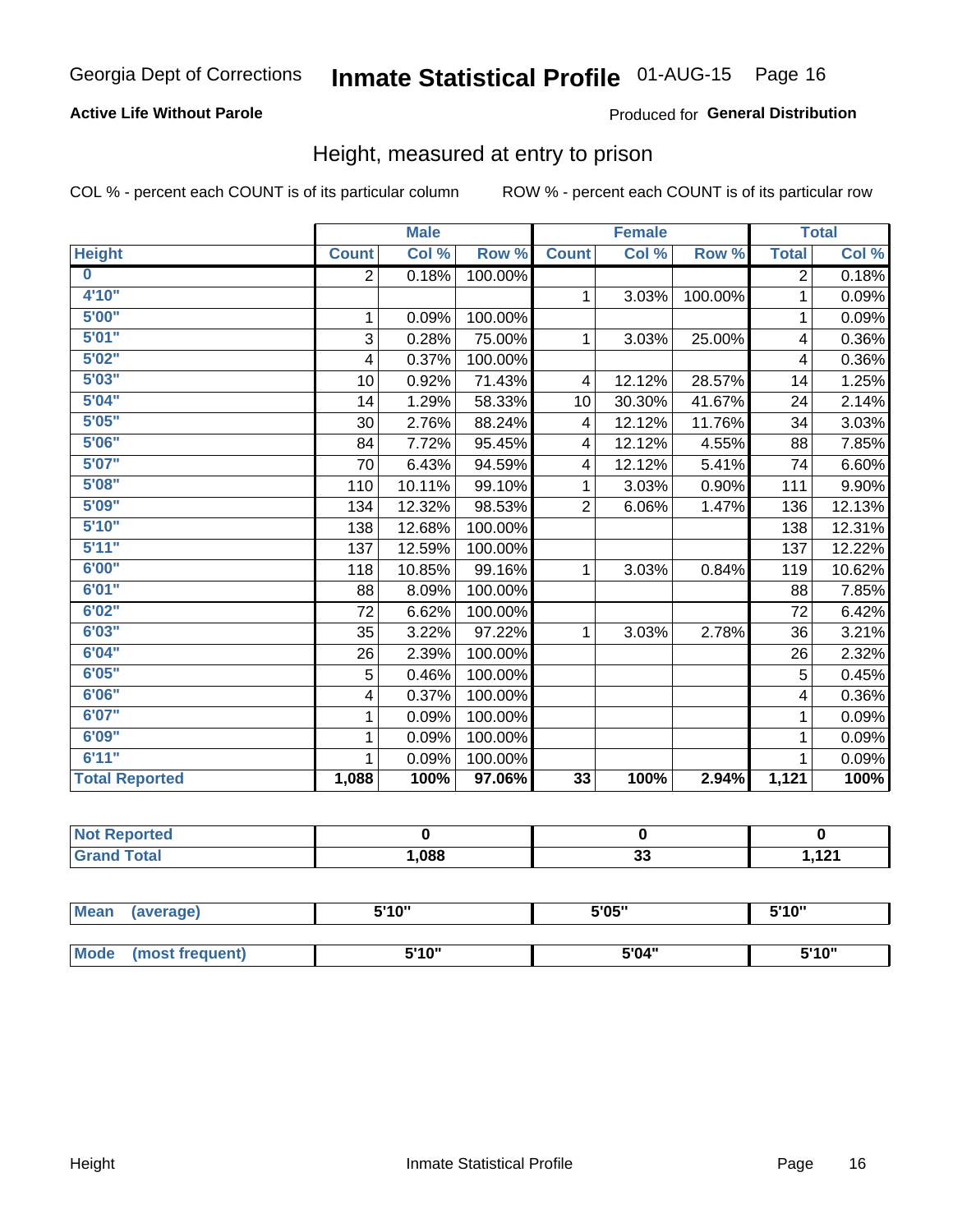**Active Life Without Parole** 

Produced for General Distribution

## Weight, measured at entry to prison

COL % - percent each COUNT is of its particular column

|                       |                  | <b>Male</b>  |         | <b>Female</b>   |                 |         | <b>Total</b>            |        |
|-----------------------|------------------|--------------|---------|-----------------|-----------------|---------|-------------------------|--------|
| <b>Weight</b>         | <b>Count</b>     | Col %        | Row %   | <b>Count</b>    | Col %           | Row %   | <b>Total</b>            | Col %  |
| 100 - 109 pounds      |                  |              |         | 1               | 3.03%           | 100.00% | 1                       | 0.09%  |
| 110 - 119 pounds      |                  |              |         | $\overline{2}$  | 6.06%           | 100.00% | $\overline{2}$          | 0.18%  |
| 120 - 129 pounds      | 6                | 0.55%        | 85.71%  | 1               | 3.03%           | 14.29%  | $\overline{7}$          | 0.63%  |
| 130 - 139 pounds      | 31               | 2.85%        | 93.94%  | $\overline{2}$  | 6.06%           | 6.06%   | 33                      | 2.95%  |
| 140 - 149 pounds      | 72               | 6.63%        | 96.00%  | 3               | 9.09%           | 4.00%   | 75                      | 6.70%  |
| 150 - 159 pounds      | 102              | 9.39%        | 99.03%  | $\mathbf{1}$    | 3.03%           | 0.97%   | 103                     | 9.20%  |
| 160 - 169 pounds      | 128              | 11.79%       | 97.71%  | 3               | 9.09%           | 2.29%   | 131                     | 11.71% |
| 170 - 179 pounds      | 141              | 12.98%       | 96.58%  | 5               | 15.15%          | 3.42%   | 146                     | 13.05% |
| 180 - 189 pounds      | 132              | 12.15%       | 98.51%  | $\overline{2}$  | 6.06%           | 1.49%   | 134                     | 11.97% |
| 190 - 199 pounds      | 97               | 8.93%        | 97.98%  | $\overline{2}$  | 6.06%           | 2.02%   | 99                      | 8.85%  |
| 200 - 209 pounds      | 101              | 9.30%        | 97.12%  | $\overline{3}$  | 9.09%           | 2.88%   | 104                     | 9.29%  |
| 210 - 219 pounds      | 65               | 5.99%        | 92.86%  | 5               | 15.15%          | 7.14%   | 70                      | 6.26%  |
| 220 - 229 pounds      | 68               | 6.26%        | 100.00% |                 |                 |         | 68                      | 6.08%  |
| 230 - 239 pounds      | 42               | 3.87%        | 100.00% |                 |                 |         | 42                      | 3.75%  |
| 240 - 249 pounds      | 27               | 2.49%        | 100.00% |                 |                 |         | 27                      | 2.41%  |
| 250 - 259 pounds      | 26               | 2.39%        | 100.00% |                 |                 |         | 26                      | 2.32%  |
| 260 - 269 pounds      | 12               | 1.10%        | 100.00% |                 |                 |         | 12                      | 1.07%  |
| 270 - 279 pounds      | $\boldsymbol{9}$ | 0.83%        | 100.00% |                 |                 |         | 9                       | 0.80%  |
| 280 - 289 pounds      | $\overline{9}$   | 0.83%        | 81.82%  | $\overline{2}$  | 6.06%           | 18.18%  | 11                      | 0.98%  |
| 290 - 299 pounds      | 4                | 0.37%        | 100.00% |                 |                 |         | 4                       | 0.36%  |
| 300 - 309 pounds      | $\overline{2}$   | 0.18%        | 100.00% |                 |                 |         | $\overline{2}$          | 0.18%  |
| 310 - 319 pounds      | $\overline{2}$   | 0.18%        | 100.00% |                 |                 |         | $\overline{2}$          | 0.18%  |
| 320 - 329 pounds      | $\overline{5}$   | 0.46%        | 100.00% |                 |                 |         | 5                       | 0.45%  |
| 330 - 339 pounds      | $\overline{3}$   | 0.28%        | 100.00% |                 |                 |         | 3                       | 0.27%  |
| 360 - 369 pounds      | 1                | 0.09%        | 100.00% |                 |                 |         | 1                       | 0.09%  |
| 390 - 399 pounds      |                  |              |         | 1               | 3.03%           | 100.00% | 1                       | 0.09%  |
| 400 pounds and over   | $\mathbf{1}$     | 0.09%        | 100.00% |                 |                 |         | $\mathbf{1}$            | 0.09%  |
| <b>Total Reported</b> | 1,086            | 100%         | 97.05%  | $\overline{33}$ | 100%            | 2.95%   | 1,119                   | 100%   |
| <b>Not Reported</b>   |                  | $\mathbf{2}$ |         |                 | $\mathbf 0$     |         |                         |        |
| <b>Grand Total</b>    |                  | 1,088        |         |                 | $\overline{33}$ |         | $\overline{2}$<br>1,121 |        |
|                       |                  |              |         |                 |                 |         |                         |        |

| Mean<br>(average)              | 189   | 182 | 189 |
|--------------------------------|-------|-----|-----|
| <b>Median (middle)</b>         | 182.5 | 170 | 181 |
| <b>Mode</b><br>(most frequent) | 180   | 210 | 180 |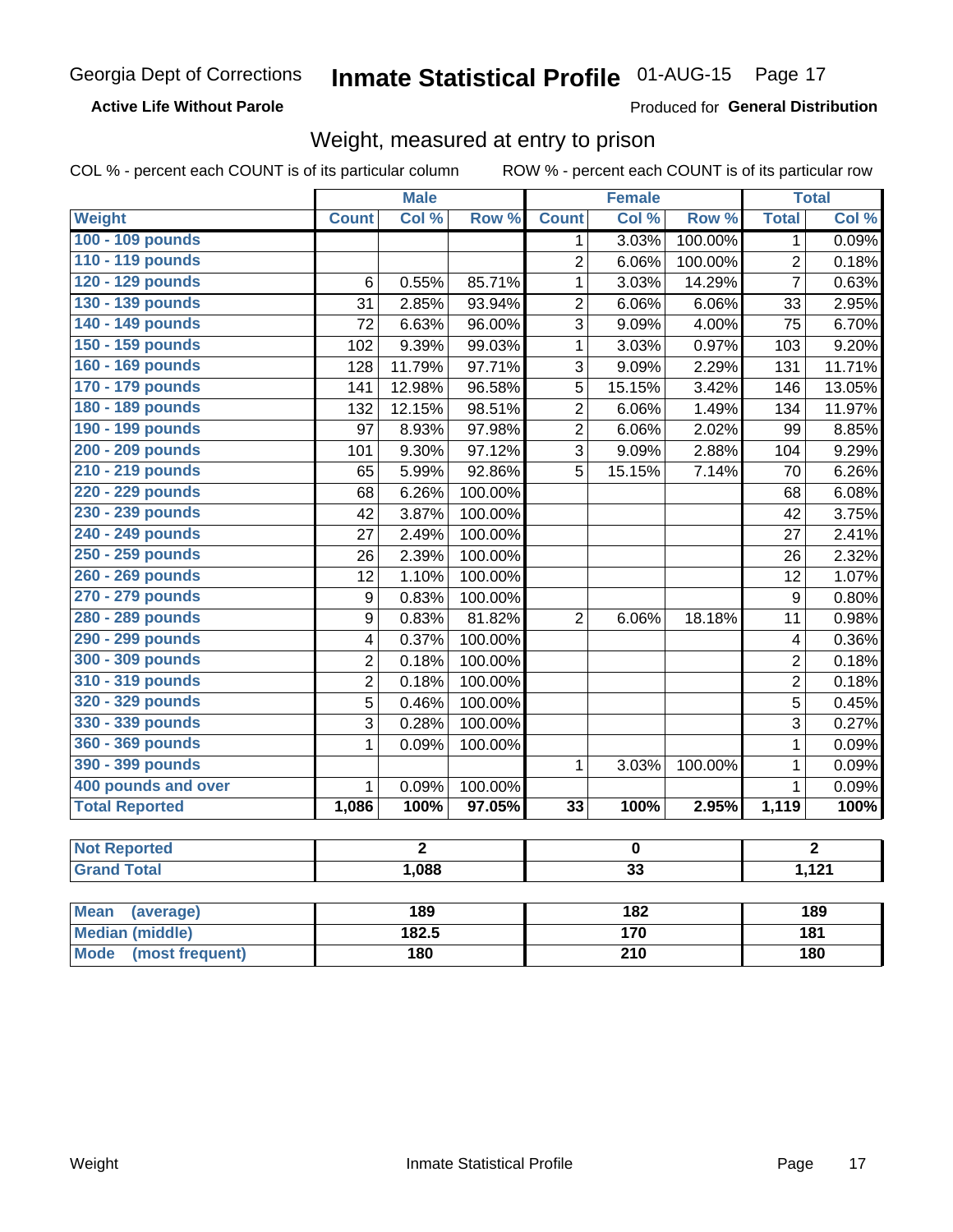## Inmate Statistical Profile 01-AUG-15 Page 18

#### **Active Life Without Parole**

#### Produced for General Distribution

## Veterans validated by Veteran's Administration

COL % - percent each COUNT is of its particular column

|                         |                             |              | <b>Male</b> |             |  | <b>Female</b> |         |              | <b>Total</b> |  |
|-------------------------|-----------------------------|--------------|-------------|-------------|--|---------------|---------|--------------|--------------|--|
| <b>Military service</b> |                             | <b>Count</b> | Col %       | Row % Count |  | Col %         | Row %   | <b>Total</b> | Col %        |  |
| 0                       | <b>Others</b>               | 34           | 49.28%      | 100.00%     |  |               |         | 34           | 49.28%       |  |
|                         | <b>Air Force</b>            | 27           | 39.13%      | 100.00%     |  |               |         | 27           | 39.13%       |  |
| $\mathbf{2}$            | <b>Army</b>                 |              | 4.35%       | 100.00%     |  |               |         | 3            | 4.35%        |  |
| 3                       | <b>Navy</b>                 |              | 1.45%       | 100.00%     |  |               |         |              | 1.45%        |  |
| 5.                      | <b>Coast Guard</b>          |              | $5.80\%$    | 100.00%     |  |               |         |              | 5.80%        |  |
|                         | <b>Total Reported</b><br>69 |              | 100%        | 100.00%     |  |               | $.00\%$ | 69           | 100%         |  |

| วorted<br>N       | 019. | <br>w   | ,052                    |
|-------------------|------|---------|-------------------------|
| $T \cap f \cap f$ | ,088 | ົ<br>v. | $\overline{A}$<br>,,,,, |

| Mo<br><b>Null</b><br>วthers<br>____<br>____ |
|---------------------------------------------|
|---------------------------------------------|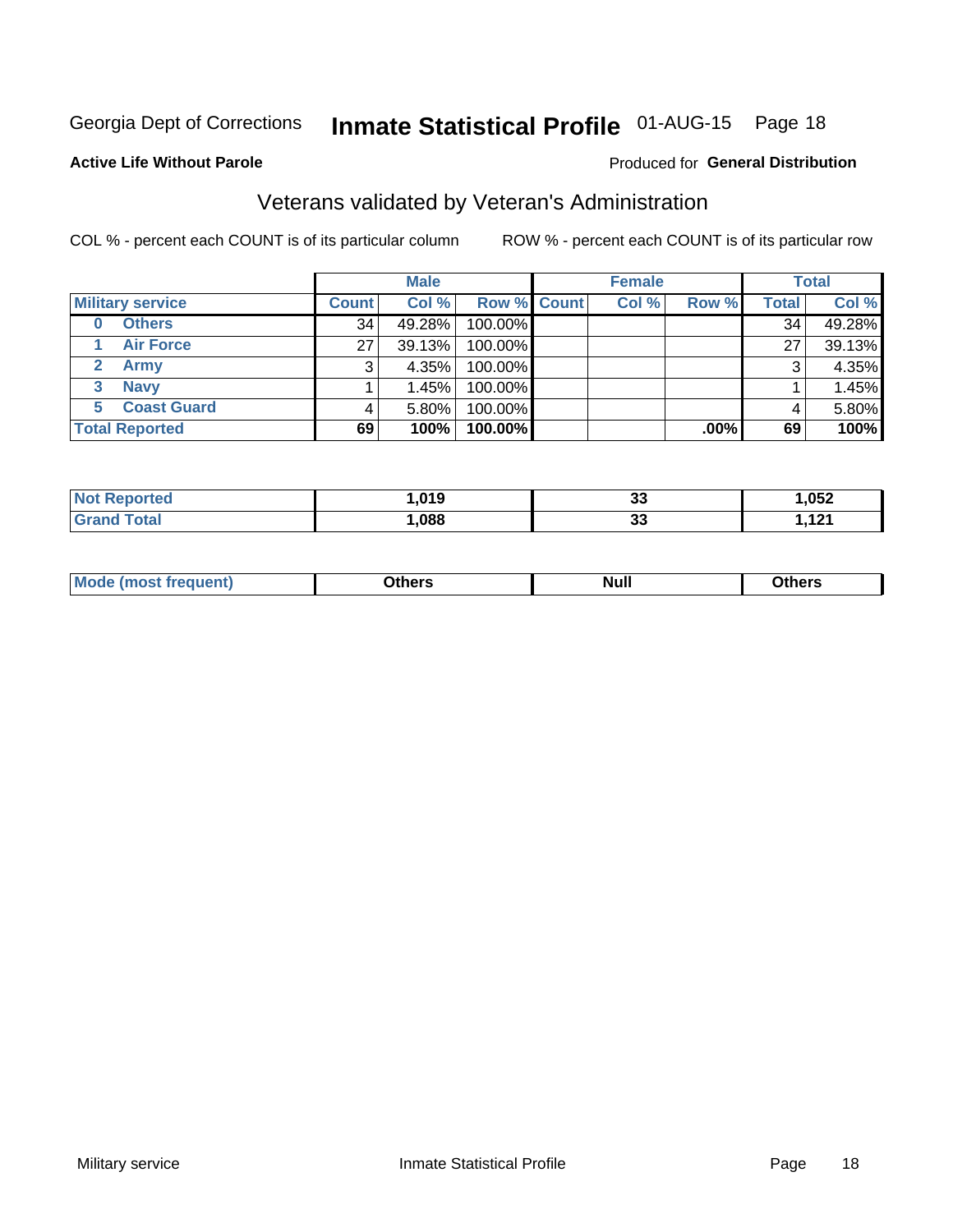## Inmate Statistical Profile 01-AUG-15 Page 19

#### **Active Life Without Parole**

#### Produced for General Distribution

## Type of admission to prison

COL % - percent each COUNT is of its particular column

|                                      |              | <b>Male</b> |                    |    | <b>Female</b> |       |              | <b>Total</b> |
|--------------------------------------|--------------|-------------|--------------------|----|---------------|-------|--------------|--------------|
| <b>Type of Admission</b>             | <b>Count</b> | Col %       | <b>Row % Count</b> |    | Col %         | Row % | <b>Total</b> | Col %        |
| <b>New Sentence</b><br>52            | 1,039        | 95.50%      | 96.92%             | 33 | 100.00%       | 3.08% | 1,072        | 95.63%       |
| <b>Probation Rev Partial</b><br>53   | 2            | .18%        | 100.00%            |    |               |       |              | .18%         |
| <b>Probation Rev Remainder</b><br>54 | 6            | .55%        | 100.00%            |    |               |       | 6            | .54%         |
| <b>Parole Rev New Sentence</b><br>55 | 16           | 1.47%       | 100.00%            |    |               |       | 16           | 1.43%        |
| <b>Parole Rev No New</b><br>56       | 12           | 1.10%       | 100.00%            |    |               |       | 12           | 1.07%        |
| <b>Sentence</b>                      |              |             |                    |    |               |       |              |              |
| <b>Life W/O Parole</b><br>70         | 13           | 1.19%       | 100.00%            |    |               |       | 13           | 1.16%        |
| <b>Total Reported</b>                | 1,088        | 100%        | 97.06%             | 33 | 100%          | 2.94% | 1,121        | 100%         |

| Reported<br>' NOT |      |                            |                 |
|-------------------|------|----------------------------|-----------------|
| Total             | ,088 | $\ddot{\phantom{0}}$<br>v. | 121<br>1, I 4 I |

| <b>Mode (most frequent)</b> | <b>New Sentence</b> | <b>New Sentence</b> | <b>New Sentence</b> |
|-----------------------------|---------------------|---------------------|---------------------|
|                             |                     |                     |                     |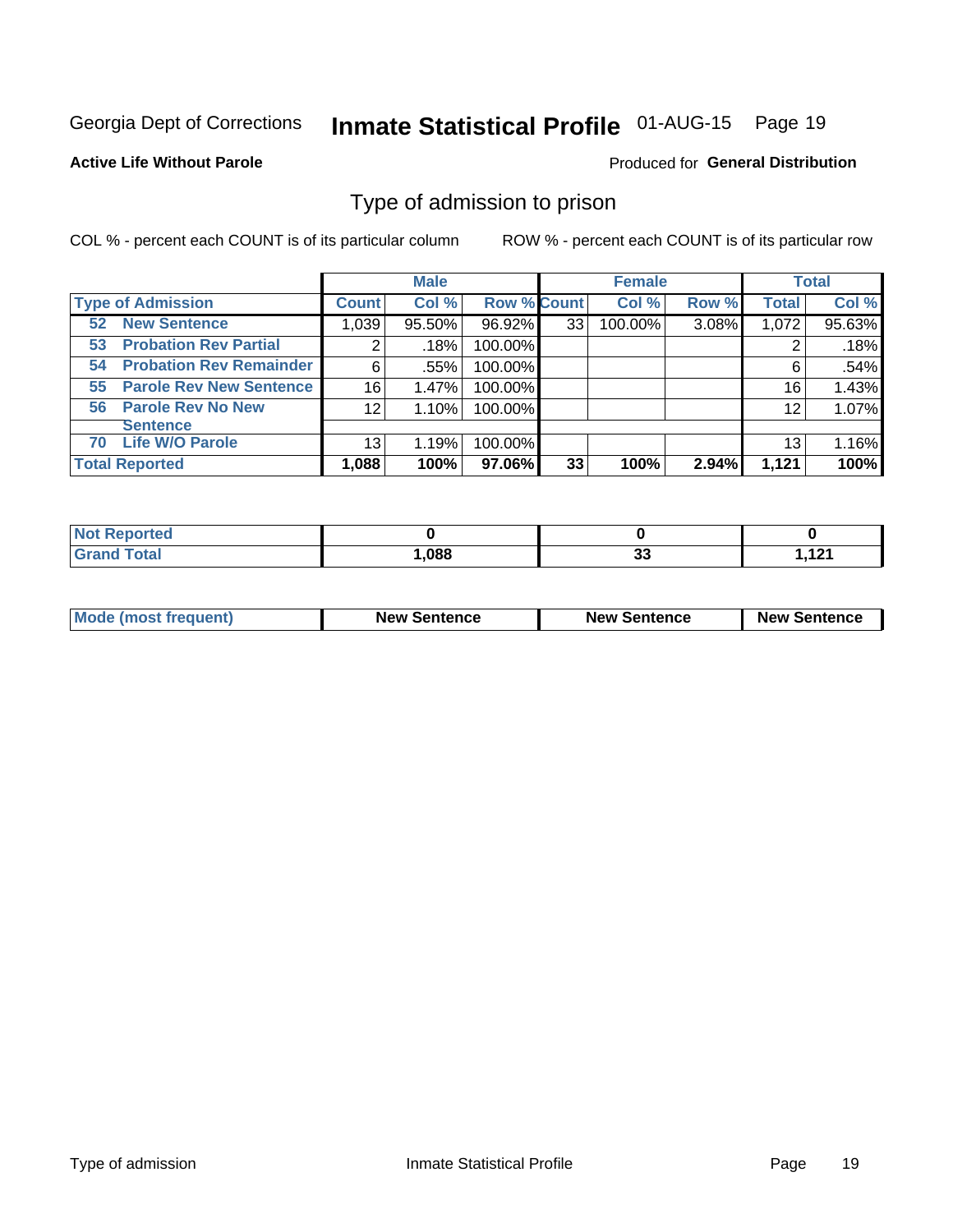## Inmate Statistical Profile 01-AUG-15 Page 20

**Active Life Without Parole** 

#### Produced for General Distribution

## Current / last supervision level

COL % - percent each COUNT is of its particular column

|                        |              | <b>Male</b> |             |    | <b>Female</b> |          |       | <b>Total</b> |
|------------------------|--------------|-------------|-------------|----|---------------|----------|-------|--------------|
| <b>Security Status</b> | <b>Count</b> | Col %       | Row % Count |    | Col %         | Row %    | Total | Col %        |
| 4 Medium               |              | .64%        | 87.50%      |    | $3.03\%$      | 12.50%   |       | .71%         |
| 5 Close                | .081         | $99.36\%$   | 97.12%      | 32 | 96.97%        | $2.88\%$ | 1,113 | 99.29%       |
| <b>Total Reported</b>  | .088         | 100%        | 97.06%      | 33 | 100%          | $2.94\%$ | 1,121 | 100%         |

| <b>Still being diagnosed</b> |      |          |                   |
|------------------------------|------|----------|-------------------|
| <b>Not Reported</b>          |      |          |                   |
| <b>Grand Total</b>           | .088 | ົ<br>ູບປ | 1121<br>I . I 4 I |

| <b>AhoM</b><br>rreauent) | <b>Close</b> | Close | Close |
|--------------------------|--------------|-------|-------|
|                          |              |       |       |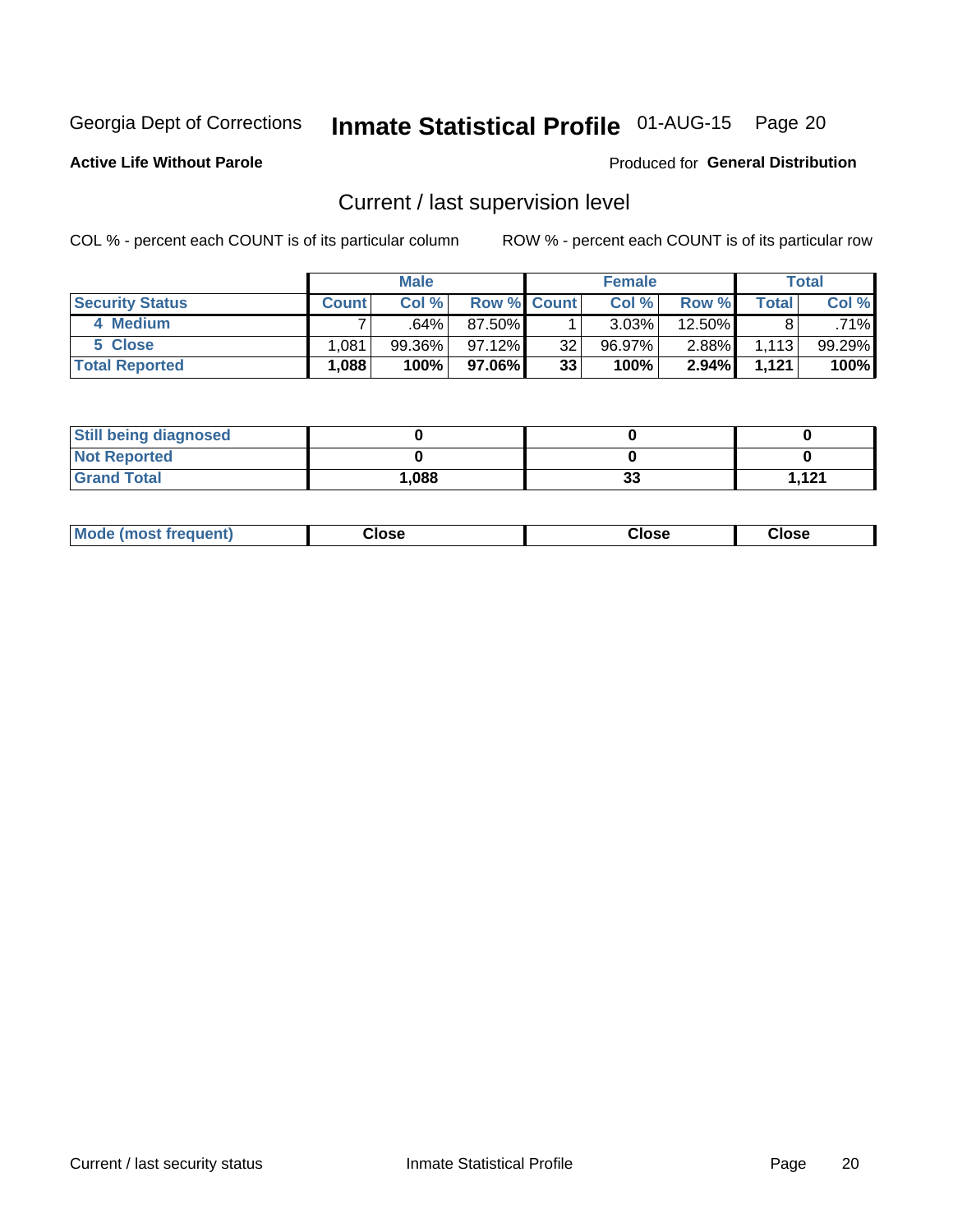## Inmate Statistical Profile 01-AUG-15 Page 21

**Active Life Without Parole** 

#### Produced for General Distribution

## Current / last type of institution

COL % - percent each COUNT is of its particular column

|                            |              | <b>Male</b> |                    |    | <b>Female</b> |          |               | <b>Total</b> |
|----------------------------|--------------|-------------|--------------------|----|---------------|----------|---------------|--------------|
| <b>Type of Institution</b> | <b>Count</b> | Col %       | <b>Row % Count</b> |    | Col %         | Row %    | $\tau$ otal i | Col %        |
| <b>State Prison</b>        | 1,087        | 99.91%      | $97.05\%$          | 33 | 100.00%       | $2.95\%$ | 1,120         | 99.91%       |
| <b>Transitional Center</b> |              | .09%        | 100.00%            |    |               |          |               | .09% l       |
| <b>Total Reported</b>      | 1,088        | 100%        | 97.06%             | 33 | 100%          | 2.94%    | 1.121         | 100%         |

| ---<br>τeα  |      |        |                     |
|-------------|------|--------|---------------------|
| <b>otal</b> | ,088 | ົ<br>w | 101<br>. <i>.</i> . |

|  | <b>Mode (most frequent)</b> | State Prison | <b>State Prison</b> | sonl<br>State |
|--|-----------------------------|--------------|---------------------|---------------|
|--|-----------------------------|--------------|---------------------|---------------|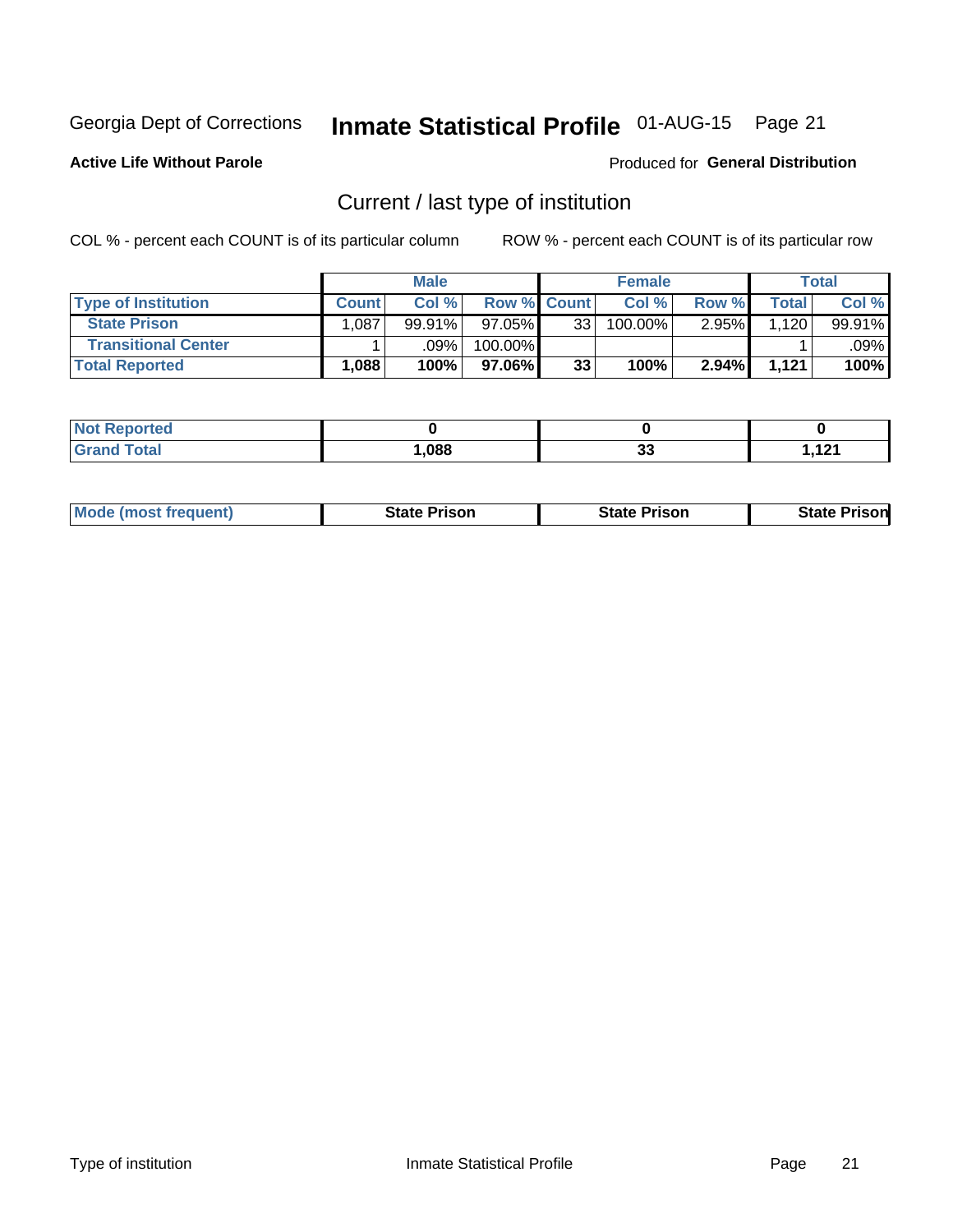## Inmate Statistical Profile 01-AUG-15 Page 22

**Active Life Without Parole** 

#### Produced for General Distribution

## Institution type - transitional centers

COL % - percent each COUNT is of its particular column

|                                          |              | Male    |                    | <b>Female</b> |       |              | Total   |
|------------------------------------------|--------------|---------|--------------------|---------------|-------|--------------|---------|
| <b>Institution Type - Trans. Centers</b> | <b>Count</b> | Col%    | <b>Row % Count</b> | Col%          | Row % | <b>Total</b> | Col %   |
| <b>Clayton Tc</b>                        |              | 100.00% | 100.00%            |               |       |              | 100.00% |
| <b>Total Reported</b>                    |              | $100\%$ | 100%               |               | %     |              | 100%    |

| orted<br>1121112 |  |  |
|------------------|--|--|
| <u>i</u> Utal    |  |  |

| Mode (most frequent) | <b>Clayton Tc</b> | <b>Null</b> | <b>Clayton Tc</b> |
|----------------------|-------------------|-------------|-------------------|
|                      |                   |             |                   |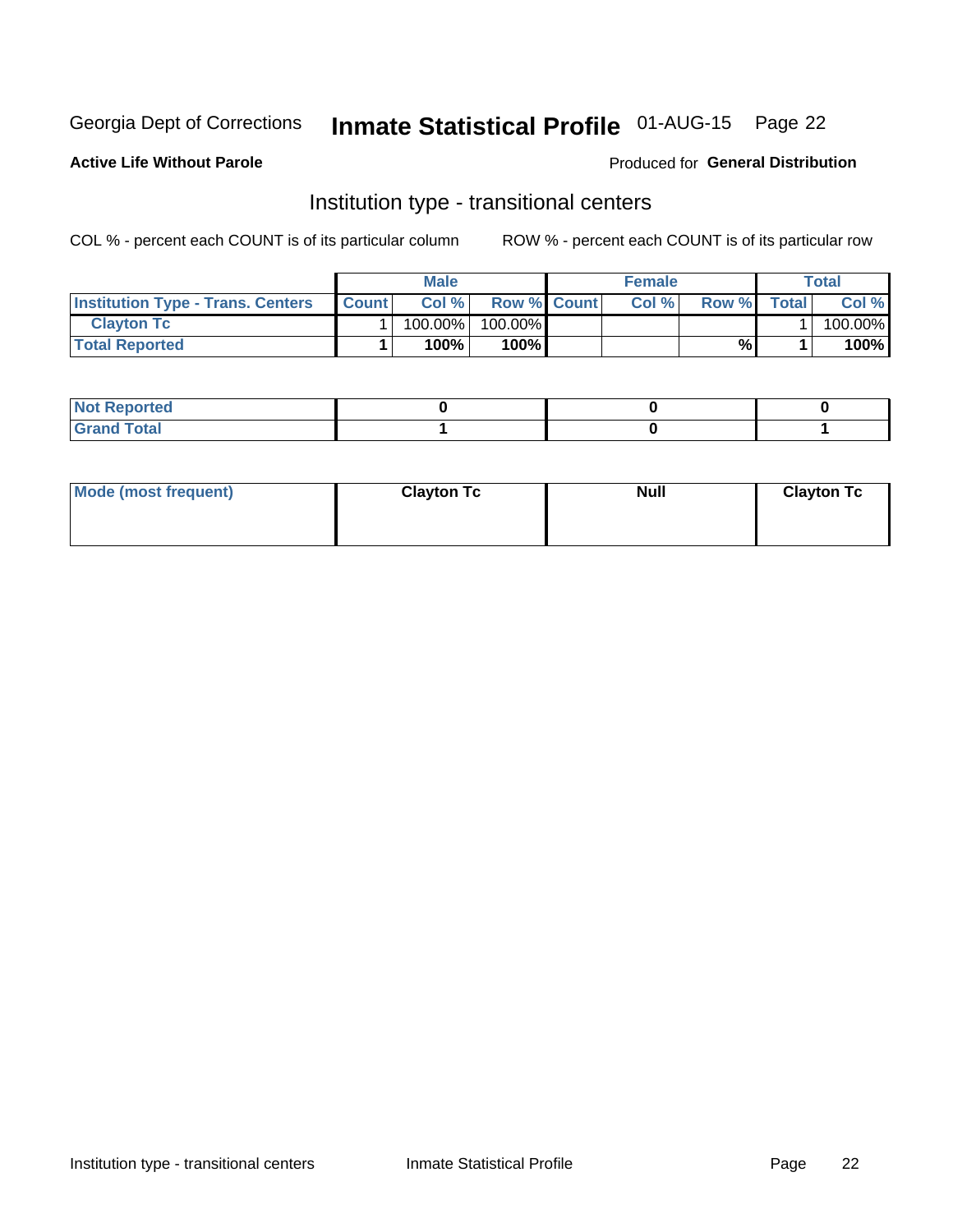## Inmate Statistical Profile 01-AUG-15 Page 23

**Active Life Without Parole** 

Produced for General Distribution

## Institution type - county prisons

COL % - percent each COUNT is of its particular column

|                                                    | <b>Male</b> |  | <b>Female</b>            |             | <b>Total</b> |
|----------------------------------------------------|-------------|--|--------------------------|-------------|--------------|
| <b>Institution Type - County Prisons   Count  </b> | Col %       |  | <b>Row % Count Col %</b> | Row % Total | Col %        |
| <b>Total Reported</b>                              |             |  |                          |             |              |

| <b>Not</b><br>: Reported<br> |  |  |
|------------------------------|--|--|
| <b>Total</b><br>---          |  |  |

| Mode (most frequent) | <b>Null</b> | <b>Null</b><br><b>Null</b> |
|----------------------|-------------|----------------------------|
|                      |             |                            |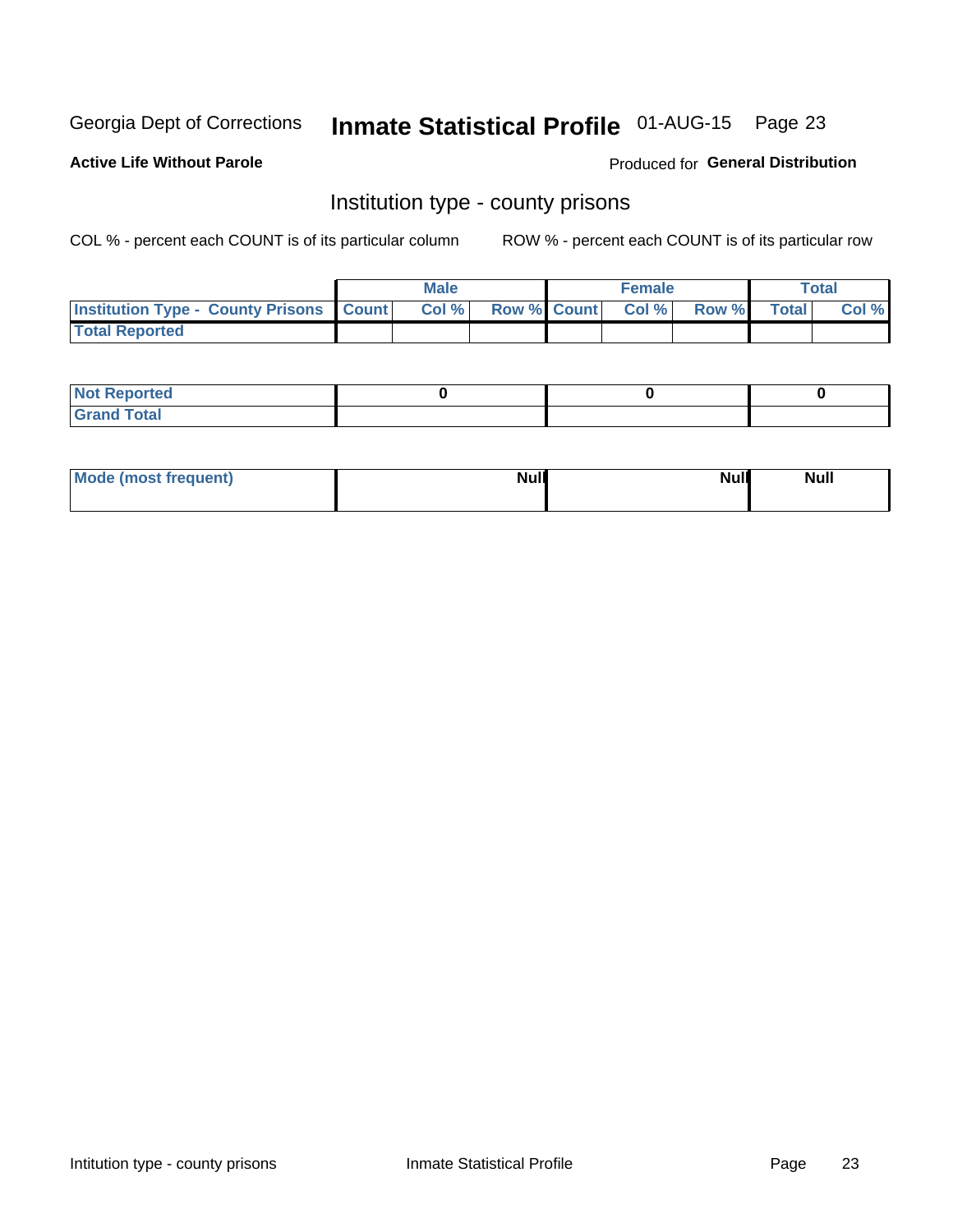## Inmate Statistical Profile 01-AUG-15 Page 24

#### **Active Life Without Parole**

#### Produced for General Distribution

## Institution type - state prisons

COL % - percent each COUNT is of its particular column

ROW % - percent each COUNT is of its particular row

|                                         | <b>Male</b>    |                           | <b>Female</b> |                 |                               | <b>Total</b> |                    |        |
|-----------------------------------------|----------------|---------------------------|---------------|-----------------|-------------------------------|--------------|--------------------|--------|
| <b>Institution Type - State Prisons</b> | <b>Count</b>   | Col %                     | Row %         | <b>Count</b>    | Col %                         | Row %        | <b>Total</b>       | Col %  |
| <b>Arrendale State Prison</b>           |                |                           |               | 18              | 54.55%                        | 100.00%      | 18                 | 1.61%  |
| <b>Augusta State Med. Prison</b>        | 69             | 6.35%                     | 100.00%       |                 |                               |              | 69                 | 6.16%  |
| <b>Autry State Prison</b>               | $\overline{2}$ | .18%                      | 100.00%       |                 |                               |              | $\overline{2}$     | .18%   |
| <b>Baldwin State Prison</b>             | 30             | 2.76%                     | 100.00%       |                 |                               |              | 30                 | 2.68%  |
| <b>Burruss Correctional Training</b>    | 1              | .09%                      | 100.00%       |                 |                               |              | 1                  | .09%   |
| Ctr                                     |                |                           |               |                 |                               |              |                    |        |
| <b>Calhoun State Prison</b>             | 1              | .09%                      | 100.00%       |                 |                               |              | 1                  | .09%   |
| <b>Central State Prison</b>             | 3              | .28%                      | 100.00%       |                 |                               |              | 3                  | .27%   |
| <b>Coastal State Prison</b>             | 3              | .28%                      | 100.00%       |                 |                               |              | 3                  | .27%   |
| <b>Dooly State Prison</b>               | 5              | .46%                      | 100.00%       |                 |                               |              | 5                  | .45%   |
| <b>Ga Diag Class Prison</b>             | 76             | 6.99%                     | 100.00%       |                 |                               |              | 76                 | 6.79%  |
| <b>Ga State Prison</b>                  | 25             | 2.30%                     | 100.00%       |                 |                               |              | 25                 | 2.23%  |
| <b>Hancock State Prison</b>             | 100            | 9.20%                     | 100.00%       |                 |                               |              | 100                | 8.93%  |
| <b>Hays State Prison</b>                | 121            | 11.13%                    | 100.00%       |                 |                               |              | 121                | 10.80% |
| <b>Macon State Prison</b>               | 184            | 16.93%                    | 100.00%       |                 |                               |              | 184                | 16.43% |
| <b>Phillips State Prison</b>            | 16             | 1.47%                     | 100.00%       |                 |                               |              | 16                 | 1.43%  |
| <b>Pulaski State Prison</b>             |                |                           |               | 15              | 45.45%                        | 100.00%      | 15                 | 1.34%  |
| <b>Rogers State Prison</b>              | 1              | .09%                      | 100.00%       |                 |                               |              | 1                  | .09%   |
| <b>Smith State Prison</b>               | 137            | 12.60%                    | 100.00%       |                 |                               |              | 137                | 12.23% |
| <b>Telfair State Prison</b>             | 130            | 11.96%                    | 100.00%       |                 |                               |              | 130                | 11.61% |
| <b>Valdosta State Prison</b>            | 93             | 8.56%                     | 100.00%       |                 |                               |              | 93                 | 8.30%  |
| <b>Ware State Prison</b>                | 89             | 8.19%                     | 100.00%       |                 |                               |              | 89                 | 7.95%  |
| <b>Wilcox State Prison</b>              | 1              | .09%                      | 100.00%       |                 |                               |              | 1                  | .09%   |
| <b>Total Reported</b>                   | 1,087          | 100%                      | 97.05%        | 33              | 100%                          | 2.95%        | 1,120              | 100%   |
| <b>Not Reported</b>                     |                | 0                         |               |                 | $\mathbf 0$                   |              | $\bf{0}$           |        |
| <b>Grand Total</b>                      |                | 1,087                     |               | $\overline{33}$ |                               | 1,120        |                    |        |
| <b>Mode (most frequent)</b>             |                | <b>Macon State Prison</b> |               |                 | <b>Arrendale State Prison</b> |              | <b>Macon State</b> |        |

Prison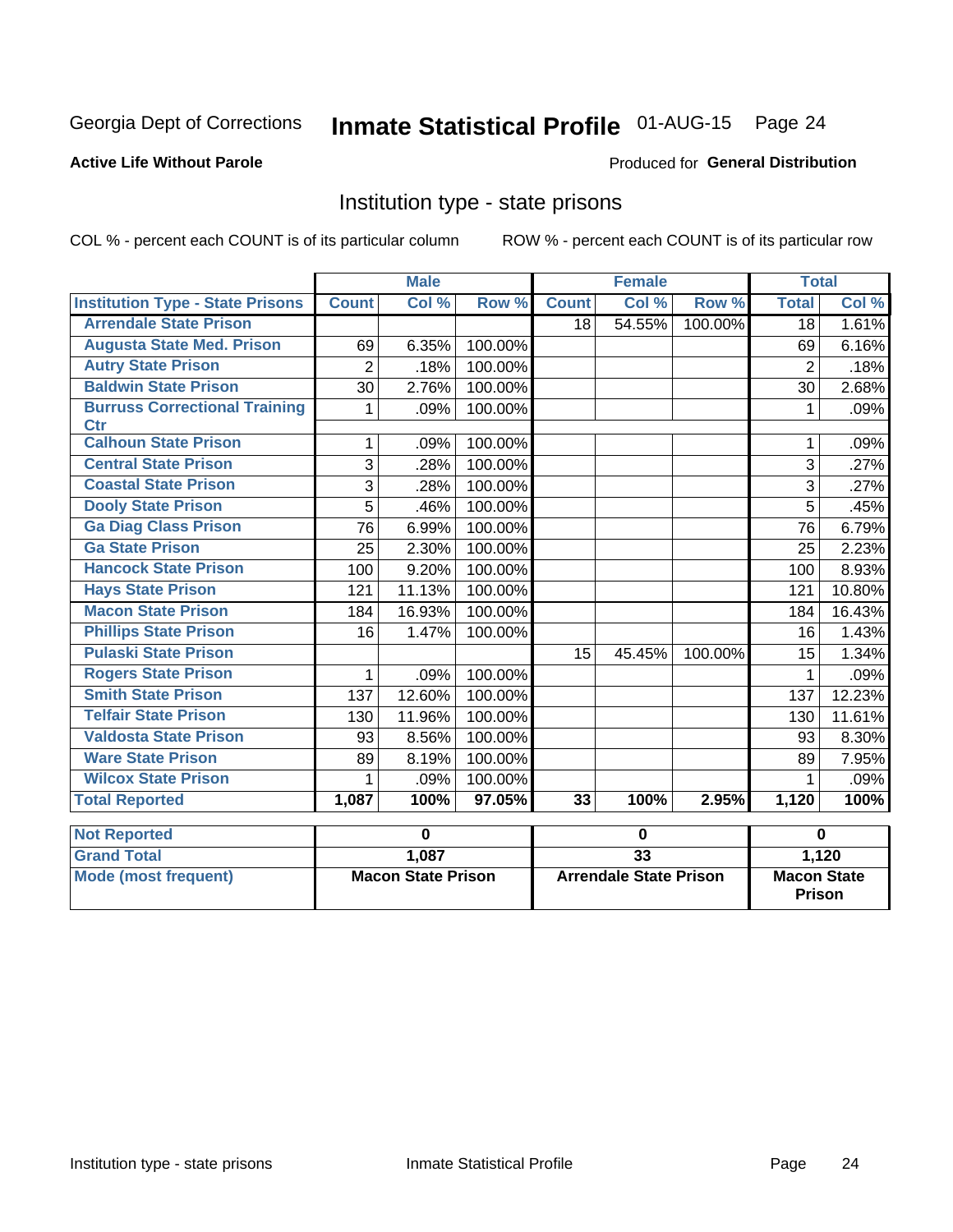## Inmate Statistical Profile 01-AUG-15 Page 25

### **Active Life Without Parole**

#### Produced for General Distribution

## Institution type - private prisons

COL % - percent each COUNT is of its particular column

|                                                     | <b>Male</b> |                    | <b>Female</b> |             | <b>Total</b> |
|-----------------------------------------------------|-------------|--------------------|---------------|-------------|--------------|
| <b>Institution Type - Private Prisons   Count  </b> | Col%        | <b>Row % Count</b> | Col %         | Row % Total | Col %        |
| <b>Total Reported</b>                               |             |                    |               |             |              |

| Not Reported           |  |  |
|------------------------|--|--|
| <b>Cotal</b><br>______ |  |  |

| <b>Mo</b><br>frequent) | <b>Null</b> | <b>Null</b> | . . I *<br><b>IVUII</b> |
|------------------------|-------------|-------------|-------------------------|
|                        |             |             |                         |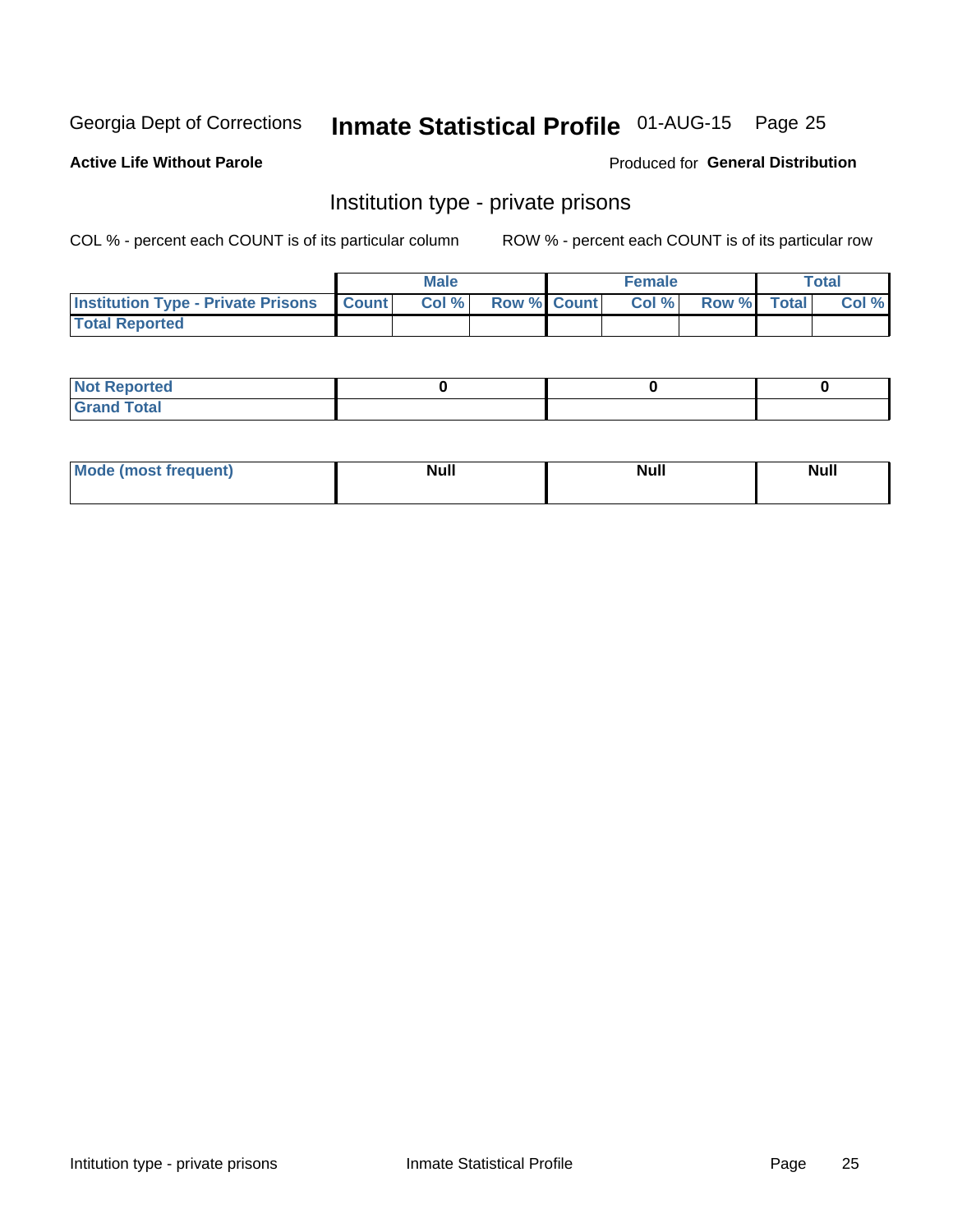## Inmate Statistical Profile 01-AUG-15 Page 26

#### **Active Life Without Parole**

#### Produced for General Distribution

## Institution type - inmate boot camp

COL % - percent each COUNT is of its particular column

|                                            | <b>Male</b> |                    | <b>Female</b> |             | <b>Total</b> |
|--------------------------------------------|-------------|--------------------|---------------|-------------|--------------|
| <b>Institution Type - Boot Camps Count</b> | Col%        | <b>Row % Count</b> | Col%          | Row % Total | Col %        |
| <b>Total Rported</b>                       |             |                    |               |             |              |

| <b>Not Reported</b>            |  |  |
|--------------------------------|--|--|
| <b>Total</b><br>C <sub>r</sub> |  |  |

| Mod<br>uamo | Nul.<br>$- - - - - -$ | <b>Null</b> | . .<br>uu.<br>------ |
|-------------|-----------------------|-------------|----------------------|
|             |                       |             |                      |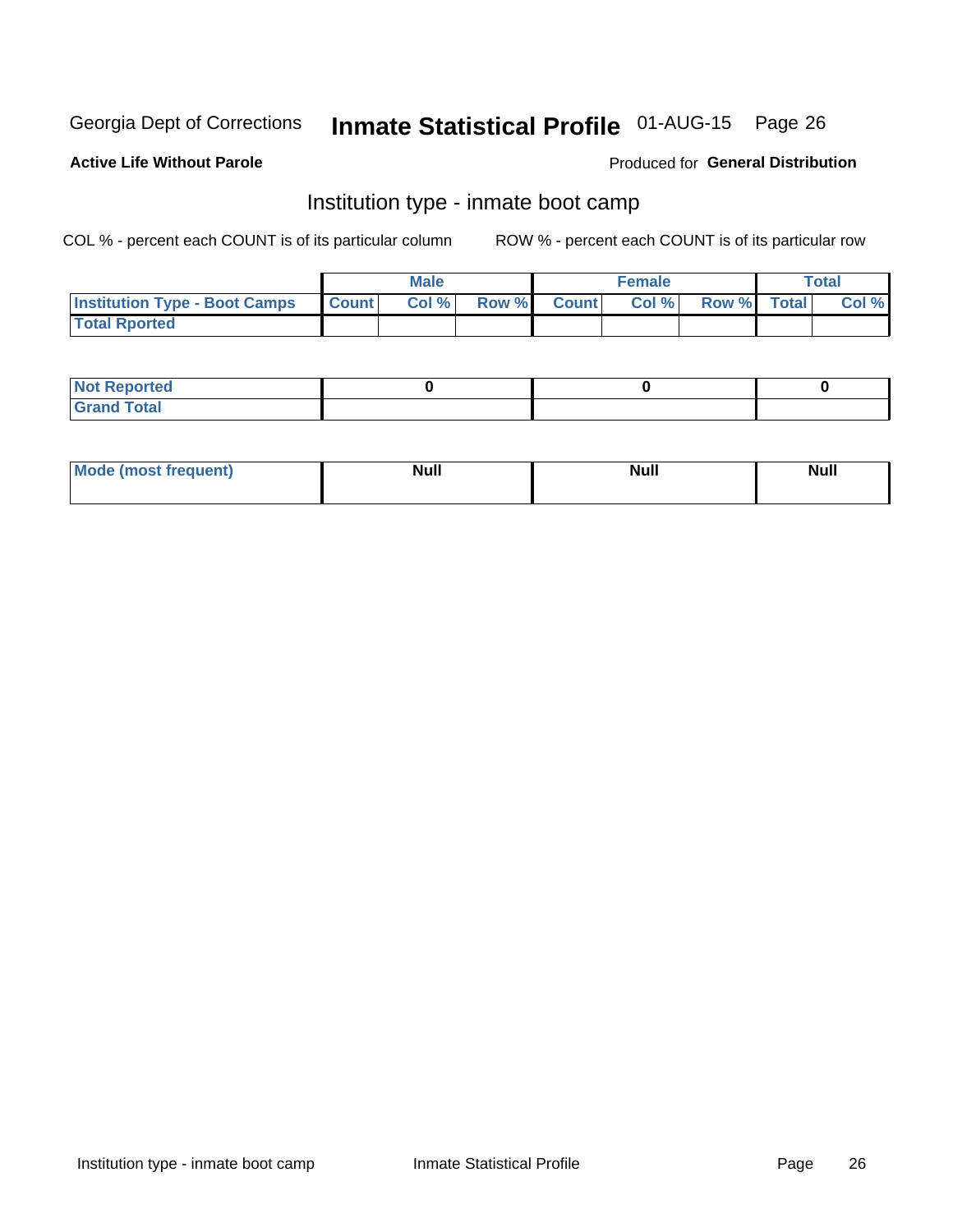## Inmate Statistical Profile 01-AUG-15 Page 27

### **Active Life Without Parole**

#### Produced for General Distribution

## Number of disciplinary reports

COL % - percent each COUNT is of its particular column

|                                       |                 | <b>Male</b> |             |    | <b>Female</b> |       |              | <b>Total</b> |
|---------------------------------------|-----------------|-------------|-------------|----|---------------|-------|--------------|--------------|
| <b>Number of Disciplinary Reports</b> | <b>Count</b>    | Col %       | Row % Count |    | Col %         | Row % | <b>Total</b> | Col %        |
|                                       | 275             | 25.28%      | 95.49%      | 13 | 39.39%        | 4.51% | 288          | 25.69%       |
|                                       | 151             | 13.88%      | 96.79%      | 5  | 15.15%        | 3.21% | 156          | 13.92%       |
| $\mathbf{2}$                          | 98              | $9.01\%$    | 95.15%      | 5  | 15.15%        | 4.85% | 103          | 9.19%        |
| 3                                     | 80 <sub>1</sub> | 7.35%       | 95.24%      | 4  | 12.12%        | 4.76% | 84           | 7.49%        |
|                                       | 61              | 5.61%       | 100.00%     |    |               |       | 61           | 5.44%        |
| 5                                     | 52              | 4.78%       | 100.00%     |    |               |       | 52           | 4.64%        |
| <b>More Than 5</b>                    | 371             | 34.10%      | 98.41%      | 6  | 18.18%        | 1.59% | 377          | 33.63%       |
| <b>Total Reported</b>                 | 1,088           | 100%        | 97.06%      | 33 | 100%          | 2.94% | 1,121        | 100%         |

| тео<br>NO |      |              |                 |
|-----------|------|--------------|-----------------|
| Гоtal     | ,088 | $\sim$<br>vu | גרי ו<br>$\sim$ |

| Mean (average)       | 7.61 | 4.79 | 7.53 |
|----------------------|------|------|------|
| Median (middle)      |      |      |      |
| Mode (most frequent) |      |      |      |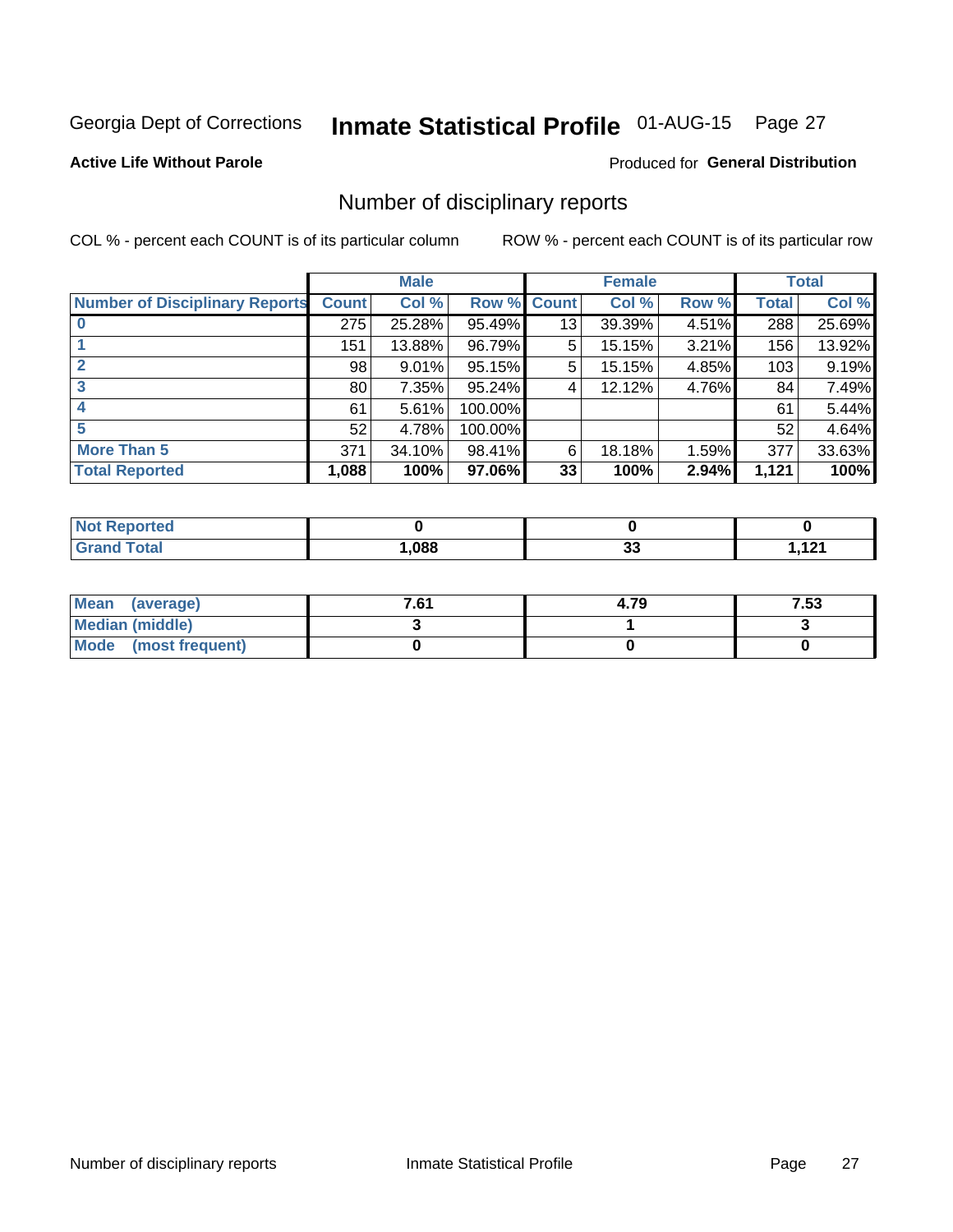## Inmate Statistical Profile 01-AUG-15 Page 28

### **Active Life Without Parole**

### **Produced for General Distribution**

## Number of transfers

COL % - percent each COUNT is of its particular column

|                            |         | <b>Male</b> |         |              | <b>Female</b> |        |              | <b>Total</b> |
|----------------------------|---------|-------------|---------|--------------|---------------|--------|--------------|--------------|
| <b>Number of Transfers</b> | Count l | Col %       | Row %   | <b>Count</b> | Col %         | Row %  | <b>Total</b> | Col %        |
|                            | 53      | 4.87%       | 88.33%  | 7            | 21.21%        | 11.67% | 60           | 5.35%        |
|                            | 13      | 1.19%       | 100.00% |              |               |        | 13           | 1.16%        |
| $\mathbf{2}$               | 264     | 24.26%      | 94.29%  | 16           | 48.48%        | 5.71%  | 280          | 24.98%       |
| 3                          | 62      | 5.70%       | 100.00% |              |               |        | 62           | 5.53%        |
|                            | 142     | 13.05%      | 97.93%  | 3            | 9.09%         | 2.07%  | 145          | 12.93%       |
| 5                          | 55      | 5.06%       | 98.21%  |              | 3.03%         | 1.79%  | 56           | 5.00%        |
| <b>More Than 5</b>         | 499     | 45.86%      | 98.81%  | 6            | 18.18%        | 1.19%  | 505          | 45.05%       |
| <b>Total Reported</b>      | 1,088   | 100%        | 97.06%  | 33           | 100%          | 2.94%  | 1,121        | 100%         |

| prted<br>NOT      |      |          |                |
|-------------------|------|----------|----------------|
| <sup>-</sup> otal | ,088 | ~~<br>vu | .<br>$\cdot$ . |

| Mean (average)       | 7.49 | 2.91 | 7.36 |
|----------------------|------|------|------|
| Median (middle)      |      |      |      |
| Mode (most frequent) |      |      |      |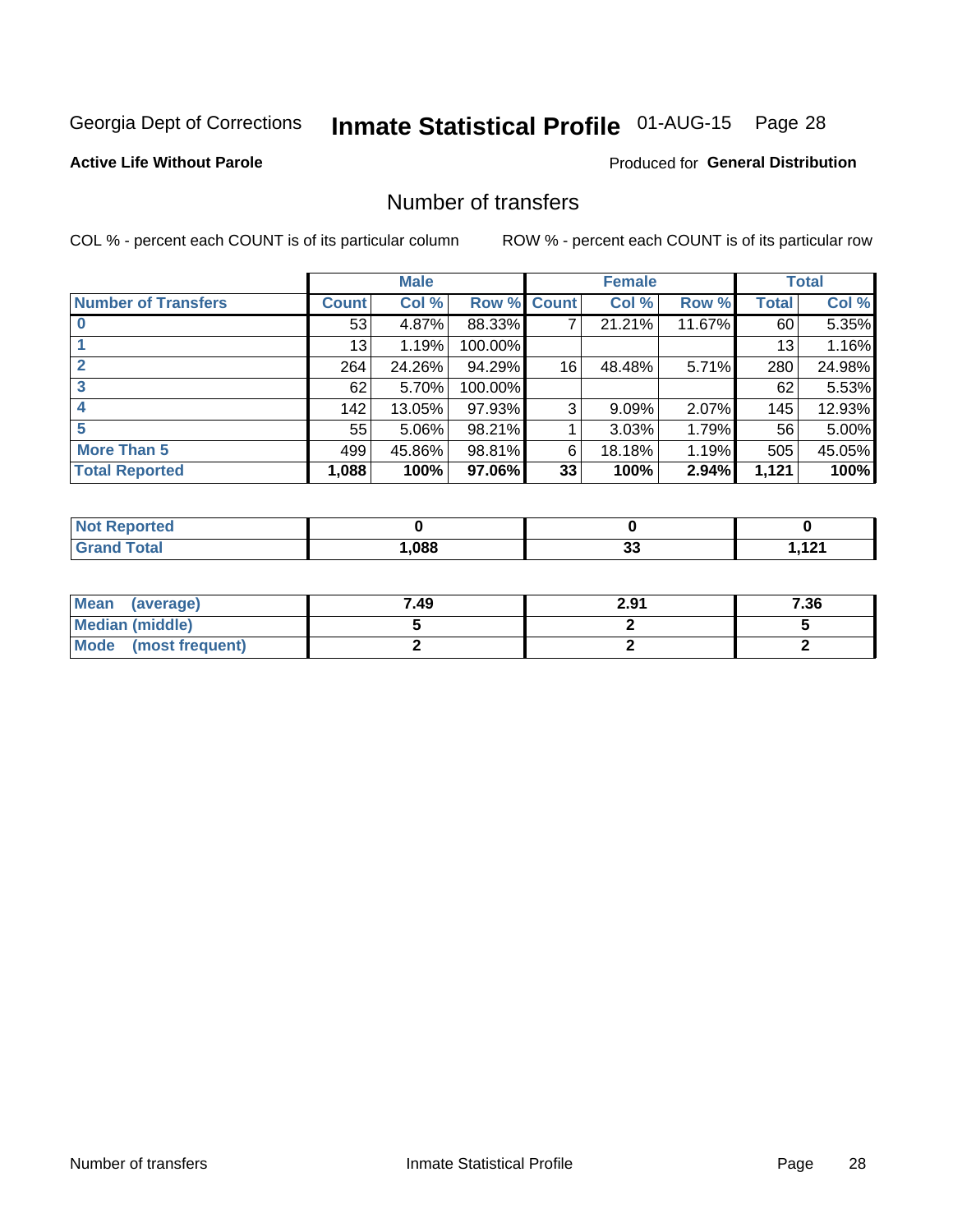## Inmate Statistical Profile 01-AUG-15 Page 29

**Active Life Without Parole** 

Produced for General Distribution

## Number of escapes

COL % - percent each COUNT is of its particular column

|                          |              | <b>Male</b> |                    |    | <b>Female</b> |          |       | Total  |
|--------------------------|--------------|-------------|--------------------|----|---------------|----------|-------|--------|
| <b>Number of Escapes</b> | <b>Count</b> | Col%        | <b>Row % Count</b> |    | Col %         | Row %    | Total | Col %  |
|                          | .083         | $99.54\%$   | $97.04\%$          | 33 | $100.00\%$    | 2.96%    | 1.116 | 99.55% |
|                          |              | 0.28%       | 100.00%            |    |               |          |       | 0.27%  |
|                          |              | 0.18%       | 100.00%            |    |               |          |       | 0.18%  |
| <b>Total Reported</b>    | $.088+$      | 100%        | $97.06\%$          | 33 | 100%          | $2.94\%$ | 1.121 | 100%   |

| <b>Not Reported</b> |      |                           |             |
|---------------------|------|---------------------------|-------------|
| <b>Grand Total</b>  | 088, | $\ddot{\phantom{0}}$<br>ິ | $\sim$<br>. |

| Mean (average)       |  | י ש |
|----------------------|--|-----|
| Median (middle)      |  |     |
| Mode (most frequent) |  |     |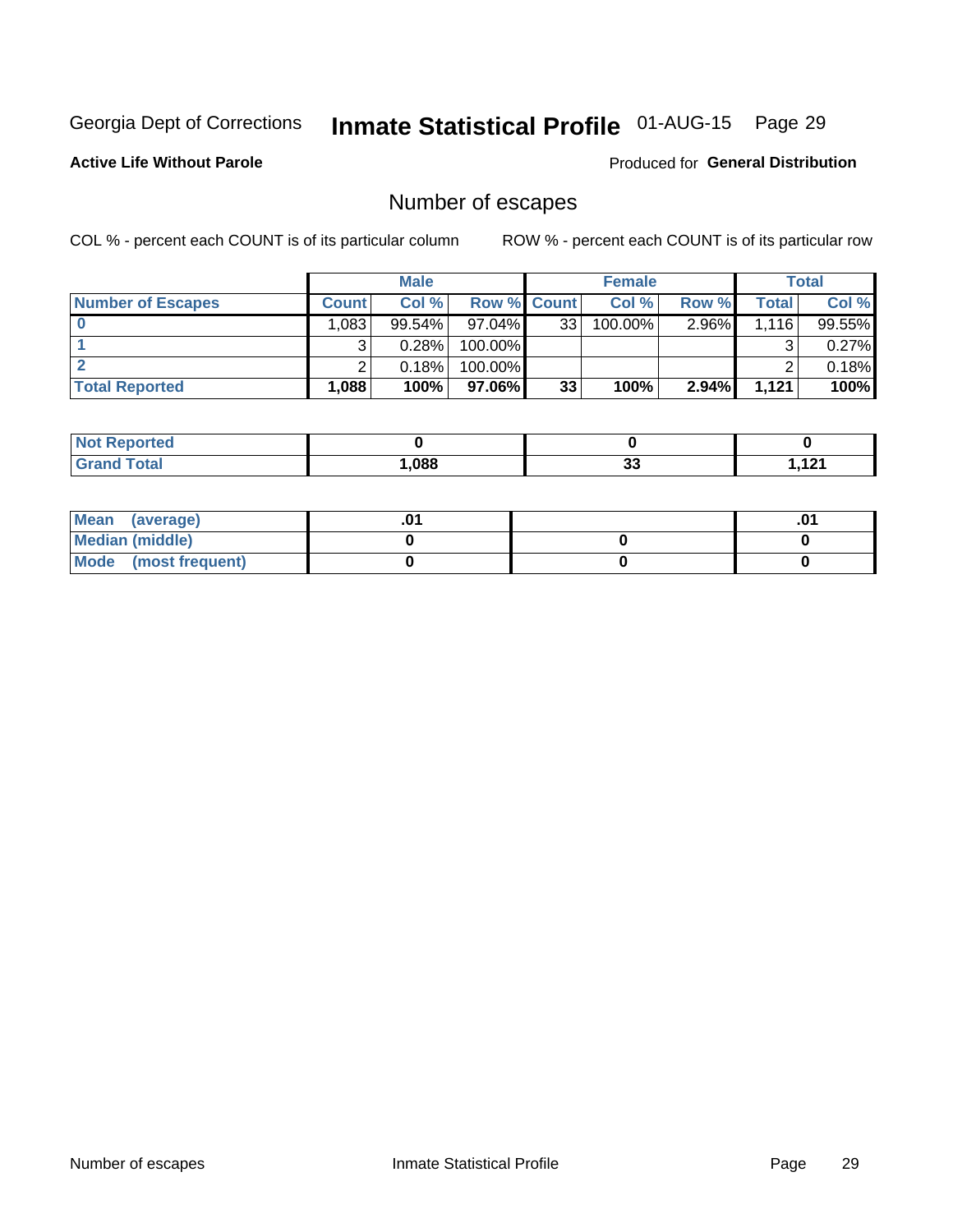### **Active Life Without Parole**

### **Produced for General Distribution**

## Time served in current (or last) institution

COL % - percent each COUNT is of its particular column

|                            |              | <b>Male</b> |         |                | <b>Female</b> |        |              | <b>Total</b> |
|----------------------------|--------------|-------------|---------|----------------|---------------|--------|--------------|--------------|
| <b>Time In Institution</b> | <b>Count</b> | Col %       | Row %   | <b>Count</b>   | Col %         | Row %  | <b>Total</b> | Col %        |
| 0 to 3 months              | 123          | 11.31%      | 97.62%  | 3              | 9.09%         | 2.38%  | 126          | 11.24%       |
| <b>3.01 to 6 months</b>    | 83           | 7.63%       | 97.65%  | $\overline{2}$ | 6.06%         | 2.35%  | 85           | 7.58%        |
| 6.01 to 9 months           | 72           | 6.62%       | 96.00%  | 3              | 9.09%         | 4.00%  | 75           | 6.69%        |
| 9.01 to 12 months          | 80           | 7.35%       | 98.77%  | 1              | 3.03%         | 1.23%  | 81           | 7.23%        |
| 12.01 to 18 months         | 119          | 10.94%      | 97.54%  | 3              | 9.09%         | 2.46%  | 122          | 10.88%       |
| <b>18.01 to 24 months</b>  | 74           | 6.80%       | 96.10%  | 3              | 9.09%         | 3.90%  | 77           | 6.87%        |
| $2.01$ to 3 years          | 175          | 16.08%      | 96.69%  | 6              | 18.18%        | 3.31%  | 181          | 16.15%       |
| $3.01$ to 4 years          | 94           | 8.64%       | 97.92%  | $\overline{2}$ | 6.06%         | 2.08%  | 96           | 8.56%        |
| 4.01 to 5 years            | 68           | 6.25%       | 89.47%  | 8              | 24.24%        | 10.53% | 76           | 6.78%        |
| 5.01 to 6 years            | 48           | 4.41%       | 100.00% |                |               |        | 48           | 4.28%        |
| 6.01 to 7 years            | 40           | 3.68%       | 100.00% |                |               |        | 40           | 3.57%        |
| 7.01 to 8 years            | 25           | 2.30%       | 100.00% |                |               |        | 25           | 2.23%        |
| 8.01 to 9 years            | 15           | 1.38%       | 100.00% |                |               |        | 15           | 1.34%        |
| 9.01 to 10 years           | 24           | 2.21%       | 100.00% |                |               |        | 24           | 2.14%        |
| Over 10 years              | 48           | 4.41%       | 96.00%  | $\overline{2}$ | 6.06%         | 4.00%  | 50           | 4.46%        |
| <b>Total Reported</b>      | 1,088        | 100%        | 97.06%  | 33             | 100%          | 2.94%  | 1,121        | 100%         |

| <b>Not Reported</b> |      |                                |          |
|---------------------|------|--------------------------------|----------|
| <b>Total</b>        | ,088 | $\overline{\phantom{a}}$<br>v. | 101<br>. |

| <b>Mean</b><br>(average) | 35 months | 33 months | 35 months |
|--------------------------|-----------|-----------|-----------|
| Median (middle)          | 23 months | 25 months | 24 months |
| Mode (most frequent)     | 10 months | 2 months  | 1 months  |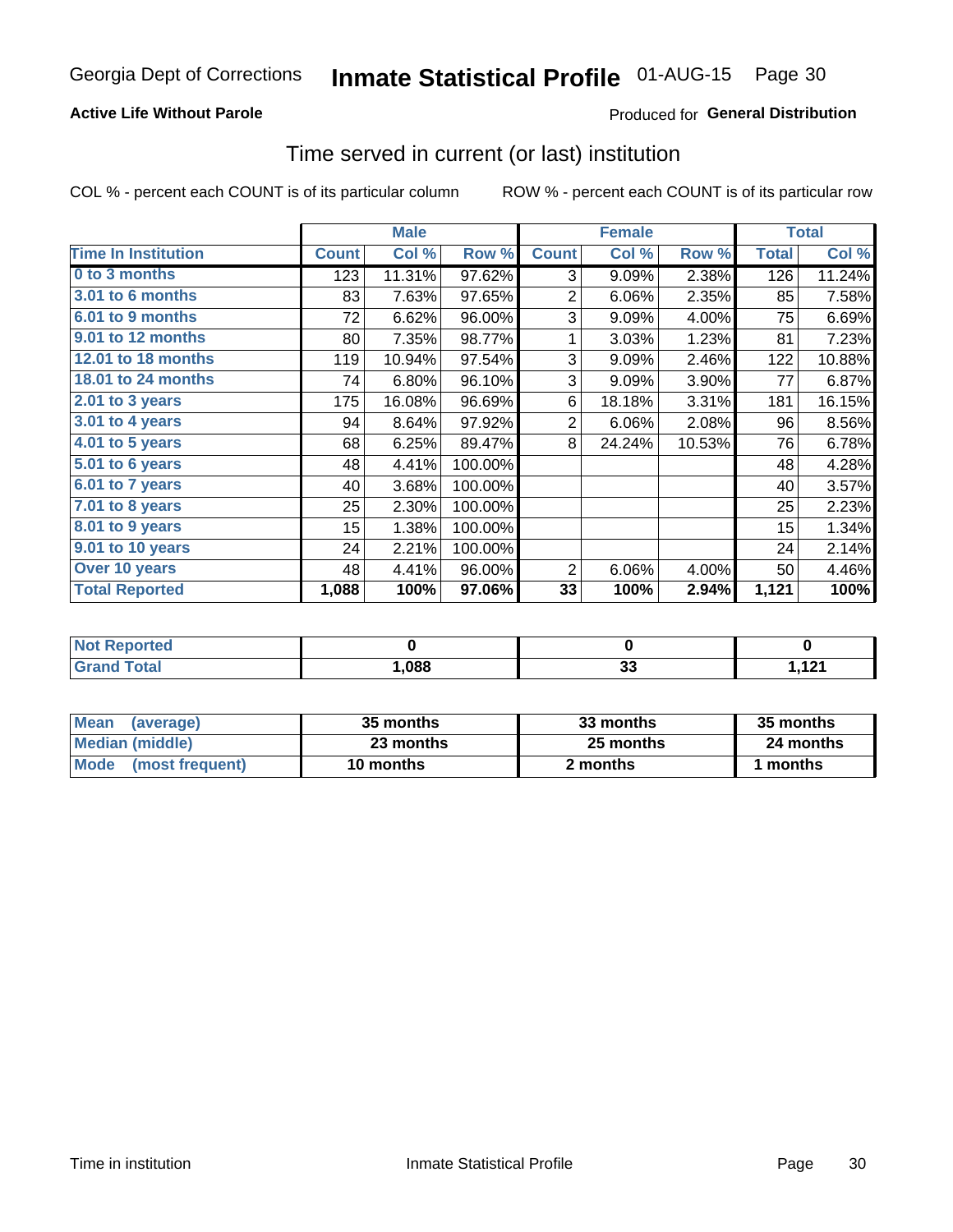## Inmate Statistical Profile 01-AUG-15 Page 31

### **Active Life Without Parole**

#### Produced for General Distribution

## Highest grade level attained

COL % - percent each COUNT is of its particular column

|                              |                          | <b>Male</b> |         |                | <b>Female</b> |        |                | <b>Total</b> |
|------------------------------|--------------------------|-------------|---------|----------------|---------------|--------|----------------|--------------|
| <b>Grade Level</b>           | <b>Count</b>             | Col %       | Row %   | <b>Count</b>   | Col %         | Row %  | <b>Total</b>   | Col %        |
| No school at all             | $\overline{2}$           | 0.23%       | 100.00% |                |               |        | 2              | 0.22%        |
| <b>Grade 1</b>               | 1                        | 0.11%       | 100.00% |                |               |        | 1              | 0.11%        |
| Grade 2                      | 1                        | 0.11%       | 100.00% |                |               |        | $\mathbf{1}$   | 0.11%        |
| Grade 3                      | 3                        | 0.34%       | 100.00% |                |               |        | 3              | 0.33%        |
| Grade 4                      | 5                        | 0.57%       | 100.00% |                |               |        | 5              | 0.56%        |
| Grade 5                      | 1                        | 0.11%       | 100.00% |                |               |        | 1              | 0.11%        |
| Grade 6                      | 8                        | 0.91%       | 100.00% |                |               |        | 8              | 0.89%        |
| <b>Grade 7</b>               | 31                       | 3.53%       | 100.00% |                |               |        | 31             | 3.46%        |
| Grade 8                      | 67                       | 7.63%       | 100.00% |                |               |        | 67             | 7.48%        |
| Grade 9                      | 117                      | 13.33%      | 98.32%  | 2              | 11.11%        | 1.68%  | 119            | 13.28%       |
| Grade 10                     | 174                      | 19.82%      | 97.21%  | 5              | 27.78%        | 2.79%  | 179            | 19.98%       |
| Grade 11                     | 143                      | 16.29%      | 98.62%  | $\overline{2}$ | 11.11%        | 1.38%  | 145            | 16.18%       |
| <b>Grade 12 or GED</b>       | 197                      | 22.44%      | 97.04%  | 6              | 33.33%        | 2.96%  | 203            | 22.66%       |
| <b>Some tech school</b>      | 13                       | 1.48%       | 92.86%  | 1              | 5.56%         | 7.14%  | 14             | 1.56%        |
| <b>Completed tech school</b> | 15                       | 1.71%       | 100.00% |                |               |        | 15             | 1.67%        |
| College, 1 year              | 30                       | 3.42%       | 100.00% |                |               |        | 30             | 3.35%        |
| College, 2 year              | 32                       | 3.64%       | 96.97%  | 1              | 5.56%         | 3.03%  | 33             | 3.68%        |
| College, 3 year              | 14                       | 1.59%       | 100.00% |                |               |        | 14             | 1.56%        |
| <b>Bachelor's degree</b>     | 16                       | 1.82%       | 100.00% |                |               |        | 16             | 1.79%        |
| <b>Master's degree</b>       | $\overline{\mathcal{A}}$ | 0.46%       | 100.00% |                |               |        | 4              | 0.45%        |
| Ph.D. degree                 | 1                        | 0.11%       | 50.00%  | 1              | 5.56%         | 50.00% | $\overline{c}$ | 0.22%        |
| Law degree                   | 2                        | 0.23%       | 100.00% |                |               |        | $\overline{2}$ | 0.22%        |
| <b>Medical degree</b>        | 1                        | 0.11%       | 100.00% |                |               |        | 1              | 0.11%        |
| <b>Total Reported</b>        | 878                      | 100%        | 97.99%  | 18             | 100.0%        | 2.01%  | 896            | 100%         |

| <b>Not</b><br>Reported | 240<br>–10<br>$\sim$ | יי<br>$\sim$ | へへに<br>22J      |
|------------------------|----------------------|--------------|-----------------|
| <b>otal</b><br>Grar    | .088                 | ^'<br>◡      | 404<br>.<br>--- |

| Mean<br>(average)              | 10.71           | 11.61           | 10.73             |
|--------------------------------|-----------------|-----------------|-------------------|
| Median (middle)                | Grade 11        | Other           | Grade 11          |
| <b>Mode</b><br>(most frequent) | Grade 12 or GED | Grade 12 or GED | I Grade 12 or GED |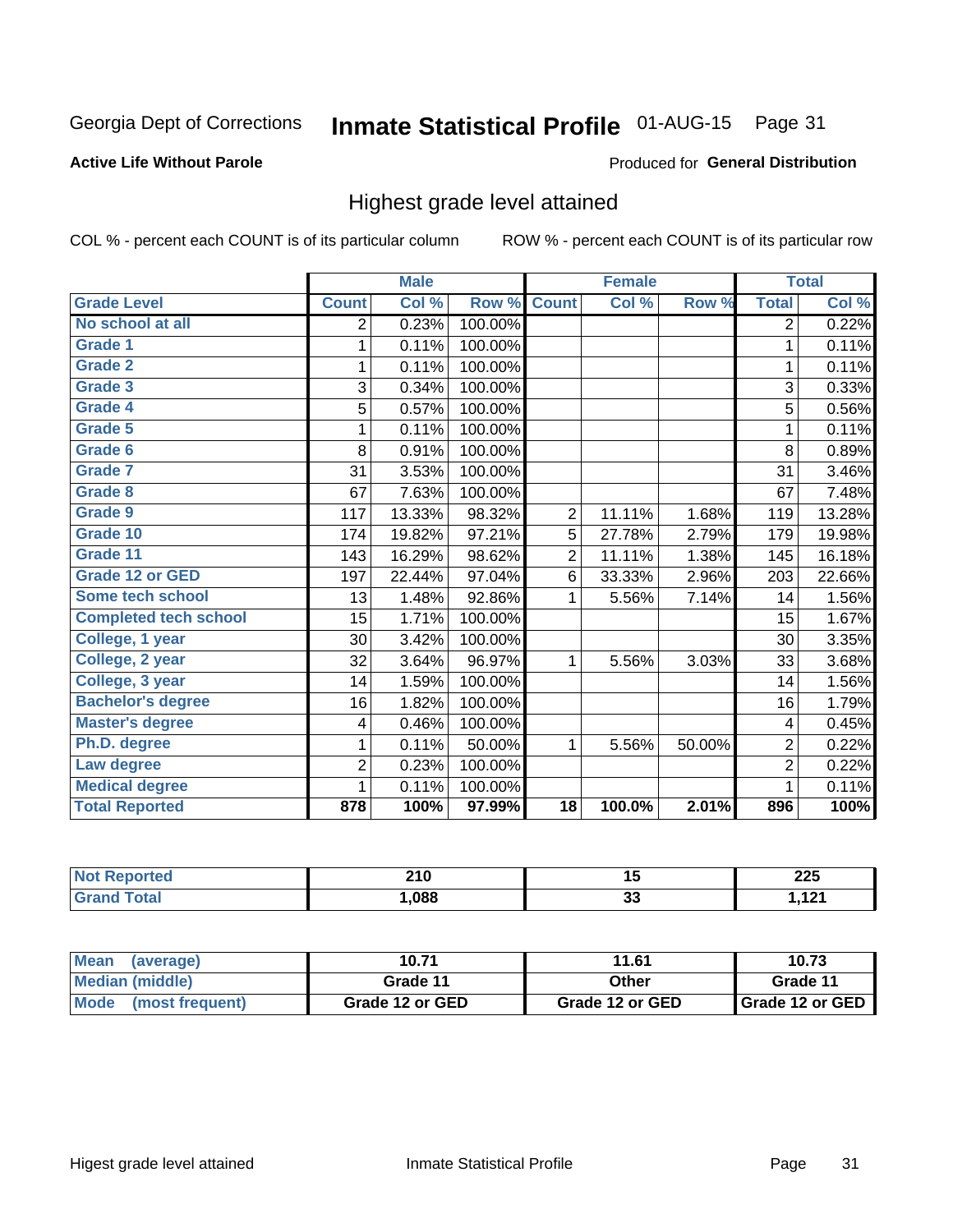## Inmate Statistical Profile 01-AUG-15 Page 32

#### **Active Life Without Parole**

#### Produced for General Distribution

## Culture fair IQ scores

COL % - percent each COUNT is of its particular column

|                       |         | <b>Male</b> |         |                 | <b>Female</b> |          |              | <b>Total</b> |
|-----------------------|---------|-------------|---------|-----------------|---------------|----------|--------------|--------------|
| <b>IQ Scores</b>      | Count l | Col %       | Row %   | <b>Count</b>    | Col %         | Row %    | <b>Total</b> | Col %        |
| $60 - 69$             | 34      | 3.48%       | 100.00% |                 |               |          | 34           | 3.38%        |
| $70 - 79$             | 73      | 7.46%       | 98.65%  |                 | 3.70%         | 1.35%    | 74           | 7.36%        |
| $80 - 89$             | 133     | 13.60%      | 95.00%  | 7               | 25.93%        | 5.00%    | 140          | 13.93%       |
| $90 - 99$             | 241     | 24.64%      | 96.40%  | 9               | 33.33%        | $3.60\%$ | 250          | 24.88%       |
| $100 - 109$           | 273     | 27.91%      | 98.56%  | 4               | 14.81%        | 1.44%    | 277          | 27.56%       |
| $110 - 119$           | 186     | 19.02%      | 98.41%  | 3               | 11.11%        | 1.59%    | 189          | 18.81%       |
| $120 - 129$           | 38      | 3.89%       | 92.68%  | 3               | 11.11%        | 7.32%    | 41           | 4.08%        |
| <b>Total Reported</b> | 978     | 100%        | 97.31%  | 27 <sup>1</sup> | 100%          | 2.69%    | 1,005        | 100%         |

| <b>Not Reported</b>         | 99     |    | 102   |
|-----------------------------|--------|----|-------|
| <b>Not Valid (under 60)</b> |        |    |       |
| <b>Grand Total</b>          | 088. ا | 33 | 121.ا |

| <b>Mean</b><br>(average) | 98  | 99  | 98  |
|--------------------------|-----|-----|-----|
| <b>Median (middle)</b>   | 100 | 96  | 100 |
| Mode<br>(most frequent)  | 99  | 102 | 99  |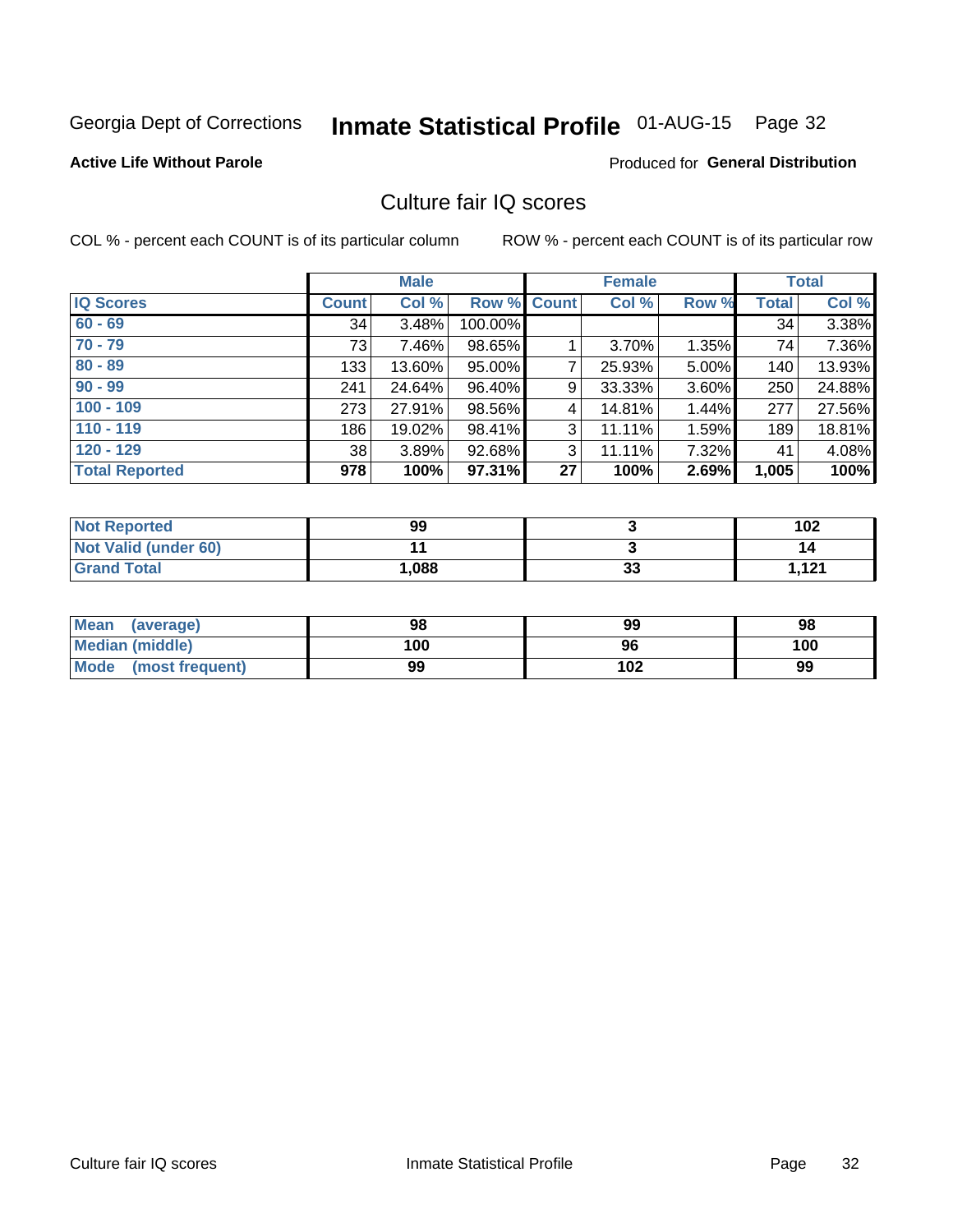## Inmate Statistical Profile 01-AUG-15 Page 33

#### **Active Life Without Parole**

#### Produced for General Distribution

## Wide Range Achievement Test (WRAT) reading score

COL % - percent each COUNT is of its particular column

|                           |              | <b>Male</b> |         |                | <b>Female</b> |       |              | <b>Total</b> |
|---------------------------|--------------|-------------|---------|----------------|---------------|-------|--------------|--------------|
| <b>WRAT Reading Score</b> | <b>Count</b> | Col %       | Row %   | <b>Count</b>   | Col %         | Row % | <b>Total</b> | Col %        |
| $0.1$ to $0.9$            | 21           | 2.11%       | 100.00% |                |               |       | 21           | 2.05%        |
| 1.0 to 1.9                | 15           | 1.51%       | 100.00% |                |               |       | 15           | 1.46%        |
| 2.0 to 2.9                | 38           | 3.82%       | 97.44%  | 1              | 3.33%         | 2.56% | 39           | 3.80%        |
| 3.0 to 3.9                | 62           | 6.22%       | 95.38%  | 3              | 10.00%        | 4.62% | 65           | 6.34%        |
| 4.0 to 4.9                | 83           | 8.33%       | 96.51%  | 3              | 10.00%        | 3.49% | 86           | 8.38%        |
| 5.0 to 5.9                | 91           | 9.14%       | 97.85%  | $\overline{2}$ | 6.67%         | 2.15% | 93           | $9.06\%$     |
| 6.0 to 6.9                | 95           | 9.54%       | 98.96%  | 1              | 3.33%         | 1.04% | 96           | 9.36%        |
| 7.0 to 7.9                | 29           | 2.91%       | 100.00% |                |               |       | 29           | 2.83%        |
| 8.0 to 8.9                | 78           | 7.83%       | 98.73%  | 1              | 3.33%         | 1.27% | 79           | 7.70%        |
| 9.0 to 9.9                | 68           | 6.83%       | 98.55%  | 1              | 3.33%         | 1.45% | 69           | 6.73%        |
| 10.0 to 10.9              | 45           | 4.52%       | 97.83%  | 1              | 3.33%         | 2.17% | 46           | 4.48%        |
| 11.0 to 11.9              | 92           | 9.24%       | 94.85%  | 5              | 16.67%        | 5.15% | 97           | 9.45%        |
| 12.0 to 12.9              | 222          | 22.29%      | 96.10%  | 9              | 30.00%        | 3.90% | 231          | 22.51%       |
| 13                        | 57           | 5.72%       | 95.00%  | 3              | 10.00%        | 5.00% | 60           | 5.85%        |
| <b>Total Reported</b>     | 996          | 100%        | 97.08%  | 30             | 100%          | 2.92% | 1,026        | 100%         |
|                           |              |             |         |                |               |       |              |              |

| <b>Not Reported</b> | nη<br>JZ |     | ΩF<br>ಶಾ  |
|---------------------|----------|-----|-----------|
| <b>Total</b>        | .088     | n.  | $\sim$    |
| 'Grand              |          | JJ. | I . I 4 I |

| <b>Mean</b><br>(average)       | 8.48 | 9.42 | 8.51 |
|--------------------------------|------|------|------|
| <b>Median (middle)</b>         | 8.9  | 14   | 8.9  |
| <b>Mode</b><br>(most frequent) | 12.9 | 12.9 | 12.9 |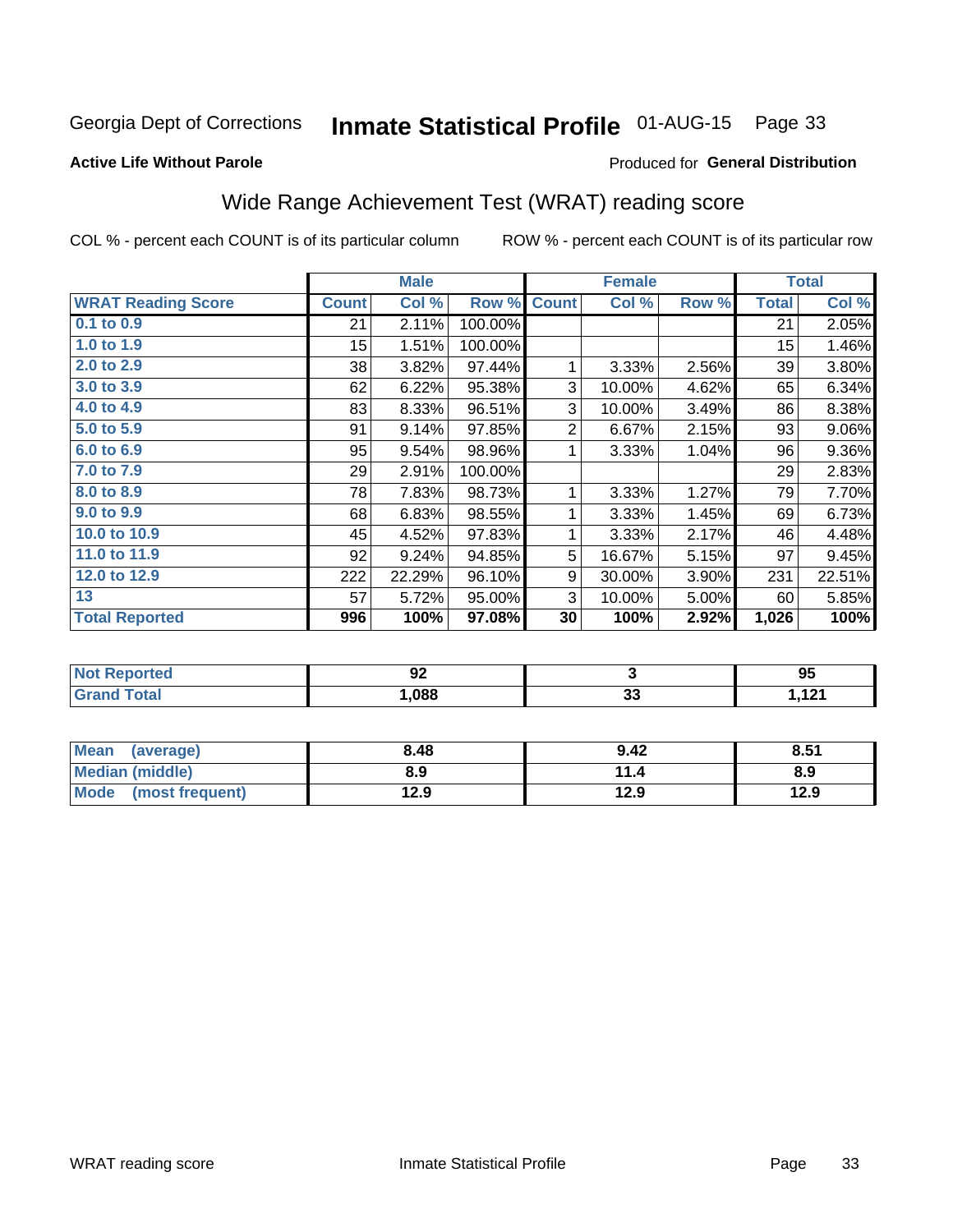## Inmate Statistical Profile 01-AUG-15 Page 34

#### **Active Life Without Parole**

#### Produced for General Distribution

## Wide Range Achievement Test (WRAT) math score

COL % - percent each COUNT is of its particular column

|                              |              | <b>Male</b> |           |                 | <b>Female</b> |        |              | <b>Total</b> |
|------------------------------|--------------|-------------|-----------|-----------------|---------------|--------|--------------|--------------|
| <b>WRAT Mathematic Score</b> | <b>Count</b> | Col %       | Row %     | <b>Count</b>    | Col %         | Row %  | <b>Total</b> | Col %        |
| $0.1$ to $0.9$               | 2            | 0.20%       | 100.00%   |                 |               |        | 2            | 0.19%        |
| 1.0 to 1.9                   | 7            | 0.70%       | 100.00%   |                 |               |        | 7            | 0.68%        |
| 2.0 to 2.9                   | 23           | 2.31%       | 95.83%    | 1               | 3.33%         | 4.17%  | 24           | 2.34%        |
| 3.0 to 3.9                   | 53           | 5.32%       | 96.36%    | $\overline{2}$  | 6.67%         | 3.64%  | 55           | 5.36%        |
| 4.0 to 4.9                   | 112          | 11.24%      | 97.39%    | 3               | 10.00%        | 2.61%  | 115          | 11.21%       |
| 5.0 to 5.9                   | 128          | 12.85%      | 98.46%    | $\overline{2}$  | 6.67%         | 1.54%  | 130          | 12.67%       |
| 6.0 to 6.9                   | 227          | 22.79%      | 97.84%    | 5               | 16.67%        | 2.16%  | 232          | 22.61%       |
| 7.0 to 7.9                   | 104          | 10.44%      | 97.20%    | 3               | 10.00%        | 2.80%  | 107          | 10.43%       |
| 8.0 to 8.9                   | 92           | 9.24%       | 97.87%    | $\overline{2}$  | 6.67%         | 2.13%  | 94           | 9.16%        |
| 9.0 to 9.9                   | 75           | 7.53%       | 96.15%    | 3               | 10.00%        | 3.85%  | 78           | 7.60%        |
| 10.0 to 10.9                 | 26           | 2.61%       | 100.00%   |                 |               |        | 26           | 2.53%        |
| 11.0 to 11.9                 | 33           | 3.31%       | 100.00%   |                 |               |        | 33           | 3.22%        |
| 12.0 to 12.9                 | 105          | 10.54%      | 92.92%    | 8               | 26.67%        | 7.08%  | 113          | 11.01%       |
| 13                           | 9            | 0.90%       | $90.00\%$ | 1               | 3.33%         | 10.00% | 10           | 0.97%        |
| <b>Total Reported</b>        | 996          | 100%        | 97.08%    | 30 <sup>°</sup> | 100.0%        | 2.92%  | 1,026        | 100%         |

| <b>Not Reported</b> | ດາ<br>JŁ |    | 95      |
|---------------------|----------|----|---------|
| <b>Total</b>        | ,088     | ^^ | 121     |
| 'Grand              |          | JJ | ا 14 را |

| Mean<br>(average)    | 7.36 | 8.29 | 7.38 |
|----------------------|------|------|------|
| Median (middle)      | 6.9  | 7. U | 6.9  |
| Mode (most frequent) | 12.9 | 12.9 | 12.9 |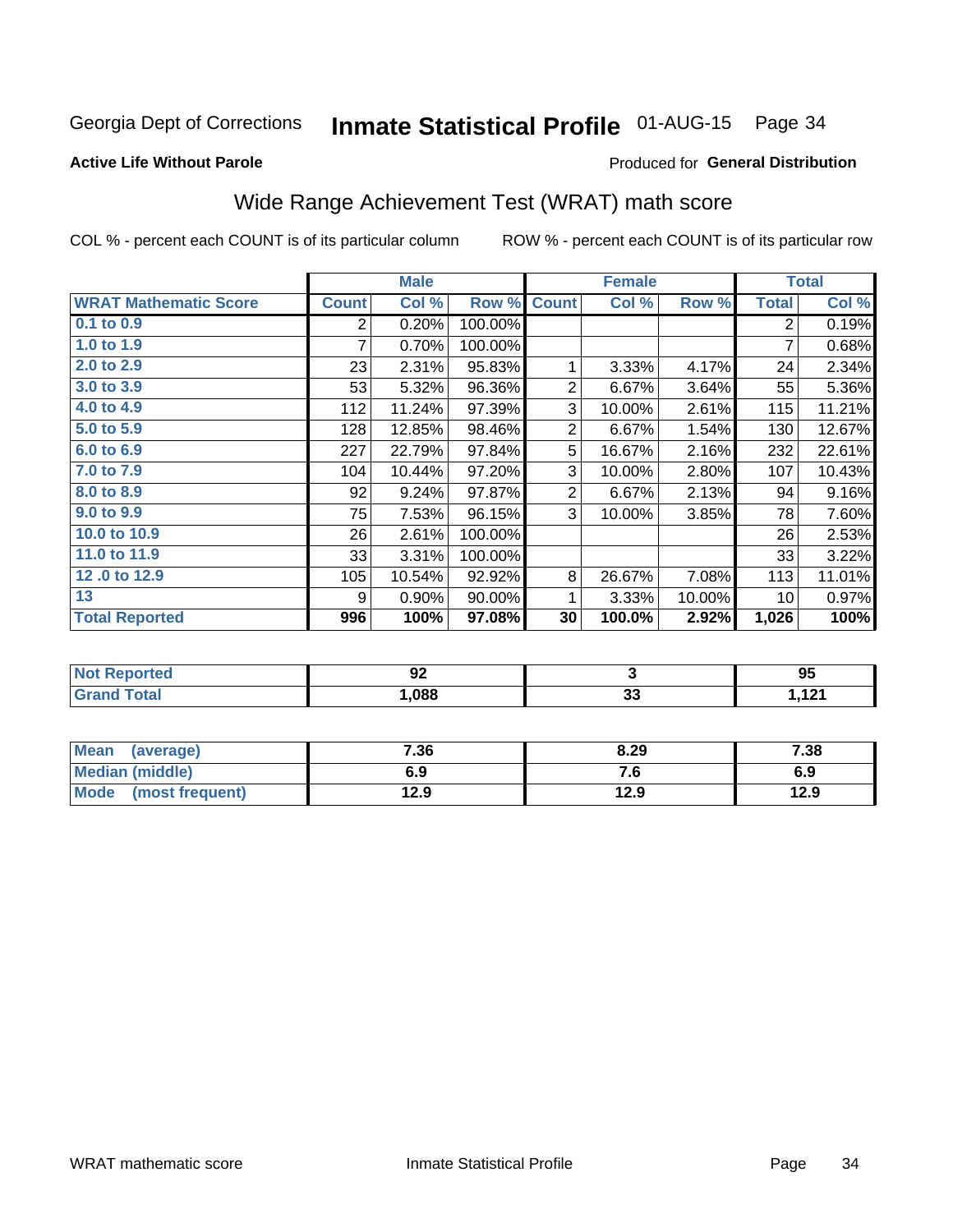#### **Inmate Statistical Profile 01-AUG-15** Page 35

#### **Active Life Without Parole**

### Produced for General Distribution

## Wide Range Achievement Test (WRAT) spelling score

COL % - percent each COUNT is of its particular column

|                            |              | <b>Male</b> |         |                | <b>Female</b> |       |              | <b>Total</b> |
|----------------------------|--------------|-------------|---------|----------------|---------------|-------|--------------|--------------|
| <b>WRAT Spelling Score</b> | <b>Count</b> | Col %       | Row %   | <b>Count</b>   | Col %         | Row % | <b>Total</b> | Col %        |
| 0.1 to 0.9                 | 15           | 1.51%       | 100.00% |                |               |       | 15           | 1.46%        |
| 1.0 to 1.9                 | 29           | 2.92%       | 100.00% |                |               |       | 29           | 2.83%        |
| 2.0 to 2.9                 | 46           | 4.63%       | 97.87%  | 1              | 3.33%         | 2.13% | 47           | 4.59%        |
| 3.0 to 3.9                 | 61           | 6.14%       | 96.83%  | $\overline{2}$ | 6.67%         | 3.17% | 63           | 6.15%        |
| 4.0 to 4.9                 | 66           | 6.64%       | 98.51%  | 1              | 3.33%         | 1.49% | 67           | 6.54%        |
| 5.0 to 5.9                 | 115          | 11.57%      | 100.00% |                |               |       | 115          | 11.23%       |
| 6.0 to 6.9                 | 99           | 9.96%       | 99.00%  | 1              | 3.33%         | 1.00% | 100          | 9.77%        |
| 7.0 to 7.9                 | 90           | 9.05%       | 95.74%  | 4              | 13.33%        | 4.26% | 94           | 9.18%        |
| 8.0 to 8.9                 | 88           | 8.85%       | 98.88%  | 1              | 3.33%         | 1.12% | 89           | 8.69%        |
| 9.0 to 9.9                 | 54           | 5.43%       | 100.00% |                |               |       | 54           | 5.27%        |
| 10.0 to 10.9               | 52           | 5.23%       | 100.00% |                |               |       | 52           | 5.08%        |
| 11.0 to 11.9               | 64           | 6.44%       | 94.12%  | 4              | 13.33%        | 5.88% | 68           | 6.64%        |
| 12.0 to 12.9               | 187          | 18.81%      | 92.57%  | 15             | 50.00%        | 7.43% | 202          | 19.73%       |
| 13                         | 28           | 2.82%       | 96.55%  | 1              | 3.33%         | 3.45% | 29           | 2.83%        |
| <b>Total Reported</b>      | 994          | 100%        | 97.07%  | 30             | 100%          | 2.93% | 1,024        | 100%         |
|                            |              |             |         |                |               |       |              |              |
| <b>Not Reported</b>        |              | 94          |         |                | 3             |       |              | 97           |
| <b>Grand Total</b>         |              | 1,088       |         |                | 33            |       |              | 1,121        |

| Mean<br>(average)              | 7.95 | 10.26 | 8.02 |
|--------------------------------|------|-------|------|
| Median (middle)                | .    | 12.3  |      |
| <b>Mode</b><br>(most frequent) | 12.9 | 12.9  | 12.9 |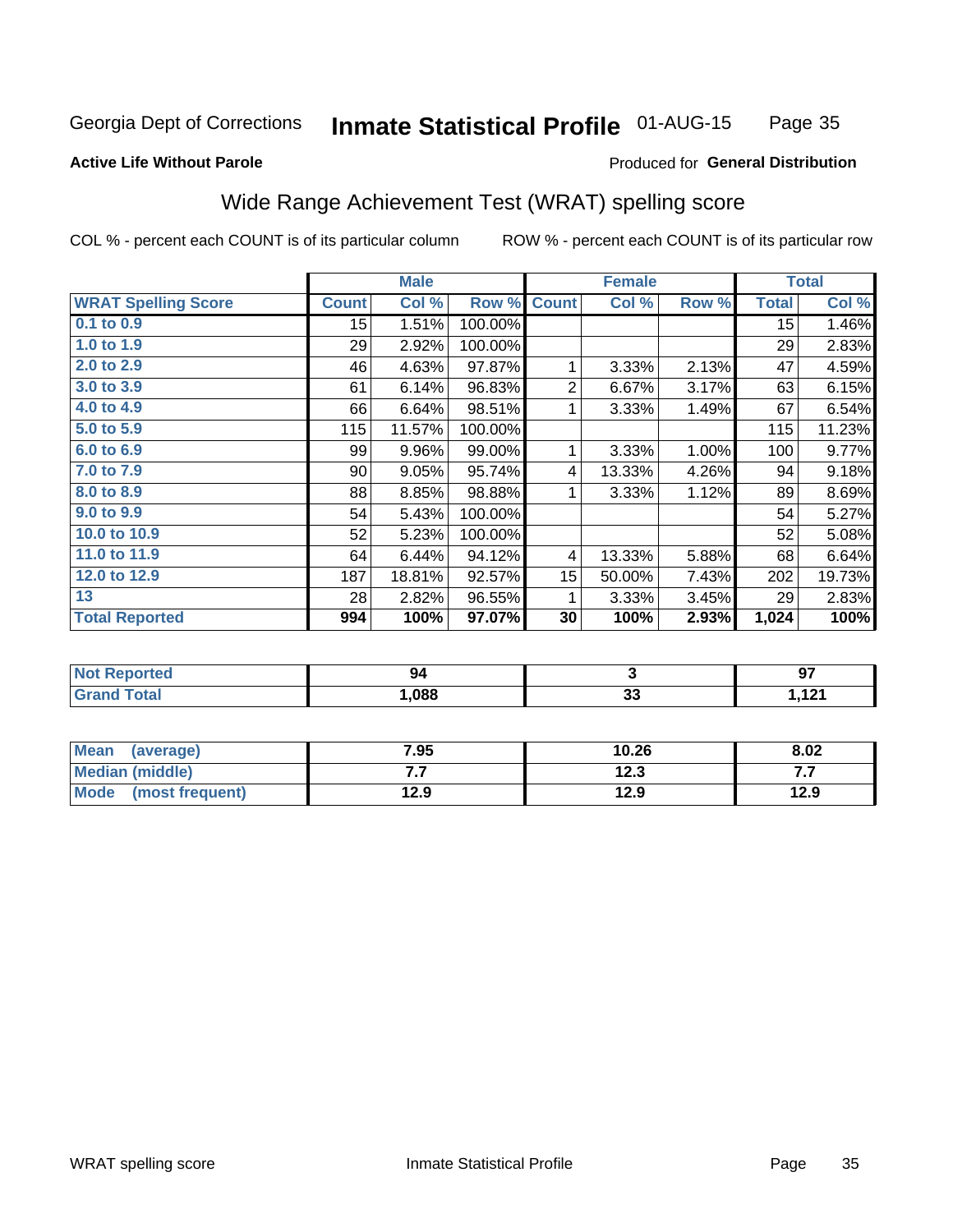## Inmate Statistical Profile 01-AUG-15 Page 36

#### **Active Life Without Parole**

#### Produced for General Distribution

## Current / last mental health treatment level

COL % - percent each COUNT is of its particular column

|                                    |              | <b>Male</b> |           |              | <b>Female</b> |       |       | <b>Total</b> |
|------------------------------------|--------------|-------------|-----------|--------------|---------------|-------|-------|--------------|
| <b>Mental Health Treatment Lev</b> | <b>Count</b> | Col%        | Row %     | <b>Count</b> | Col %         | Row % | Total | Col %        |
| 1 No problem at current time       | 208          | 42.62%      | 97.65%    | 5            | 17.86%        | 2.35% | 213   | 41.28%       |
| 2 Receiving outpatient             | 206          | 42.21%      | 91.15%    | 20           | 71.43%        | 8.85% | 226   | 43.80%       |
| <b>Treatment</b>                   |              |             |           |              |               |       |       |              |
| 3 Inpatient, moderate              | 59           | 12.09%      | $95.16\%$ | 3            | 10.71%        | 4.84% | 62    | 12.02%       |
| Treatment                          |              |             |           |              |               |       |       |              |
| 4 Inpatient, intensive             | 15           | $3.07\%$    | 100.00%   |              |               |       | 15    | 2.91%        |
| <b>Treatment</b>                   |              |             |           |              |               |       |       |              |
| <b>Total Evaluated</b>             | 488          | 100%        | 94.57%    | 28           | 100%          | 5.43% | 516   | 100.0%       |

| Never had MH evaluation | 600  |        | 605 |
|-------------------------|------|--------|-----|
| Total                   | 088, | $\sim$ | 101 |
| Grand                   |      | vu     |     |

| <b>Median (middle)</b>         | <b>Receiving outpatient</b><br>treatment | <b>Receiving outpatient</b><br>treatment | <b>Receiving</b><br>outpatient<br>treatment |
|--------------------------------|------------------------------------------|------------------------------------------|---------------------------------------------|
| <b>Mode</b><br>(most frequent) | No problem at current time               | <b>Receiving outpatient</b><br>treatment | <b>Receiving</b><br>outpatient<br>treatment |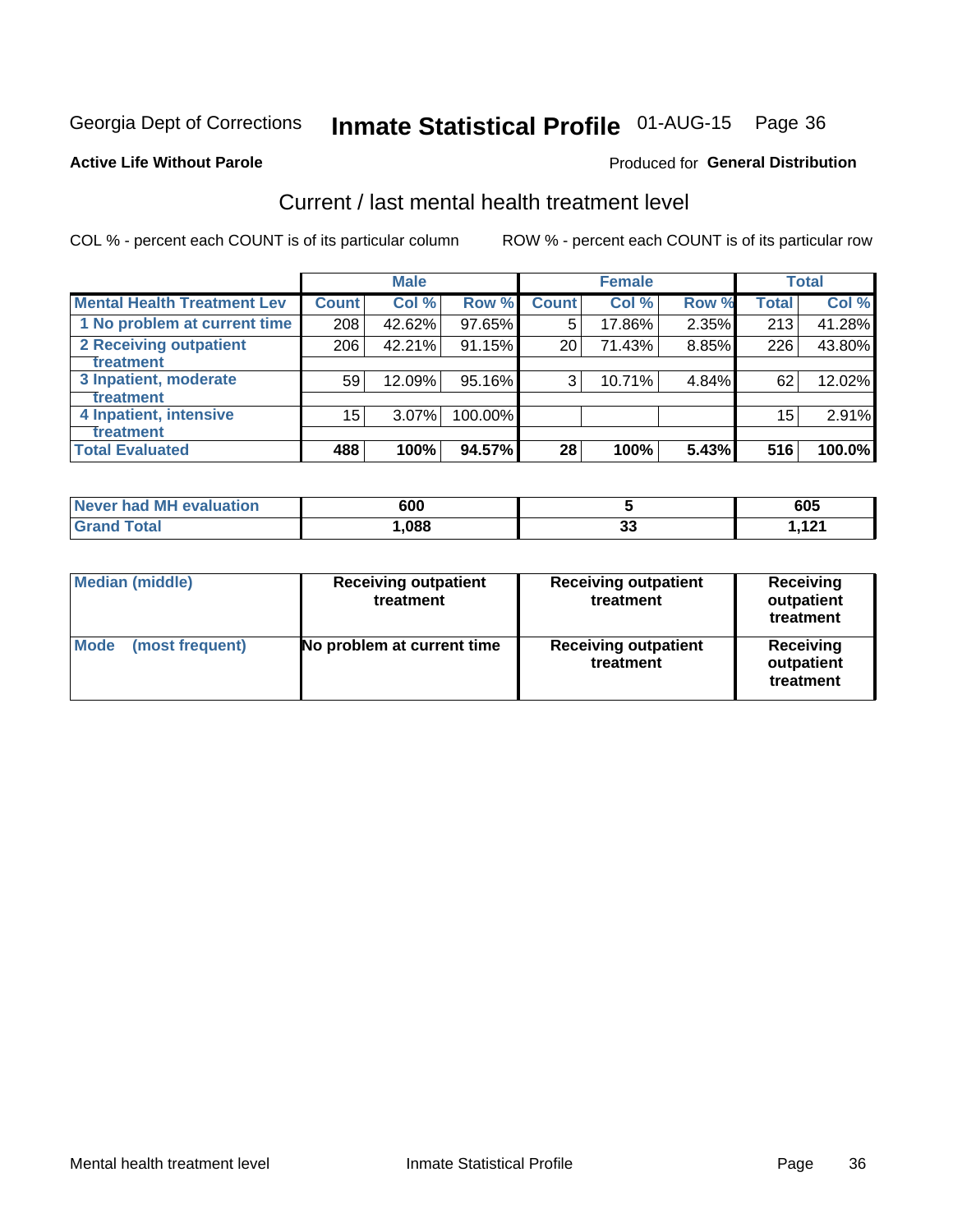#### Inmate Statistical Profile 01-AUG-15 Page 37

### **Active Life Without Parole**

### Produced for General Distribution

## PULHESDWIT medical scale - 'P' overall condition ('P'hysical)

COL % - percent each COUNT is of its particular column

|                                  |       | <b>Male</b> |                    |    | <b>Female</b> |       |              | <b>Total</b> |
|----------------------------------|-------|-------------|--------------------|----|---------------|-------|--------------|--------------|
| 'P' Overall Condition            | Count | Col %       | <b>Row % Count</b> |    | Col %         | Row % | <b>Total</b> | Col %        |
| 1 No medical illness             | 721   | 72.54%      | 98.36%             | 12 | 38.71%        | 1.64% | 733          | 71.51%       |
| 2 Well-controlled chronic        | 247   | 24.85%      | 92.86%             | 19 | 61.29%        | 7.14% | 266          | 25.95%       |
| <b>illness</b>                   |       |             |                    |    |               |       |              |              |
| 3 Poorly-controlled chronic      | 24    | 2.41%       | 100.00%            |    |               |       | 24           | 2.34%        |
| <b>illness</b>                   |       |             |                    |    |               |       |              |              |
| 4 Significant problems requiring | 2     | 0.20%       | 100.00%            |    |               |       | 2            | 0.20%        |
| special housing                  |       |             |                    |    |               |       |              |              |
| <b>Total Reported</b>            | 994   | 100%        | 96.98%             | 31 | 100%          | 3.02% | 1,025        | 100%         |

| 94   |              | $\alpha$<br>っこ |
|------|--------------|----------------|
| .088 | $\sim$<br>v. | .<br>---       |

| <b>Mode</b> | (most frequent) | 1 No medical illness | 2 Well-controlled chronic<br>illness | 1 No medical<br>illness |
|-------------|-----------------|----------------------|--------------------------------------|-------------------------|
|-------------|-----------------|----------------------|--------------------------------------|-------------------------|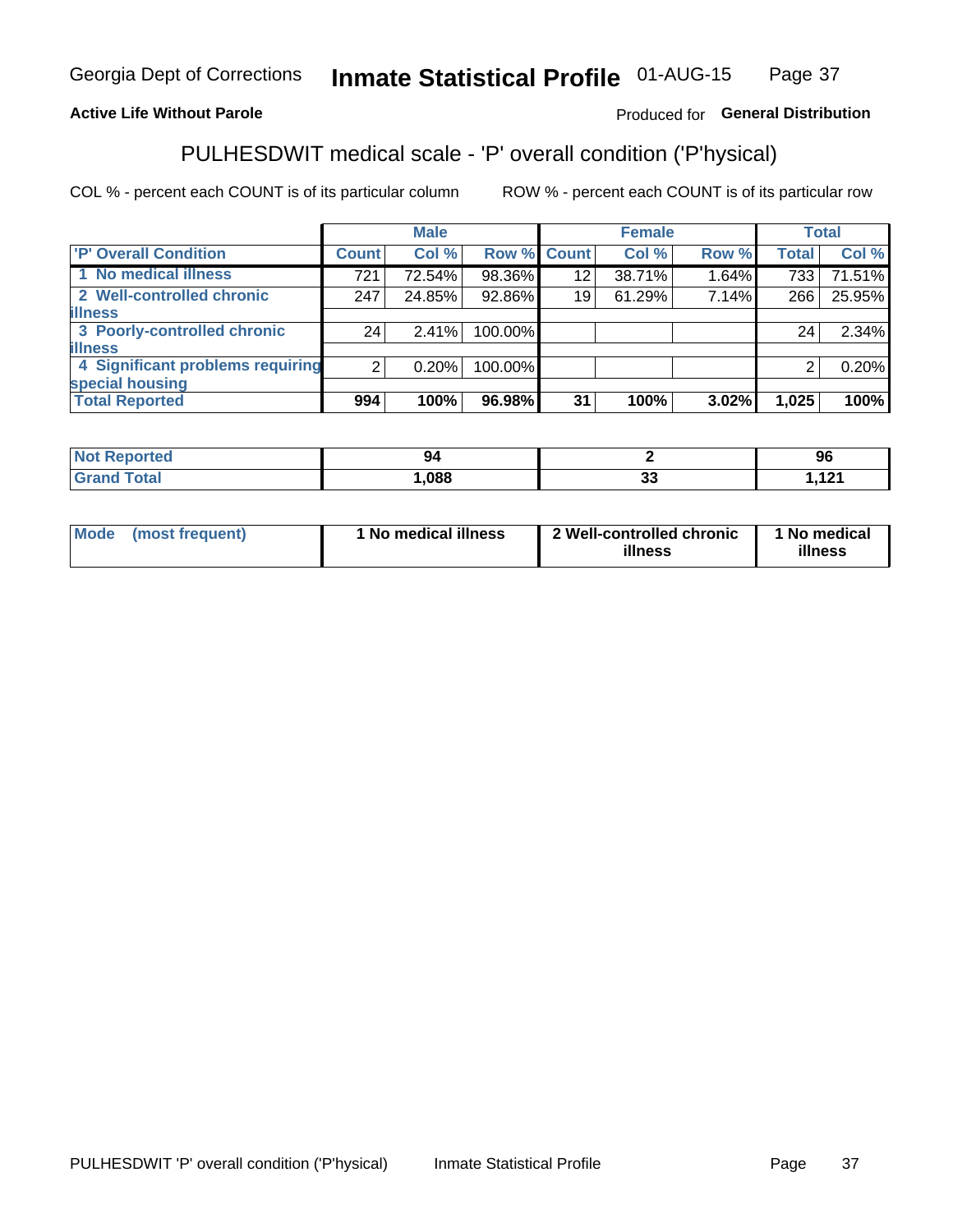### **Active Life Without Parole**

### Produced for General Distribution

## PULHESDWIT medical scale - 'U' upper body

COL % - percent each COUNT is of its particular column

|                              |              | <b>Male</b> |         |              | <b>Female</b> |       |              | <b>Total</b> |
|------------------------------|--------------|-------------|---------|--------------|---------------|-------|--------------|--------------|
| <b>'U' Upper Body</b>        | <b>Count</b> | Col %       | Row %   | <b>Count</b> | Col %         | Row % | <b>Total</b> | Col %        |
| 1 Upper bones, joints,       | 934          | 94.25%      | 96.99%  | 29           | 93.55%        | 3.01% | 963          | 94.23%       |
| muscles all OK               |              |             |         |              |               |       |              |              |
| 2 One or both arms minimally | 47           | 4.74%       | 95.92%  | 2            | 6.45%         | 4.08% | 49           | 4.79%        |
| limited                      |              |             |         |              |               |       |              |              |
| 3 One or both arms           | 9            | 0.91%       | 100.00% |              |               |       | 9            | 0.88%        |
| <b>moderately limited</b>    |              |             |         |              |               |       |              |              |
| 4 One arm disabled,          |              | 0.10%       | 100.00% |              |               |       |              | 0.10%        |
| paralyzed, or amputated      |              |             |         |              |               |       |              |              |
| <b>Total Reported</b>        | 991          | 100%        | 96.97%  | 31           | 100%          | 3.03% | 1,022        | 100%         |

| <b>Not Reported</b> | --   |    | 99       |
|---------------------|------|----|----------|
| <b>Total</b>        | ,088 | J. | 101<br>. |

| Mode | (most frequent) | 1 Upper bones, joints,<br>muscles all OK | 1 Upper bones, joints,<br>muscles all OK | 1 Upper bones,<br>ljoints, muscles all<br>OK |
|------|-----------------|------------------------------------------|------------------------------------------|----------------------------------------------|
|------|-----------------|------------------------------------------|------------------------------------------|----------------------------------------------|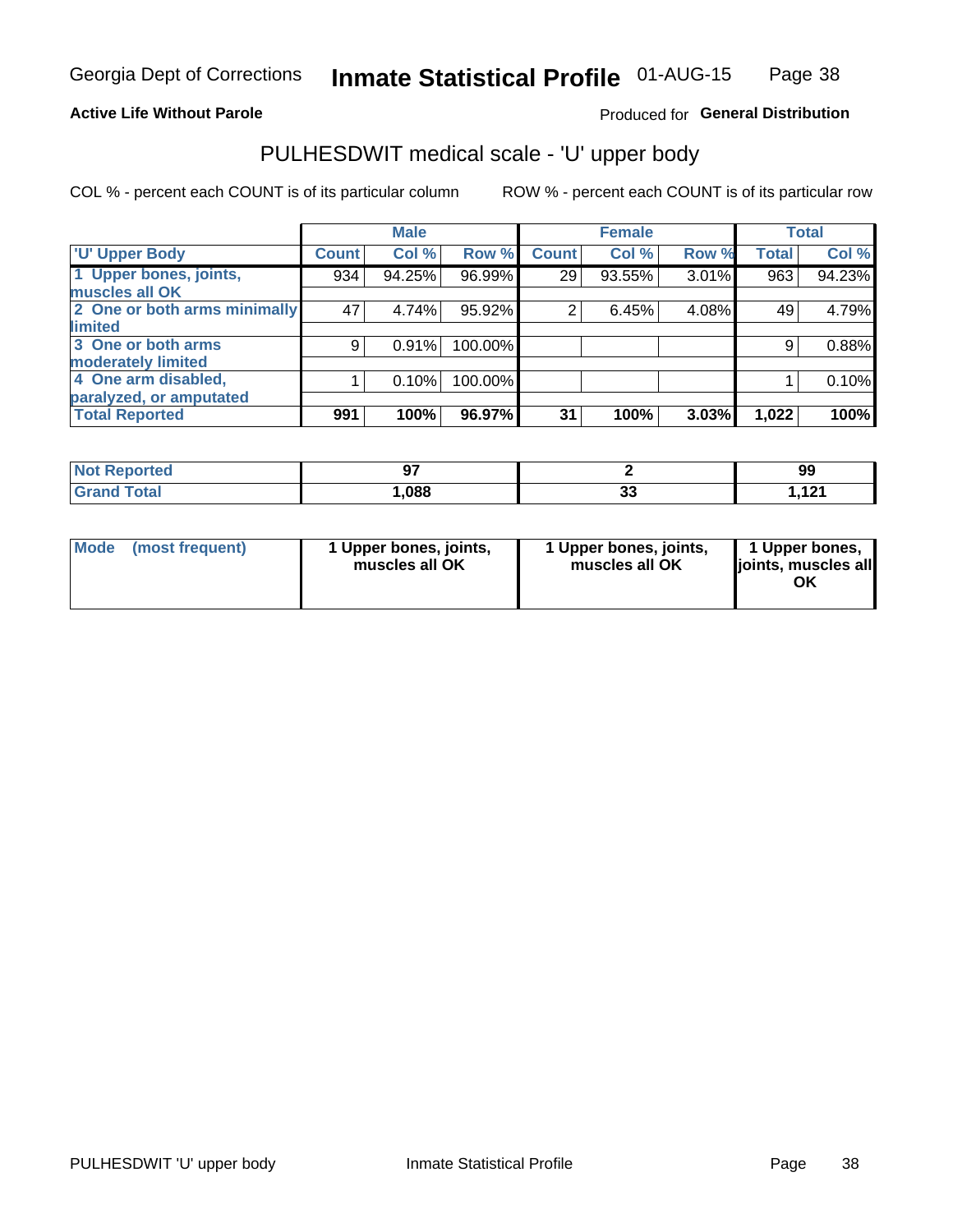### **Active Life Without Parole**

### Produced for General Distribution

## PULHESDWIT medical scale - 'L' lower body

COL % - percent each COUNT is of its particular column

|                                |                 | <b>Male</b> |         |              | <b>Female</b> |       |              | <b>Total</b> |
|--------------------------------|-----------------|-------------|---------|--------------|---------------|-------|--------------|--------------|
| 'L' Lower Body                 | <b>Count</b>    | Col %       | Row %   | <b>Count</b> | Col %         | Row % | <b>Total</b> | Col %        |
| 1 Lower bones, joints,         | 857             | 86.57%      | 96.84%  | 28           | 90.32%        | 3.16% | 885          | 86.68%       |
| muscles all OK                 |                 |             |         |              |               |       |              |              |
| 2 One or both legs minimally   | 117             | 11.82%      | 97.50%  | 3            | 9.68%         | 2.50% | 120          | 11.75%       |
| limited                        |                 |             |         |              |               |       |              |              |
| 3 One or both legs             | 14 <sub>1</sub> | 1.41%       | 100.00% |              |               |       | 14           | 1.37%        |
| moderately limited             |                 |             |         |              |               |       |              |              |
| 4 One leg disabled, paralyzed, | $\overline{2}$  | 0.20%       | 100.00% |              |               |       | 2            | 0.20%        |
| or amputated                   |                 |             |         |              |               |       |              |              |
| <b>Total Reported</b>          | 990             | 100%        | 96.96%  | 31           | 100%          | 3.04% | 1,021        | 100%         |

| <b>Not Reported</b> | 98   |   | 100      |
|---------------------|------|---|----------|
| <b>Total</b>        | ,088 | ◡ | 101<br>. |

| Mode | (most frequent) | 1 Lower bones, joints,<br>muscles all OK | 1 Lower bones, joints,<br>muscles all OK | 1 Lower bones,<br>ljoints, muscles all<br>OK |
|------|-----------------|------------------------------------------|------------------------------------------|----------------------------------------------|
|------|-----------------|------------------------------------------|------------------------------------------|----------------------------------------------|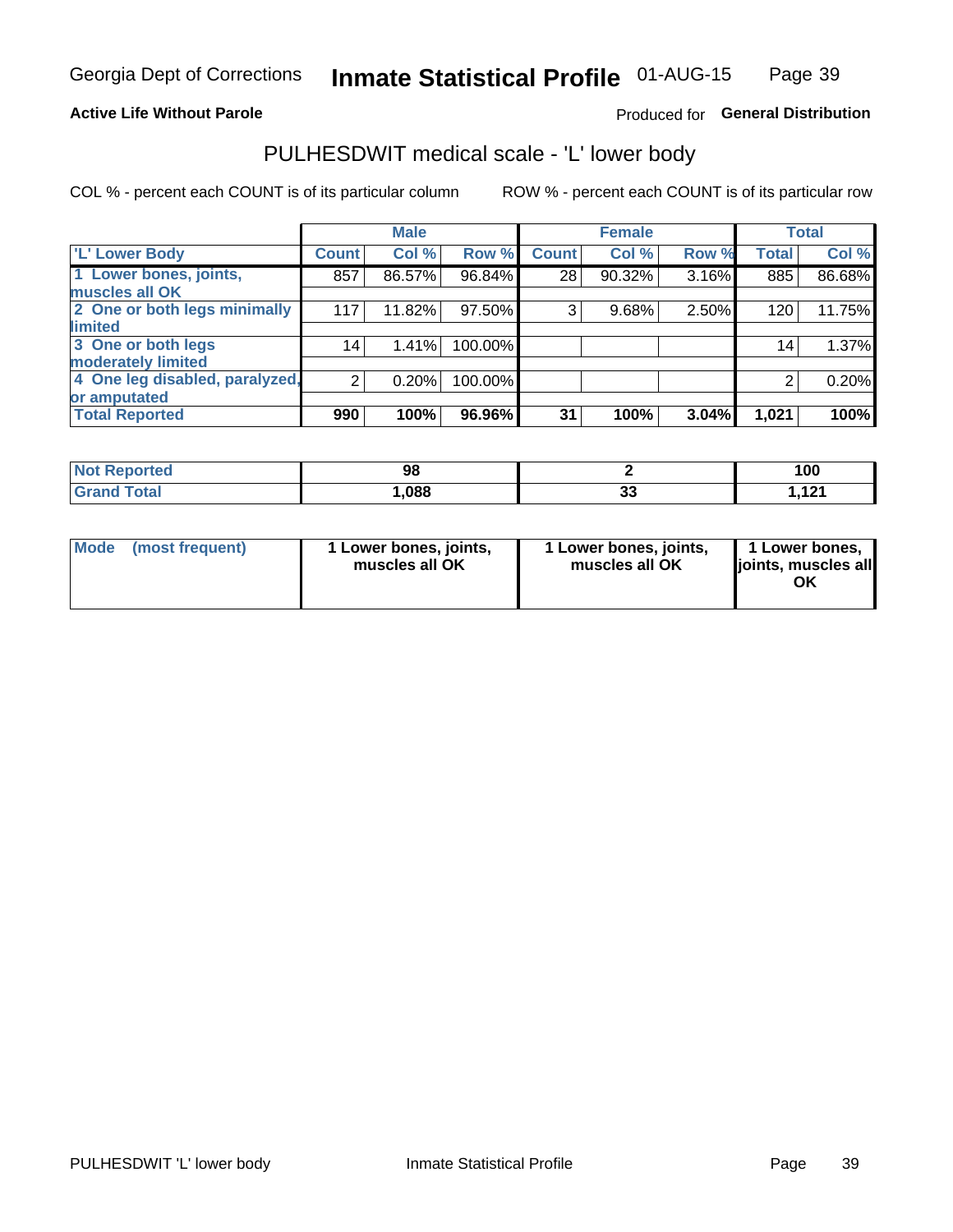**Active Life Without Parole** 

Produced for General Distribution

## PULHESDWIT medical scale - 'H' hearing

COL % - percent each COUNT is of its particular column

|                                                               |              | <b>Male</b> |             |    | <b>Female</b> |       | <b>Total</b>    |        |
|---------------------------------------------------------------|--------------|-------------|-------------|----|---------------|-------|-----------------|--------|
| <b>H'</b> Hearing                                             | <b>Count</b> | Col %       | Row % Count |    | Col%          | Row % | <b>Total</b>    | Col %  |
| 1 Normal hearing both ears                                    | 976          | 98.79%      | 96.92%      | 31 | $100.00\%$    | 3.08% | 1,007           | 98.82% |
| 2 Some loss in one ear with<br>other OK, or mild loss in both | 10           | 1.01%       | 100.00%     |    |               |       | 10 <sub>1</sub> | 0.98%  |
| 3 Total loss in one ear with<br>mild loss in other            | 2            | 0.20%       | 100.00%     |    |               |       |                 | 0.20%  |
| <b>Total Reported</b>                                         | 988          | 100%        | 96.96%      | 31 | 100%          | 3.04% | 1,019           | 100%   |

| <b>Not</b><br>Reported | 100  |          | 102                 |
|------------------------|------|----------|---------------------|
| <b>Total</b>           | ,088 | n.<br>vu | 121<br>. <i>.</i> . |

| Mode (most frequent) | 1 Normal hearing both ears 1 Normal hearing both ears 1 Normal hearing | both ears |
|----------------------|------------------------------------------------------------------------|-----------|
|----------------------|------------------------------------------------------------------------|-----------|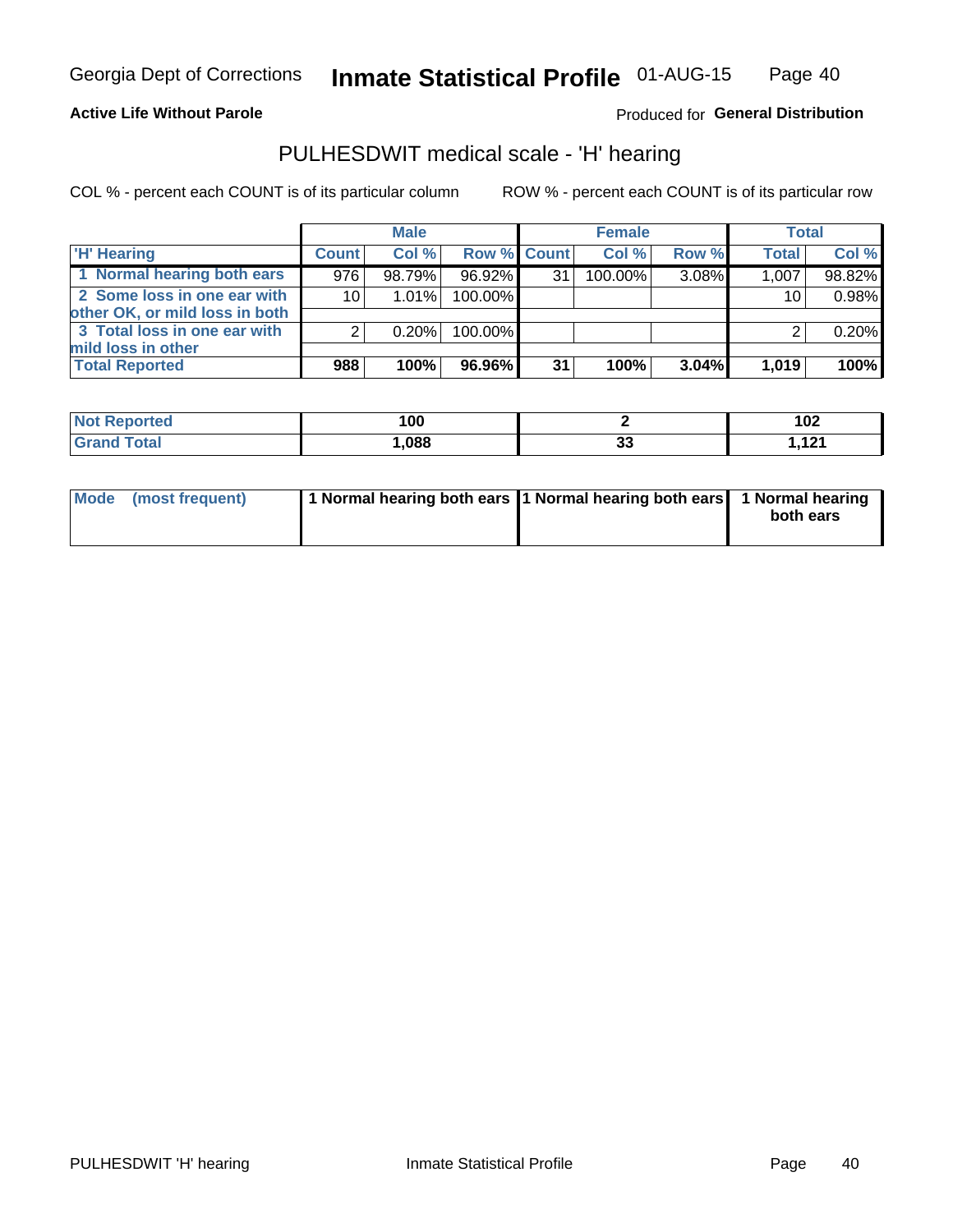### **Active Life Without Parole**

### Produced for General Distribution

## PULHESDWIT medical scale - 'E' vision

COL % - percent each COUNT is of its particular column

|                                |                    | <b>Male</b> |             |    | <b>Female</b> |        |              | <b>Total</b> |
|--------------------------------|--------------------|-------------|-------------|----|---------------|--------|--------------|--------------|
| <b>E' Vision</b>               | Count <sup>'</sup> | Col %       | Row % Count |    | Col %         | Row %  | <b>Total</b> | Col %        |
| 1 Correctable to 20/40 in both | 725                | 76.72%      | 98.51%      | 11 | 36.67%        | 1.49%  | 736          | 75.49%       |
| eyes                           |                    |             |             |    |               |        |              |              |
| 2 Correctable to 20/70 in one  | 194                | 20.53%      | 92.82%      | 15 | 50.00%        | 7.18%  | 209          | 21.44%       |
| eye, may be blind in other     |                    |             |             |    |               |        |              |              |
| 3 Correctable to 20/200 in one | 23                 | 2.43%       | 88.46%      | 3  | 10.00%        | 11.54% | 26           | 2.67%        |
| eye, may be blind in other     |                    |             |             |    |               |        |              |              |
| 4 One eye not correctable to   | 3                  | 0.32%       | 75.00%      |    | 3.33%         | 25.00% | 4            | 0.41%        |
| 20/200, other may be blind     |                    |             |             |    |               |        |              |              |
| <b>Total Reported</b>          | 945                | 100%        | 96.92%      | 30 | 100%          | 3.08%  | 975          | 100.0%       |

| <b>Not Reported</b> | $\overline{A}$<br>. |    | 146  |
|---------------------|---------------------|----|------|
| <b>Total</b>        | ,088                |    | 4.04 |
| Grand               |                     | J. | .    |

| Mode (most frequent) | 1 Correctable to 20/40 in both 2 Correctable to 20/70 in one 1 Correctable to |                                               |  |
|----------------------|-------------------------------------------------------------------------------|-----------------------------------------------|--|
|                      | eves                                                                          | eye, may be blind in other 20/40 in both eyes |  |
|                      |                                                                               |                                               |  |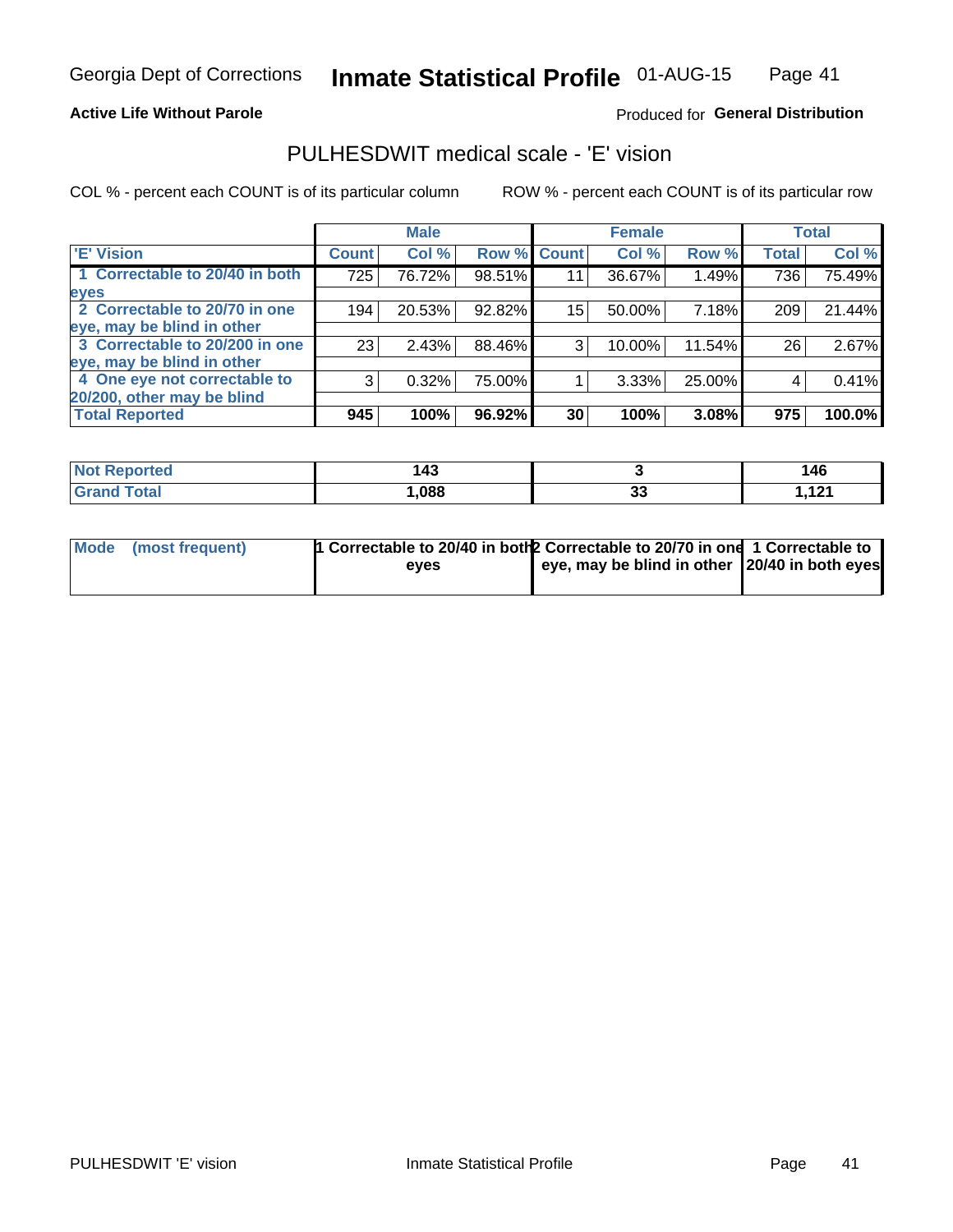### **Active Life Without Parole**

### Produced for General Distribution

## PULHESDWIT medical scale - 'S' pSychiatric

COL % - percent each COUNT is of its particular column

|                                        |              | <b>Male</b> |         |             | <b>Female</b> |       |              | <b>Total</b> |
|----------------------------------------|--------------|-------------|---------|-------------|---------------|-------|--------------|--------------|
| 'S' pSychiatric                        | <b>Count</b> | Col %       |         | Row % Count | Col %         | Row % | <b>Total</b> | Col %        |
| 1 No impairment or disorders           | 811          | 80.94%      | 99.02%  | 8           | 38.10%        | 0.98% | 819          | 80.06%       |
| 2 Stable, or in remission, or          | 138          | 13.77%      | 92.00%  | 12          | 57.14%        | 8.00% | 150          | 14.66%       |
| mild impairment or retardation         |              |             |         |             |               |       |              |              |
| 3 Requires moderate inpatient          | 45           | 4.49%       | 97.83%  |             | 4.76%         | 2.17% | 46           | 4.50%        |
| treatment                              |              |             |         |             |               |       |              |              |
| 4 Requires intensive inpatient         |              | 0.70%       | 100.00% |             |               |       |              | 0.68%        |
| treatment                              |              |             |         |             |               |       |              |              |
| <b>5 Requires Crisis Stabilization</b> |              | 0.10%       | 100.00% |             |               |       |              | 0.10%        |
| Unit (CSU) inpatient care              |              |             |         |             |               |       |              |              |
| <b>Total Reported</b>                  | 1,002        | 100%        | 97.95%  | 21          | 100%          | 2.05% | 1,023        | 100%         |

| <b>Not Reported</b> | 86   | $-$     | 98       |
|---------------------|------|---------|----------|
| <b>Grand Total</b>  | ,088 | ^^<br>◡ | 121<br>. |

| Mode (most frequent) | <b>1 No impairment or disorders</b> 2 Stable, or in remission, 11 No impairment or |                       |           |
|----------------------|------------------------------------------------------------------------------------|-----------------------|-----------|
|                      |                                                                                    | or mild impairment or | disorders |
|                      |                                                                                    | retardation           |           |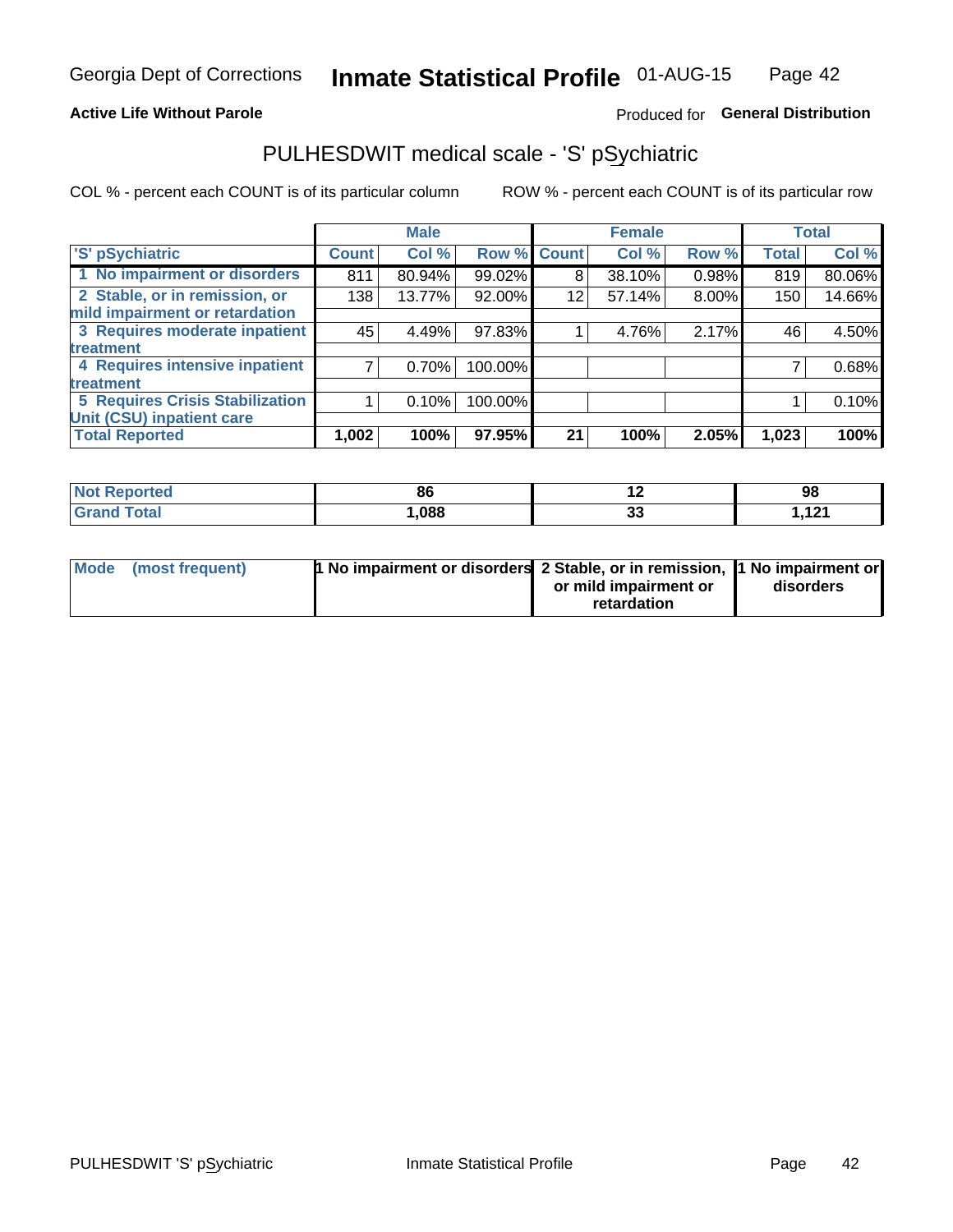### **Active Life Without Parole**

### Produced for General Distribution

## PULHESDWIT medical scale - 'D' dental

COL % - percent each COUNT is of its particular column

|                                 |              | <b>Male</b> |         |             | <b>Female</b> |       |              | Total  |
|---------------------------------|--------------|-------------|---------|-------------|---------------|-------|--------------|--------|
| 'D' Dental                      | <b>Count</b> | Col %       |         | Row % Count | Col %         | Row % | <b>Total</b> | Col %  |
| 1 Minimal routine dental health | 695          | 74.97%      | 97.34%  | 19          | 82.61%        | 2.66% | 714          | 75.16% |
| <b>needs</b>                    |              |             |         |             |               |       |              |        |
| 2 Moderate cavities and/or gum  | 200          | 21.57%      | 98.04%  |             | 17.39%        | 1.96% | 204          | 21.47% |
| disease                         |              |             |         |             |               |       |              |        |
| 3 Extensive gum disease         | 32           | 3.45%       | 100.00% |             |               |       | 32           | 3.37%  |
| and/or widespread decay         |              |             |         |             |               |       |              |        |
| <b>Total Reported</b>           | 927          | 100%        | 97.58%  | 23          | 100%          | 2.42% | 950          | 100%   |

| <b>rorted</b><br>∵NΩ1. | 161<br>u | ו ש             |          |
|------------------------|----------|-----------------|----------|
| <b>Total</b>           | .088     | $\bullet$<br>uu | 101<br>. |

| <b>Mode</b><br>(most frequent) | Minimal routine dental<br>health needs | I Minimal routine dental<br>health needs | 11 Minimal routine I<br>dental health<br>needs |
|--------------------------------|----------------------------------------|------------------------------------------|------------------------------------------------|
|--------------------------------|----------------------------------------|------------------------------------------|------------------------------------------------|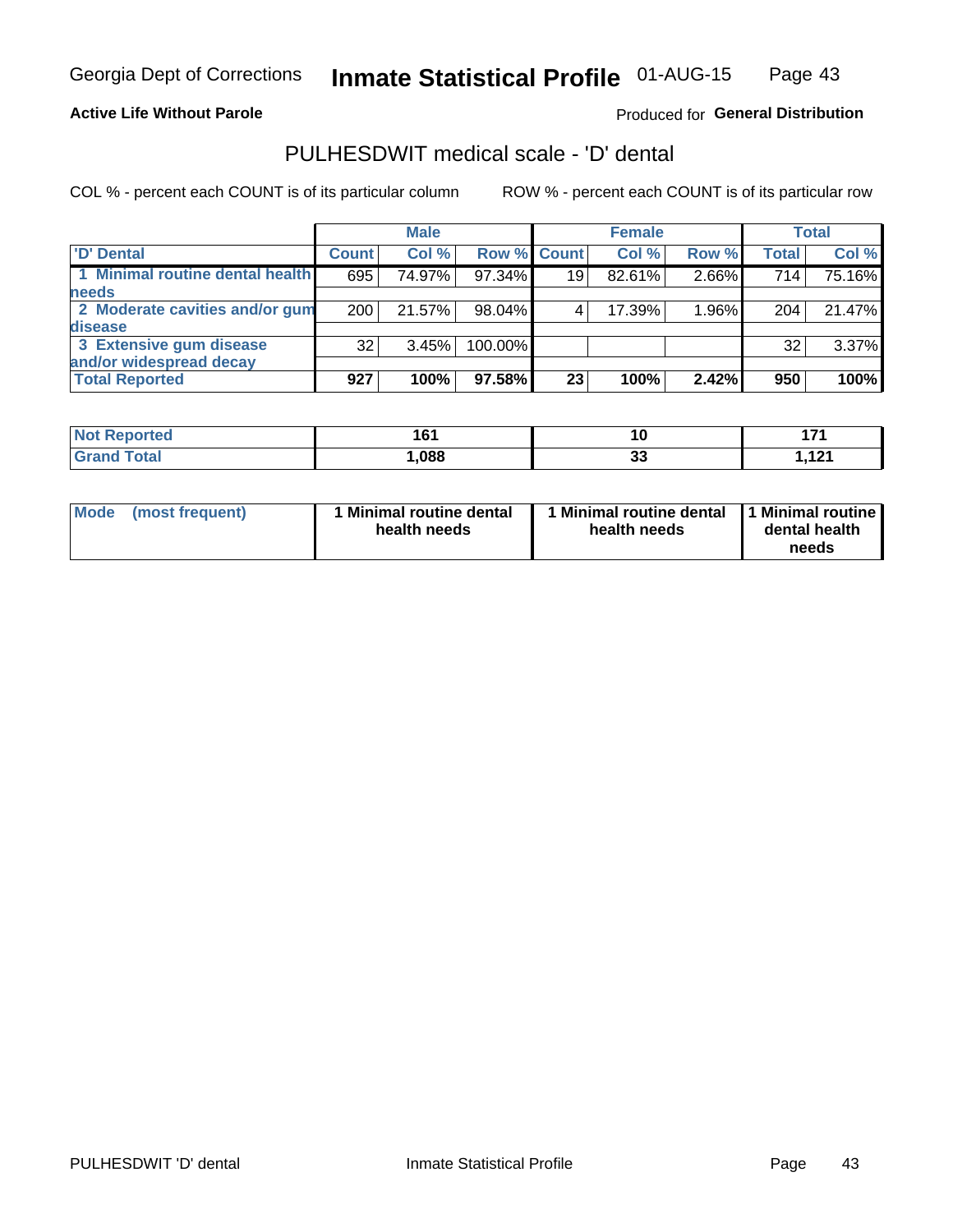### **Active Life Without Parole**

### Produced for General Distribution

## PULHESDWIT medical scale - 'W' work ability

COL % - percent each COUNT is of its particular column

|                                 |              | <b>Male</b> |         |             | <b>Female</b> |       |              | <b>Total</b> |
|---------------------------------|--------------|-------------|---------|-------------|---------------|-------|--------------|--------------|
| <b>W' work ability</b>          | <b>Count</b> | Col %       |         | Row % Count | Col %         | Row % | <b>Total</b> | Col %        |
| 1 Unrestricted work or activity | 813          | 82.04%      | 97.72%  | 19          | 61.29%        | 2.28% | 832          | 81.41%       |
| 2 Minor restrictions on type of | 136          | 13.72%      | 91.89%  | 12          | 38.71%        | 8.11% | 148          | 14.48%       |
| <b>work</b>                     |              |             |         |             |               |       |              |              |
| 3 Moderate restrictions on type | 31           | 3.13%       | 100.00% |             |               |       | 31           | 3.03%        |
| lof work                        |              |             |         |             |               |       |              |              |
| 4 Major restrictions on type of | 8            | 0.81%       | 100.00% |             |               |       | 8            | 0.78%        |
| <b>work</b>                     |              |             |         |             |               |       |              |              |
| 5 Cannot work under any         | 3            | $0.30\%$    | 100.00% |             |               |       | 3            | 0.29%        |
| <b>circumstances</b>            |              |             |         |             |               |       |              |              |
| <b>Total Reported</b>           | 991          | 100%        | 96.97%  | 31          | 100%          | 3.03% | 1,022        | 100%         |

| <b>Reported</b><br><b>NOT</b> |      |          | 99       |
|-------------------------------|------|----------|----------|
| <b>Total</b>                  | ,088 | n.<br>uu | 101<br>. |

| <b>Mode</b> | (most frequent) | 1 Unrestricted work or<br>activity | 1 Unrestricted work or<br>activity | 1 Unrestricted<br>work or activity |
|-------------|-----------------|------------------------------------|------------------------------------|------------------------------------|
|-------------|-----------------|------------------------------------|------------------------------------|------------------------------------|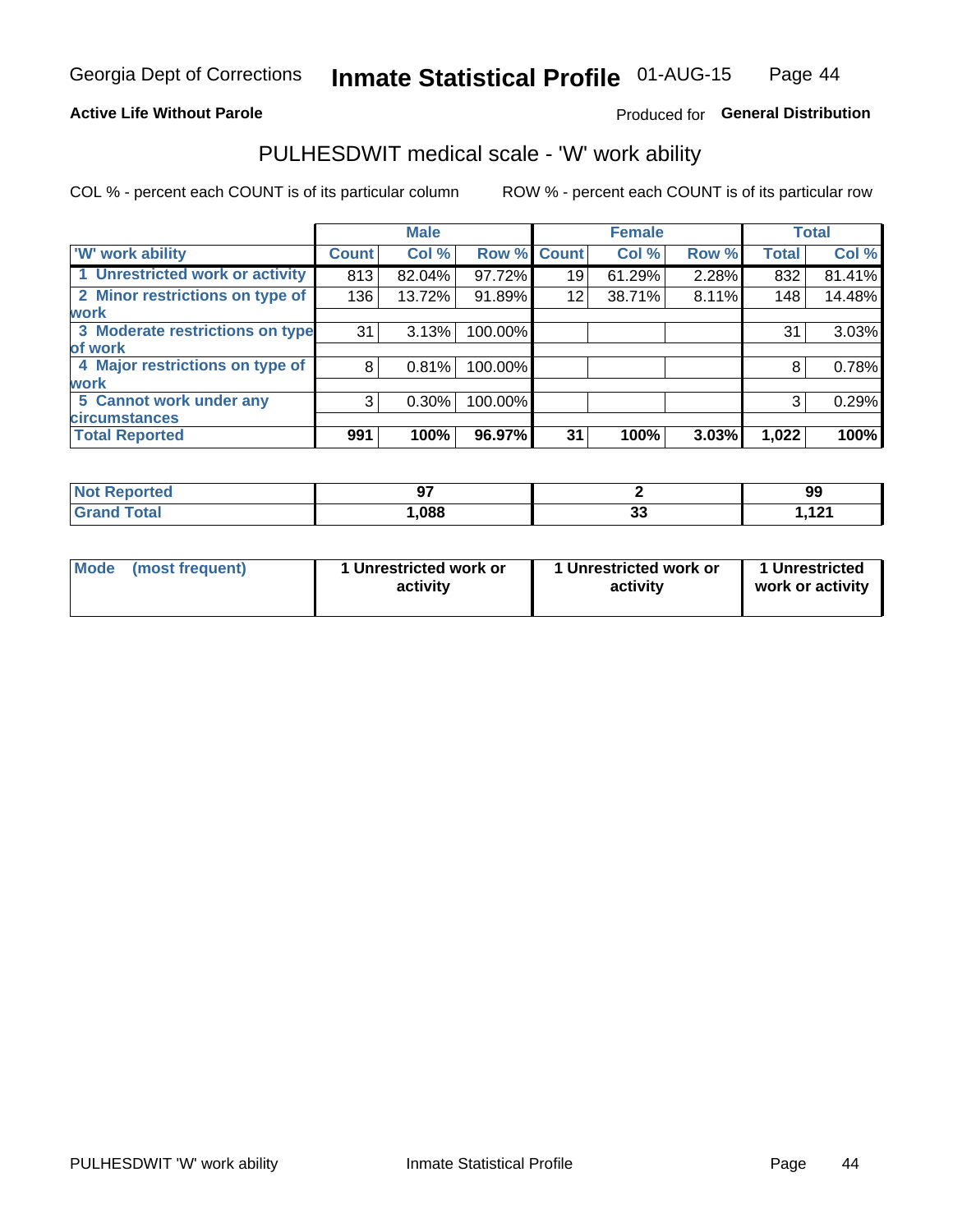### **Active Life Without Parole**

### Produced for General Distribution

## PULHESDWIT medical scale - 'I' impairment

COL % - percent each COUNT is of its particular column ROW % - percent each COUNT is of its particular row

|                                   |              | <b>Male</b> |             |    | <b>Female</b> |       |              | <b>Total</b> |
|-----------------------------------|--------------|-------------|-------------|----|---------------|-------|--------------|--------------|
| <b>T' Impairment</b>              | <b>Count</b> | Col %       | Row % Count |    | Col %         | Row % | <b>Total</b> | Col %        |
| 1 No impairments or               | 977          | 98.69%      | 96.92%      | 31 | 100.00%       | 3.08% | 1,008        | 98.73%       |
| disabilities                      |              |             |             |    |               |       |              |              |
| 2 Wheelchair-bound but            | 8            | 0.81%       | 100.00%     |    |               |       | 8            | 0.78%        |
| otherwise OK                      |              |             |             |    |               |       |              |              |
| <b>3 Needs low-level Assisted</b> |              | 0.10%       | 100.00%     |    |               |       |              | 0.10%        |
| Living (level I)                  |              |             |             |    |               |       |              |              |
| 4 Needs moderate Assisted         | 2            | 0.20%       | 100.00%     |    |               |       |              | 0.20%        |
| Living (level II)                 |              |             |             |    |               |       |              |              |
| <b>5 Needs maximal Assisted</b>   | 2            | 0.20%       | 100.00%     |    |               |       | 2            | 0.20%        |
| <b>Living (level III)</b>         |              |             |             |    |               |       |              |              |
| <b>Total Reported</b>             | 990          | 100%        | 96.96%      | 31 | 100%          | 3.04% | 1,021        | 100.0%       |

| Reported     | 98   |    | 100            |
|--------------|------|----|----------------|
| <b>Total</b> | ,088 | uu | 121<br>ا کا را |

| <b>Mode</b> | (most frequent) | 1 No impairments or<br>disabilities | 1 No impairments or<br>disabilities | 1 No impairments<br>or disabilities |
|-------------|-----------------|-------------------------------------|-------------------------------------|-------------------------------------|
|-------------|-----------------|-------------------------------------|-------------------------------------|-------------------------------------|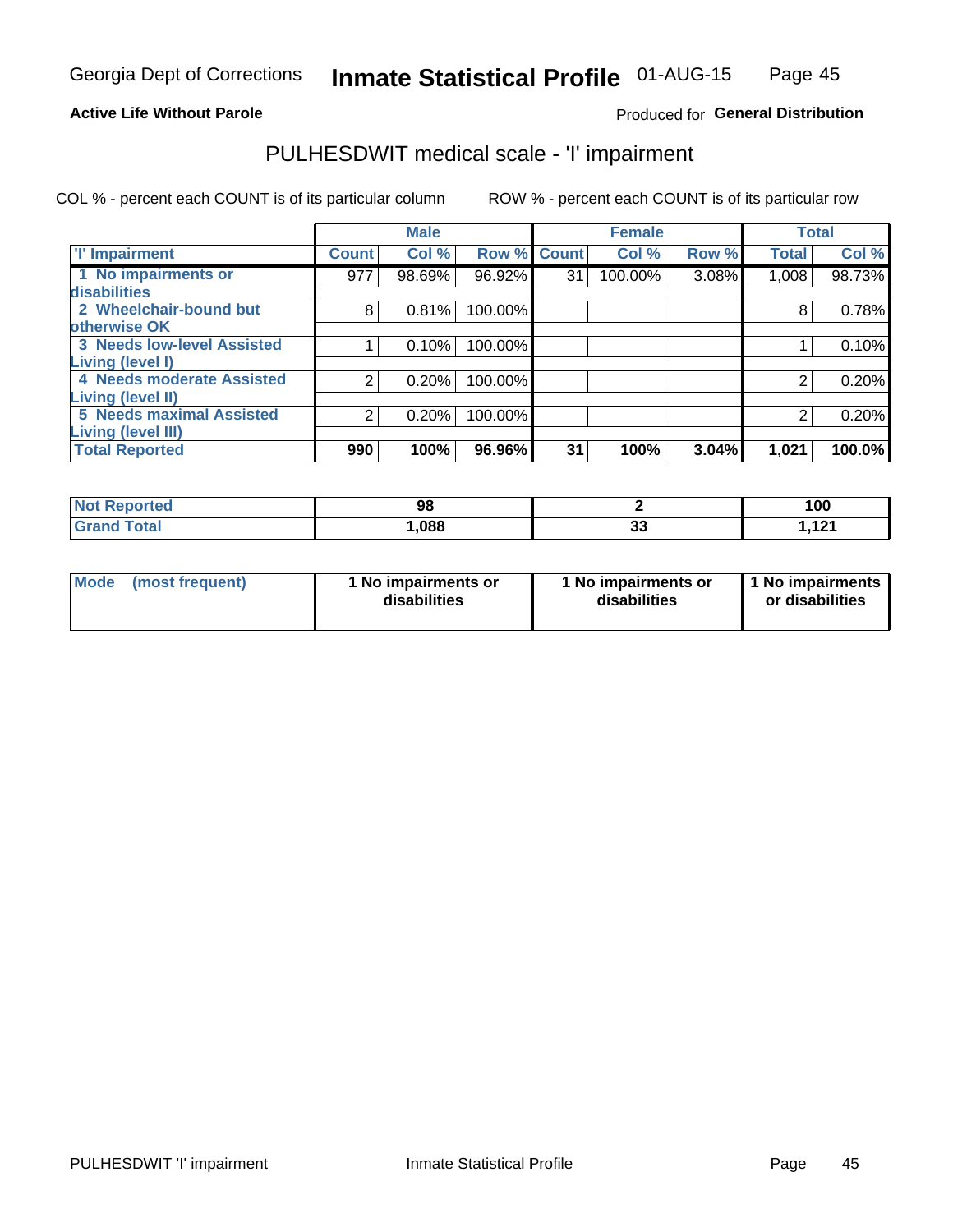### **Active Life Without Parole**

### Produced fo General Distribution

## PULHESDWIT medical scale - 'T' transportability

COL % - percent each COUNT is of its particular column

|                             |              | <b>Male</b> |             |    | <b>Female</b> |       |              | <b>Total</b> |
|-----------------------------|--------------|-------------|-------------|----|---------------|-------|--------------|--------------|
| <b>T' Transportability</b>  | <b>Count</b> | Col %       | Row % Count |    | Col %         | Row % | <b>Total</b> | Col %        |
| 1 Can be transported in any | 989          | 99.20%      | 96.96%      | 31 | 100.00%       | 3.04% | 1,020        | 99.22%       |
| ordinary approved vehicle   |              |             |             |    |               |       |              |              |
| 2 Wheelchair-bound, not     |              | 0.10%       | 100.00%     |    |               |       |              | 0.10%        |
| needing special vehicle     |              |             |             |    |               |       |              |              |
| 5 Requires ambulance        |              | 0.70%       | 100.00%     |    |               |       |              | 0.68%        |
| transport                   |              |             |             |    |               |       |              |              |
| <b>Total Reported</b>       | 997          | 100%        | 96.98%      | 31 | 100%          | 3.02% | 1,028        | 100%         |

| <b>eported</b> | n.   |    | റാ<br>ັບ        |
|----------------|------|----|-----------------|
|                | .088 | vu | 1.21<br>ا کا را |

| Mode (most frequent) | 1 Can be transported in any 1 Can be transported in any | ordinary approved vehicle   ordinary approved vehicle   transported in any | 1 Can be<br>ordinary approved<br>vehicle |
|----------------------|---------------------------------------------------------|----------------------------------------------------------------------------|------------------------------------------|
|                      |                                                         |                                                                            |                                          |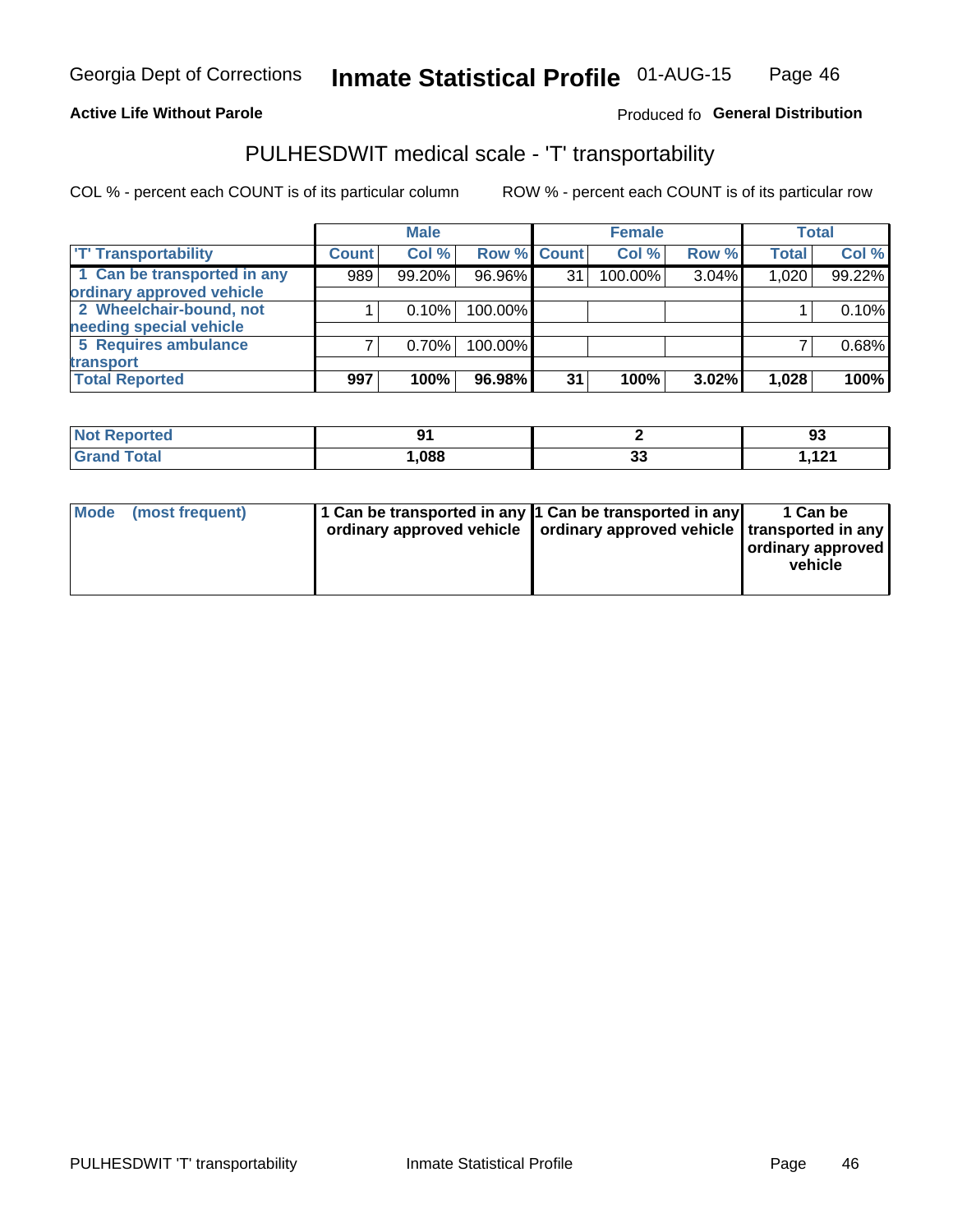## Inmate Statistical Profile 01-AUG-15 Page 47

#### **Active Life Without Parole**

### **Produced for General Distribution**

## Number of prior Georgia incarcerations

COL % - percent each COUNT is of its particular column

|                                       |              | <b>Male</b> |             |    | <b>Female</b> |       |       | <b>Total</b> |
|---------------------------------------|--------------|-------------|-------------|----|---------------|-------|-------|--------------|
| <b>Num of Prior GA Incarcerations</b> | <b>Count</b> | Col %       | Row % Count |    | Col %         | Row % | Total | Col %        |
|                                       | 554          | 50.92%      | 95.52%      | 26 | 78.79%        | 4.48% | 580   | 51.74%       |
|                                       | 208          | 19.12%      | 99.05%      | 2  | 6.06%         | 0.95% | 210   | 18.73%       |
|                                       | 127          | 11.67%      | 98.45%      | 2  | 6.06%         | 1.55% | 129   | 11.51%       |
| 3                                     | 92           | 8.46%       | $97.87\%$   | 2  | 6.06%         | 2.13% | 94    | 8.39%        |
| 4                                     | 53           | 4.87%       | 100.00%     |    |               |       | 53    | 4.73%        |
| 5                                     | 33           | 3.03%       | 100.00%     |    |               |       | 33    | 2.94%        |
| <b>More Than 5</b>                    | 21           | 1.93%       | 95.45%      |    | 3.03%         | 4.55% | 22    | 1.96%        |
| <b>Total Reported</b>                 | 1,088        | 100%        | 97.06%      | 33 | 100%          | 2.94% | 1,121 | 100%         |

| orted<br>NA      |      |     |        |
|------------------|------|-----|--------|
| <b>cotal</b>     | ,088 | . . | 4. 94  |
| $\mathbf{v}$ and |      | ູ   | ,,,,,, |

| Mean (average)       | 1.15 | .58 | 1.13 |
|----------------------|------|-----|------|
| Median (middle)      |      |     |      |
| Mode (most frequent) |      |     |      |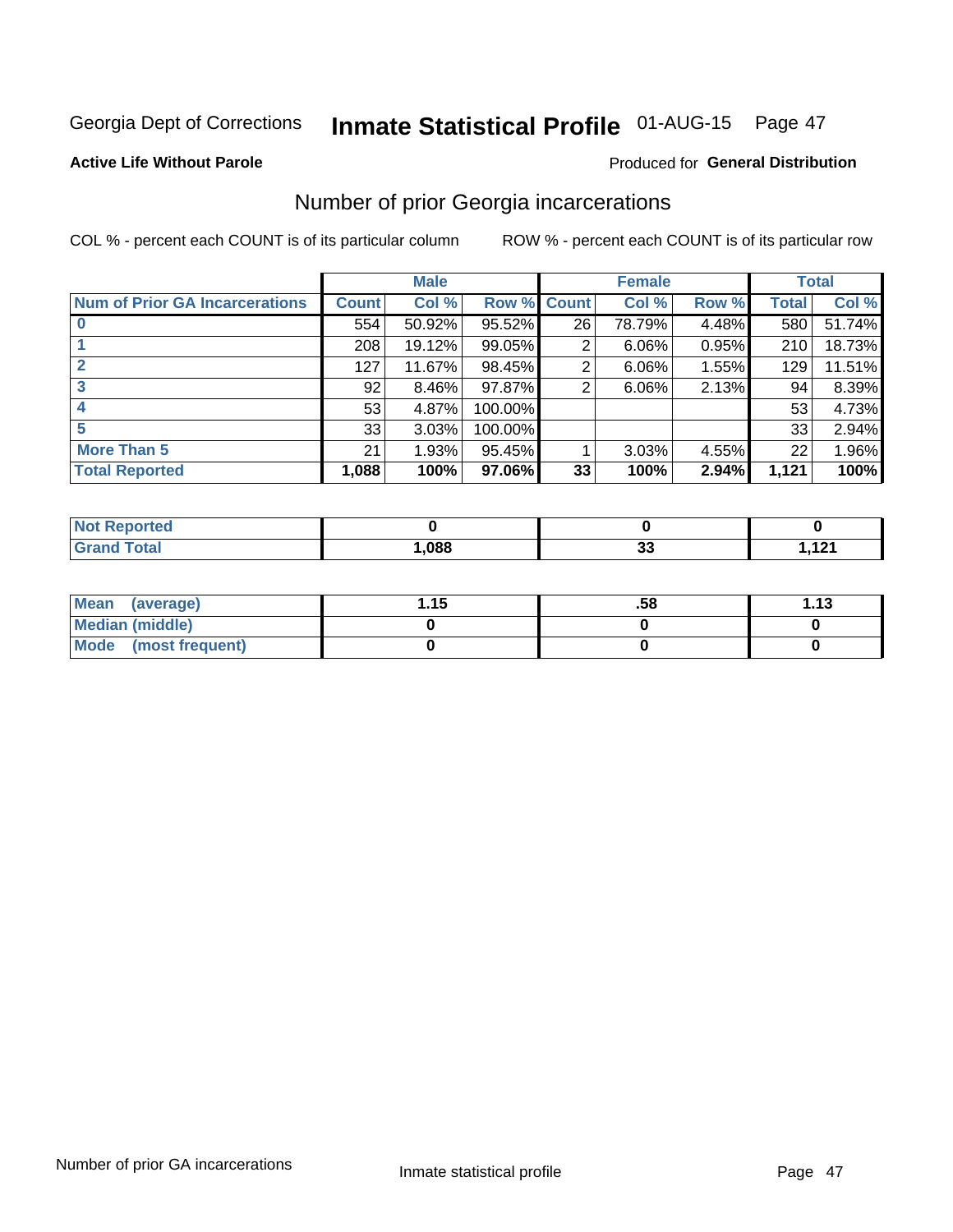## Inmate Statistical Profile 01-AUG-15 Page 48

**Active Life Without Parole** 

Produced for General Distribution

### Prison sentence in years

COL % - percent each COUNT is of its particular column

ROW % - percent each COUNT is of its particular row

|                                 |              | <b>Male</b> |                    |    | <b>Female</b> |          |             | Total  |
|---------------------------------|--------------|-------------|--------------------|----|---------------|----------|-------------|--------|
| <b>Prison Sentence In Years</b> | <b>Count</b> | Col %       | <b>Row % Count</b> |    | $Col \%$      | Row %    | $\tau$ otal | Col %  |
| <b>Life Without Parole</b>      | .081         | 99.36%      | $97.04\%$          | 33 | 100.00%       | $2.96\%$ | 1.114       | 99.38% |
| <b>Death</b>                    |              | 0.64%       | 100.00%            |    |               |          |             | 0.62%  |
| <b>Total Reported</b>           | .088         | 100%        | 97.06%             | 33 | 100%          | $2.94\%$ | 1,121       | 100%   |

| <b>eported</b> |       |                 |          |
|----------------|-------|-----------------|----------|
| <b>otal</b>    | 880,1 | ~~<br><u>JJ</u> | 101<br>. |

#### **Determinate (numeric) sentences only**

| ' Mea<br><b>Service</b> A<br>ЯМА. |  |  |  |
|-----------------------------------|--|--|--|
|                                   |  |  |  |

All sentences (including determinate), with life, life without parole, and death sentences figured at 45 years

| l Mea<br>חר<br> | ᠇៶<br>$\sim$ | $\sim$ | ╌ |
|-----------------|--------------|--------|---|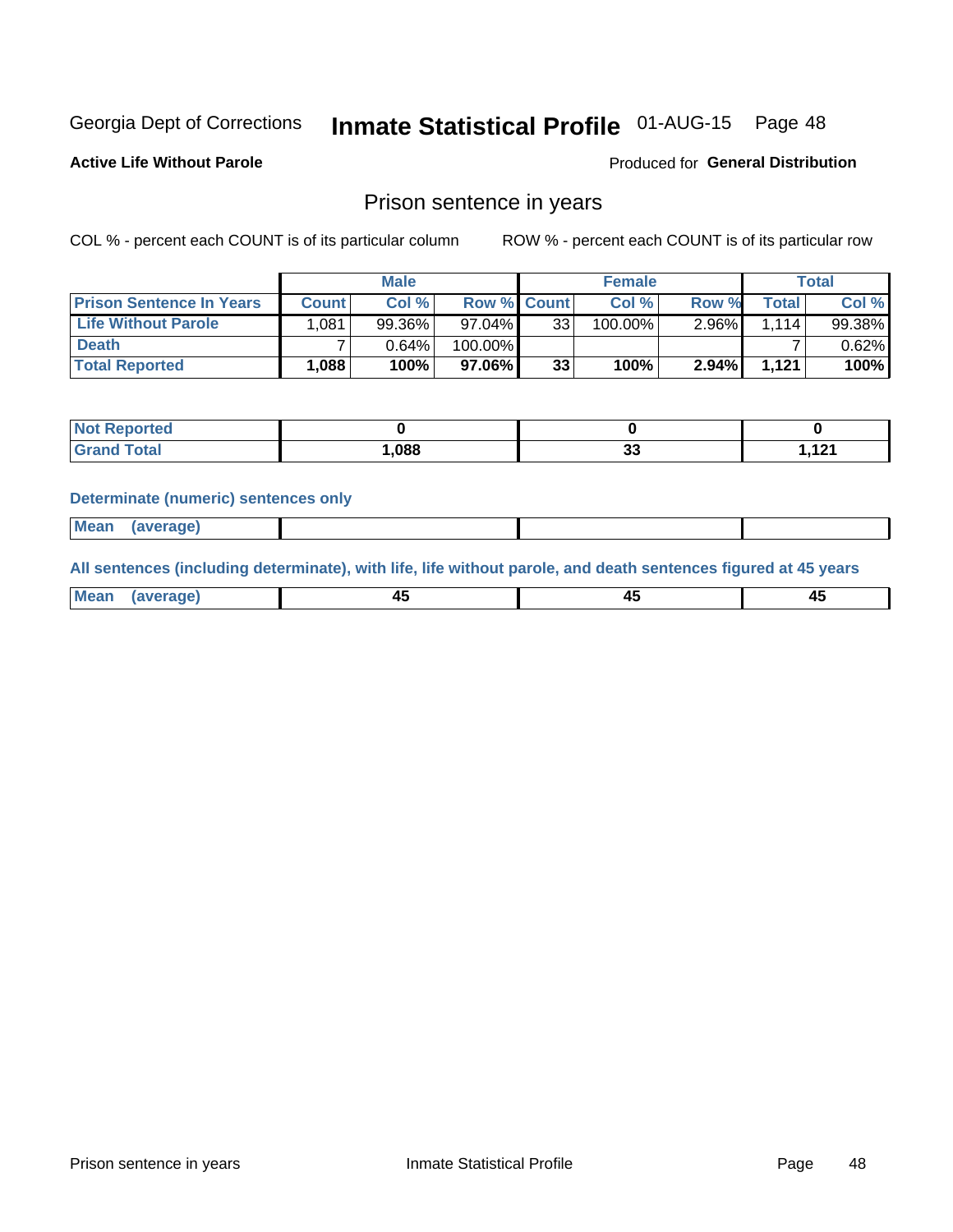#### Inmate Statistical Profile 01-AUG-15 Page 49 Georgia Dept of Corrections

#### **Active Life Without Parole**

#### Produced for General Distribution

## Primary offense, broken out into felonies vs misdemeanors

COL % - percent each COUNT is of its particular column

|                                  |              | <b>Male</b> |                    |    | <b>Female</b> |          |              | Total   |
|----------------------------------|--------------|-------------|--------------------|----|---------------|----------|--------------|---------|
| <b>Felonies and Misdemeanors</b> | <b>Count</b> | Col%        | <b>Row % Count</b> |    | Col%          | Row %    | <b>Total</b> | Col %   |
| <b>Felonies</b>                  | 880,         | 100.00%     | 97.06%             | 33 | $100.00\%$    | $2.94\%$ | 1.121        | 100.00% |
| <b>Total Reported</b>            | .088         | $100\%$     | 97.06%             | 33 | 100%          | $2.94\%$ | 1,121        | 100%    |

| <b>Not Reported</b> |      |      |          |
|---------------------|------|------|----------|
| <b>Grand Total</b>  | ,088 | ,088 | 121<br>. |

| <b>Mode</b><br>frequent)<br>nies<br>≧ (most tr.<br>. | onies<br>. | lonies<br>ею<br>____ |
|------------------------------------------------------|------------|----------------------|
|------------------------------------------------------|------------|----------------------|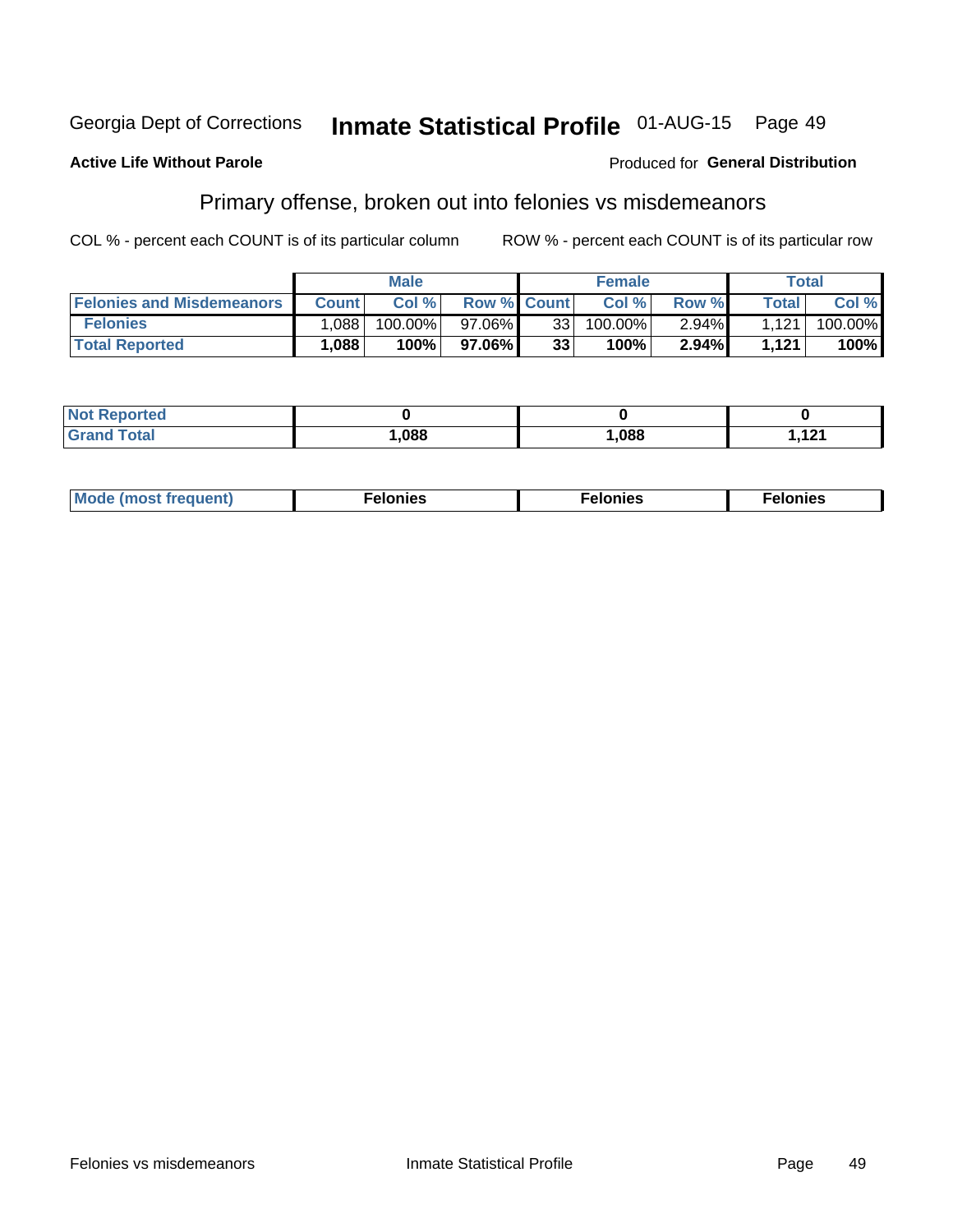## Inmate Statistical Profile 01-AUG-15 Page 50

### **Active Life Without Parole**

#### Produced for General Distribution

## Primary offense, broken out into six broad crime categories

COL % - percent each COUNT is of its particular column

|                         |              | <b>Male</b> |             |    | <b>Female</b> |       |                 | <b>Total</b> |
|-------------------------|--------------|-------------|-------------|----|---------------|-------|-----------------|--------------|
| <b>Crime Categories</b> | <b>Count</b> | Col %       | Row % Count |    | Col %         | Row % | <b>Total</b>    | Col %        |
| <b>Violent</b>          | 849          | 78.03%      | 96.70%      | 29 | 87.88%        | 3.30% | 878             | 78.32%       |
| <b>Sex Crime</b>        | 135          | 12.41%      | 99.26%      |    | 3.03%         | .74%  | 136             | 12.13%       |
| 3<br><b>Property</b>    | 43           | 3.95%       | 95.56%      | 2  | 6.06%         | 4.44% | 45              | 4.01%        |
| <b>Drug</b><br>4        | 41           | 3.77%       | $97.62\%$   |    | 3.03%         | 2.38% | 42 <sup>1</sup> | 3.75%        |
| <b>Other</b><br>6       | 20           | 1.84%       | 100.00%     |    | .00%          |       | 20              | 1.78%        |
| <b>Total Reported</b>   | 1,088        | 100%        | 97.06%      | 33 | 100%          | 2.94% | 1,121           | 100%         |

| <b>Not Reported</b> |      |          |            |
|---------------------|------|----------|------------|
| <b>Total</b>        | ,088 | ^^<br>u, | 4. 94<br>. |

| M | . | 40 O |
|---|---|------|
|   |   |      |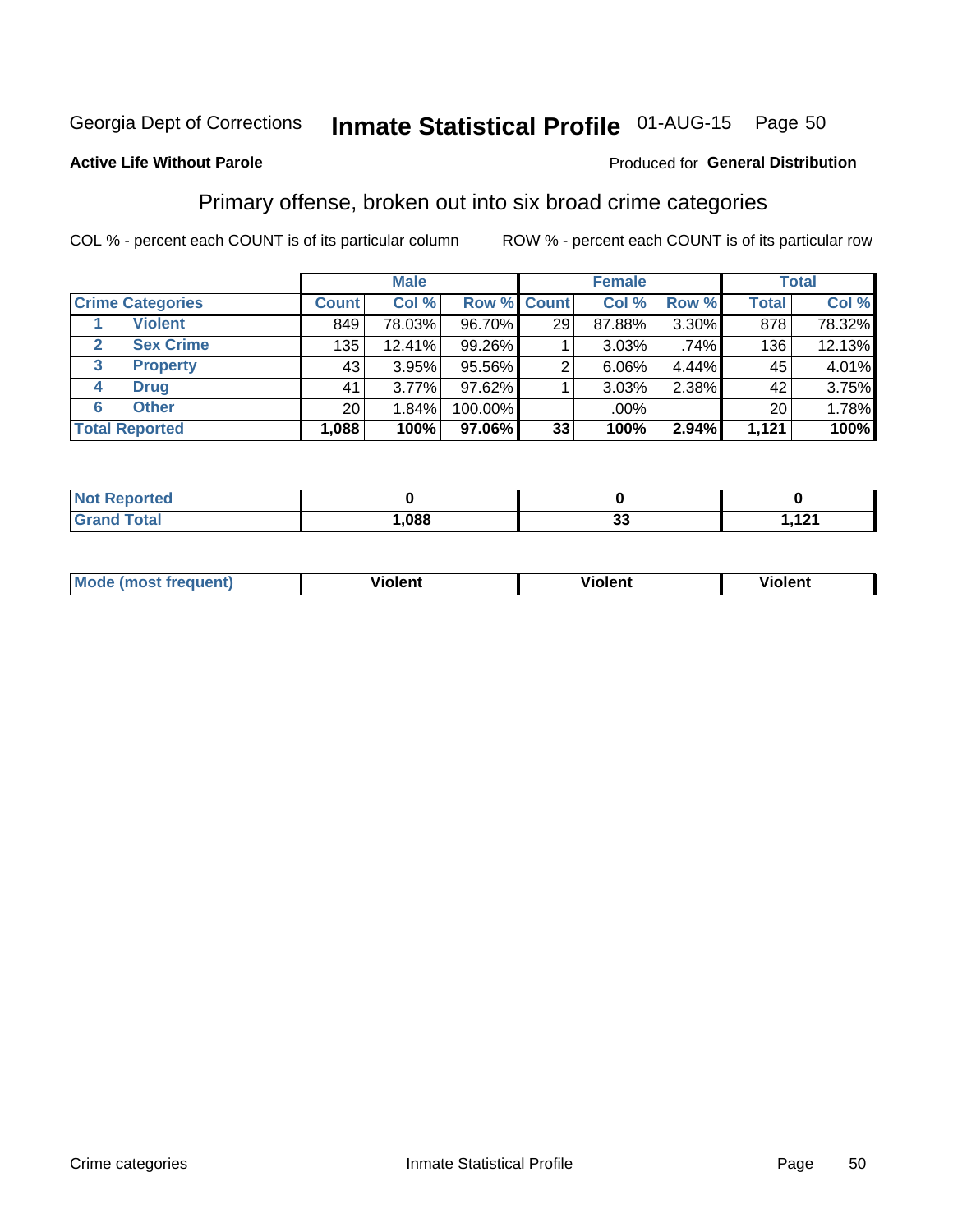## Inmate Statistical Profile 01-AUG-15 Page 51

#### **Active Life Without Parole**

#### Produced for General Distribution

## Primary offense, detailed offense code

COL % - percent each COUNT is of its particular column

|                                                                         |                | <b>Male</b> |         |              | <b>Female</b> |        |                | <b>Total</b> |
|-------------------------------------------------------------------------|----------------|-------------|---------|--------------|---------------|--------|----------------|--------------|
| <b>Primary Offense</b>                                                  | <b>Count</b>   | Col %       | Row %   | <b>Count</b> | Col %         | Row %  | <b>Total</b>   | Col %        |
| <b>Abandonment Of Child (2852)</b>                                      | 1              | .09%        | 100.00% |              |               |        | 1              | .09%         |
| <b>Aggrav Assault (1302)</b>                                            | 37             | 3.40%       | 100.00% |              |               |        | 37             | 3.30%        |
| <b>Aggrav Battery (1305)</b>                                            | 5              | .46%        | 100.00% |              |               |        | 5              | .45%         |
| <b>Aggrav Child Molestation (2021)</b>                                  | 22             | 2.02%       | 100.00% |              |               |        | 22             | 1.96%        |
| <b>Aggrav Sexual Battery (2009)</b>                                     | 4              | .37%        | 100.00% |              |               |        | 4              | .36%         |
| <b>Aggrav Sodomy (2003)</b>                                             | 8              | .74%        | 100.00% |              |               |        | 8              | .71%         |
| <b>Aggrav Stalking (1321)</b>                                           | 1              | .09%        | 100.00% |              |               |        | $\mathbf{1}$   | .09%         |
| <b>Armed Robbery (1902)</b>                                             | 127            | 11.67%      | 99.22%  | 1            | 3.03%         | .78%   | 128            | 11.42%       |
| Arson 1st Degree (1401)                                                 | 2              | .18%        | 100.00% |              |               |        | 2              | .18%         |
| <b>Atmpt Armed Robbery (1992)</b>                                       | 1              | .09%        | 100.00% |              |               |        | 1              | .09%         |
| <b>Atmpt Escape (2590)</b>                                              | 1              | .09%        | 100.00% |              |               |        | 1              | .09%         |
| <b>Att/Consprcy Commt C/S/Of</b>                                        | 1              | .09%        | 100.00% |              |               |        | $\mathbf{1}$   | .09%         |
| (4134)                                                                  |                |             |         |              |               |        |                |              |
| Burg Bef 7/1/12 (1601)                                                  | 20             | 1.84%       | 95.24%  | 1            | 3.03%         | 4.76%  | 21             | 1.87%        |
| <b>Carry Weapon At School (2915)</b><br><b>Child Molestation (2019)</b> | 1              | .09%        | 100.00% |              |               |        | 1              | .09%         |
|                                                                         | 5              | .46%        | 100.00% |              |               |        | 5              | .45%         |
| <b>Crmnl Interfere Govt Prop (2613)</b>                                 | 1              | .09%        | 100.00% |              |               |        | $\mathbf{1}$   | .09%         |
| <b>Cruelty To Children (2801)</b>                                       | $\overline{2}$ | .18%        | 100.00% |              |               |        | $\overline{2}$ | .18%         |
| <b>Escape (2501)</b>                                                    | 1              | .09%        | 100.00% |              |               |        | $\mathbf{1}$   | .09%         |
| <b>False Imprisonment (1308)</b>                                        | 3              | .28%        | 100.00% |              |               |        | 3              | .27%         |
| <b>False Statements Govt (2408)</b>                                     | 1              | .09%        | 100.00% |              |               |        | $\mathbf{1}$   | .09%         |
| <b>Family Violence Battery (1301)</b>                                   | 1              | .09%        | 100.00% |              |               |        | $\mathbf{1}$   | .09%         |
| Forg 1st Bef 7/1/12 (1701)                                              | 8              | .74%        | 88.89%  | 1            | 3.03%         | 11.11% | 9              | .80%         |
| <b>Gang Participation (9914)</b>                                        | 1              | .09%        | 100.00% |              |               |        | 1              | .09%         |
| <b>Hijacking Motor Vehicle (1911)</b>                                   | 1              | .09%        | 100.00% |              |               |        | $\mathbf{1}$   | .09%         |
| <b>Incest (2006)</b>                                                    | 1              | .09%        | 100.00% |              |               |        | $\mathbf{1}$   | .09%         |
| <b>Involuntary Manslaughter (1103)</b>                                  | 1              | .09%        | 100.00% |              |               |        | 1              | .09%         |
| Kidnapping (1311)                                                       | 75             | 6.89%       | 100.00% |              |               |        | 75             | 6.69%        |
| <b>Murder (1101)</b>                                                    | 576            | 52.94%      | 95.52%  | 27           | 81.82%        | 4.48%  | 603            | 53.79%       |
| <b>Obstr Of Law Enf Officer (2314)</b>                                  | 5              | .46%        | 100.00% |              |               |        | 5              | .45%         |
| <b>Poss Dep Stim Cntrf Drugs</b><br>(4007)                              | 1              | .09%        | 100.00% |              |               |        | 1              | .09%         |
| Poss Firearm 1st Offender (2913)                                        | 1              | .09%        | 100.00% |              |               |        | 1              | .09%         |
| <b>Poss Firearm Convct Felon</b><br>(2914)                              | 6              | .55%        | 100.00% |              |               |        | 6              | .54%         |
| Poss Methamphetamine (4031)                                             | $\overline{2}$ | .18%        | 100.00% |              |               |        | $\overline{2}$ | .18%         |
| <b>Poss Narcotics Opiates (4006)</b>                                    | 1              | .09%        | 50.00%  | 1.           | 3.03%         | 50.00% | $\overline{2}$ | .18%         |
| Poss Of Cocaine (4022)                                                  | $\,6\,$        | .55%        | 100.00% |              |               |        | 6              | .54%         |
| <b>Poss Of Firearm Dur Crime</b>                                        | $\overline{2}$ | .18%        | 100.00% |              |               |        | $\overline{2}$ | .18%         |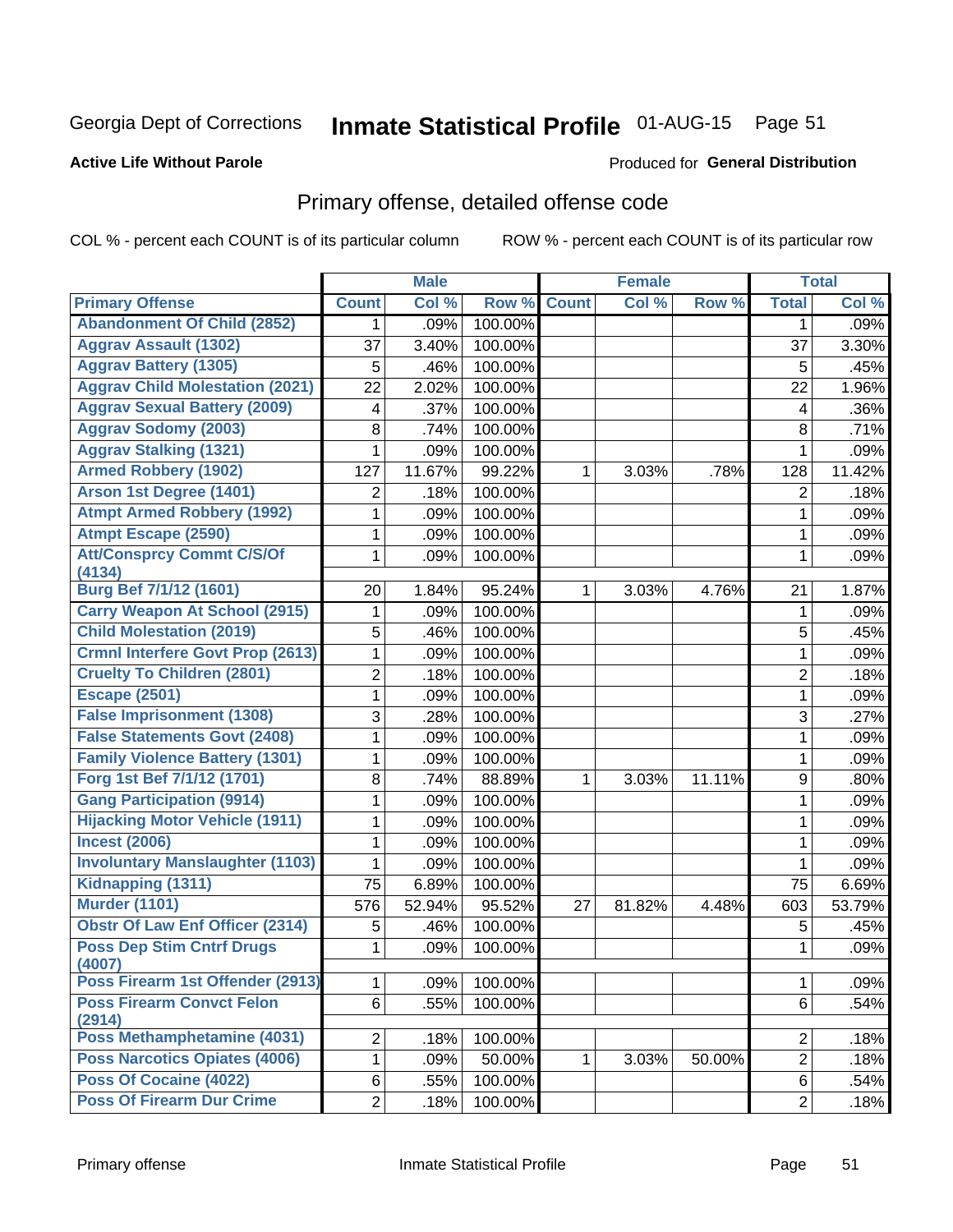## Inmate Statistical Profile 01-AUG-15 Page 52

### **Active Life Without Parole**

#### Produced for General Distribution

## Primary offense, detailed offense code

COL % - percent each COUNT is of its particular column

|                                            |                | <b>Male</b> |         | <b>Female</b> |       |        | <b>Total</b>   |       |
|--------------------------------------------|----------------|-------------|---------|---------------|-------|--------|----------------|-------|
| <b>Primary Offense</b>                     | <b>Count</b>   | Col %       | Row %   | <b>Count</b>  | Col % | Row %  | <b>Total</b>   | Col % |
| (2910)                                     |                |             |         |               |       |        |                |       |
| Poss Of Marijuana (4009)                   | 5              | .46%        | 100.00% |               |       |        | 5              | .45%  |
| Poss Tools Commit Crime (1602)             | 1              | .09%        | 100.00% |               |       |        | 1              | .09%  |
| Poss W Int Dist Cocaine (4050)             | 5              | .46%        | 100.00% |               |       |        | 5              | .45%  |
| <b>Rape (2001)</b>                         | 89             | 8.18%       | 98.89%  | 1             | 3.03% | 1.11%  | 90             | 8.03% |
| Robbery (1901)                             | 6              | .55%        | 100.00% |               |       |        | 6              | .54%  |
| <b>Robbery By Force (1903)</b>             | 4              | .37%        | 100.00% |               |       |        | 4              | .36%  |
| <b>Robbery By Intimidation (1904)</b>      | 1              | .09%        | 100.00% |               |       |        | 1              | .09%  |
| <b>Robbery By Sudden Snatch</b>            | 1              | .09%        | 100.00% |               |       |        | 1              | .09%  |
| (1905)                                     |                |             |         |               |       |        |                |       |
| <b>S/D Cocaine (4021)</b>                  | 8              | .74%        | 100.00% |               |       |        | 8              | .71%  |
| S/D Cont Sub Public (4017)                 | $\overline{2}$ | .18%        | 100.00% |               |       |        | $\overline{2}$ | .18%  |
| S/D Cont Sub School (4018)                 | 1              | .09%        | 100.00% |               |       |        | 1              | .09%  |
| S/D Of Marijuana (4004)                    | 2              | .18%        | 100.00% |               |       |        | $\overline{2}$ | .18%  |
| <b>Statutory Rape (2018)</b>               | $6\phantom{1}$ | .55%        | 100.00% |               |       |        | 6              | .54%  |
| <b>Terrorist Threats &amp; Acts (1307)</b> | $\overline{2}$ | .18%        | 66.67%  | 1             | 3.03% | 33.33% | 3              | .27%  |
| <b>Theft By Rec Stolen Prop (1806)</b>     | $\overline{7}$ | .64%        | 100.00% |               |       |        | $\overline{7}$ | .62%  |
| <b>Theft By Shoplifting (1821)</b>         | 1              | .09%        | 100.00% |               |       |        | 1              | .09%  |
| <b>Theft By Taking (1802)</b>              | 4              | .37%        | 100.00% |               |       |        | 4              | .36%  |
| <b>Traf Cocaine 401+ Gm (4103)</b>         | 1              | .09%        | 100.00% |               |       |        | 1              | .09%  |
| <b>Traf Methamph 28-199 Gm</b><br>(4140)   | 1              | .09%        | 100.00% |               |       |        | 1              | .09%  |
| <b>Unknown Offense (9999)</b>              | 1              | .09%        | 100.00% |               |       |        | 1              | .09%  |
| <b>Viol Dngrous Drgs Act (4013)</b>        | 1              | .09%        | 100.00% |               |       |        | 1              | .09%  |
| Viol Ga Cntrl Sbst Act (4012)              | 4              | .37%        | 100.00% |               |       |        | 4              | .36%  |
| <b>Voluntary Manslaughter (1102)</b>       | 3              | .28%        | 100.00% |               |       |        | 3              | .27%  |
| <b>Total Rported</b>                       | 1,088          | 100%        | 97.06%  | 33            | 100%  | 2.94%  | 1,121          | 100%  |

| ported<br><b>NOT</b> |      |    |                |
|----------------------|------|----|----------------|
| <b>ota</b><br>______ | ,088 | vv | 121<br>, , , , |

| Mode (most frequent) | 1101 Murder | 1101 Murder | 1101 Murder |
|----------------------|-------------|-------------|-------------|
|                      |             |             |             |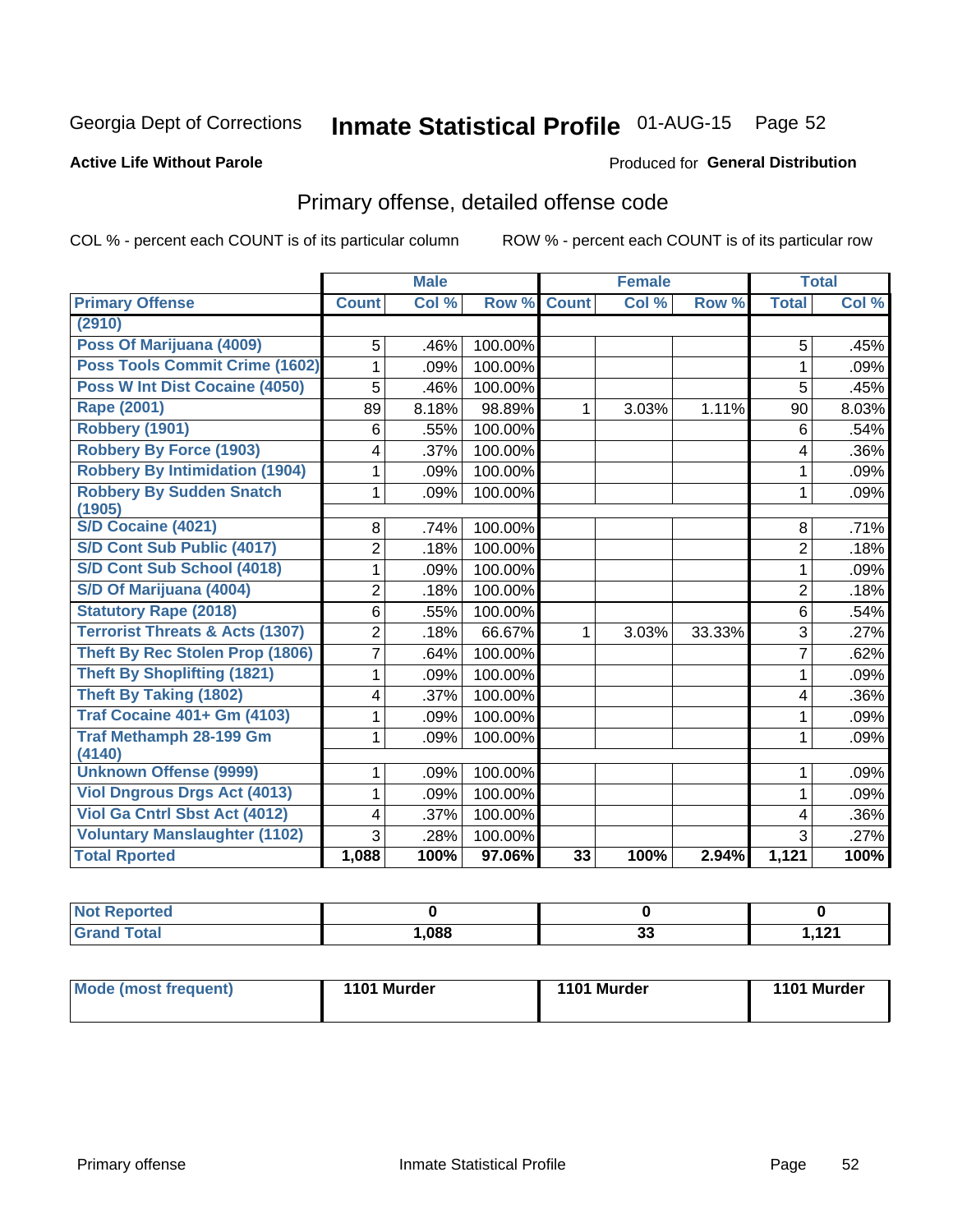## Inmate Statistical Profile 01-AUG-15 Page 53

### **Active Life Without Parole**

#### Produced for General Distribution

## County of conviction of primary offense

COL % - percent each COUNT is of its particular column

|                                |                           | <b>Male</b> |         |                 | <b>Female</b> |        |                | <b>Total</b> |
|--------------------------------|---------------------------|-------------|---------|-----------------|---------------|--------|----------------|--------------|
| <b>County of Conviction</b>    | <b>Count</b>              | Col%        | Row %   | <b>Count</b>    | Col %         | Row %  | <b>Total</b>   | Col %        |
| 000<br><b>Unknown</b>          | 478                       | 43.93%      | 95.22%  | $\overline{24}$ | 72.73%        | 4.78%  | 502            | 44.78%       |
| <b>Appling County</b><br>001   | 1                         | .09%        | 100.00% |                 |               |        | 1              | .09%         |
| <b>Atkinson County</b><br>002  | 1                         | .09%        | 100.00% |                 |               |        | 1              | .09%         |
| <b>Bacon County</b><br>003     | $\overline{3}$            | .28%        | 100.00% |                 |               |        | 3              | .27%         |
| <b>Baldwin County</b><br>005   | 4                         | .37%        | 100.00% |                 |               |        | 4              | .36%         |
| <b>Banks County</b><br>006     | $\mathbf{1}$              | .09%        | 100.00% |                 |               |        | $\mathbf{1}$   | .09%         |
| <b>Barrow County</b><br>007    | 5                         | .46%        | 100.00% |                 |               |        | 5              | .45%         |
| <b>Bartow County</b><br>008    | 4                         | .37%        | 100.00% |                 |               |        | 4              | .36%         |
| <b>Ben Hill County</b><br>009  | 3                         | .28%        | 100.00% |                 |               |        | 3              | .27%         |
| <b>Bibb County</b><br>011      | 15                        | 1.38%       | 100.00% |                 |               |        | 15             | 1.34%        |
| <b>Bleckley County</b><br>012  | $\mathbf{1}$              | .09%        | 100.00% |                 |               |        | 1              | .09%         |
| <b>Brantley County</b><br>013  | 1                         | .09%        | 100.00% |                 |               |        | 1              | .09%         |
| <b>Brooks County</b><br>014    | $\mathbf{1}$              | .09%        | 100.00% |                 |               |        | $\mathbf 1$    | .09%         |
| <b>Bulloch County</b><br>016   | 7                         | .64%        | 100.00% |                 |               |        | $\overline{7}$ | .62%         |
| <b>Burke County</b><br>017     | $\overline{7}$            | .64%        | 100.00% |                 |               |        | $\overline{7}$ | .62%         |
| <b>Butts County</b><br>018     | $\overline{3}$            | .28%        | 100.00% |                 |               |        | $\mathbf{3}$   | .27%         |
| <b>Camden County</b><br>020    | $\overline{c}$            | .18%        | 100.00% |                 |               |        | $\overline{2}$ | .18%         |
| <b>Candler County</b><br>021   | $\mathbf{1}$              | .09%        | 100.00% |                 |               |        | $\mathbf{1}$   | .09%         |
| <b>Carroll County</b><br>022   | $\overline{c}$            | .18%        | 100.00% |                 |               |        | $\overline{2}$ | .18%         |
| <b>Catoosa County</b><br>023   | $\mathbf 1$               | .09%        | 100.00% |                 |               |        | $\mathbf 1$    | .09%         |
| <b>Charlton County</b><br>024  | $\mathbf{1}$              | .09%        | 100.00% |                 |               |        | 1              | .09%         |
| <b>Chatham County</b><br>025   | 23                        | 2.11%       | 100.00% |                 |               |        | 23             | 2.05%        |
| <b>Chattooga County</b><br>027 | $\overline{c}$            | .18%        | 100.00% |                 |               |        | $\overline{2}$ | .18%         |
| <b>Cherokee County</b><br>028  | $\overline{3}$            | .28%        | 100.00% |                 |               |        | $\overline{3}$ | .27%         |
| <b>Clarke County</b><br>029    | 16                        | 1.47%       | 100.00% |                 |               |        | 16             | 1.43%        |
| <b>Clayton County</b><br>031   | 27                        | 2.48%       | 100.00% |                 |               |        | 27             | 2.41%        |
| <b>Cobb County</b><br>033      | 21                        | 1.93%       | 100.00% |                 |               |        | 21             | 1.87%        |
| <b>Coffee County</b><br>034    | $\ensuremath{\mathsf{3}}$ | .28%        | 100.00% |                 |               |        | $\mathsf 3$    | .27%         |
| <b>Colquitt County</b><br>035  | 4                         | .37%        | 100.00% |                 |               |        | 4              | .36%         |
| <b>Columbia County</b><br>036  | 3                         | .28%        | 75.00%  | 1               | 3.03%         | 25.00% | 4              | .36%         |
| <b>Cook County</b><br>037      | 4                         | .37%        | 100.00% |                 |               |        | 4              | .36%         |
| 038<br><b>Coweta County</b>    | 3                         | .28%        | 100.00% |                 |               |        | 3              | .27%         |
| <b>Crawford County</b><br>039  | 1                         | .09%        | 100.00% |                 |               |        | $\mathbf{1}$   | .09%         |
| <b>Crisp County</b><br>040     | 3                         | .28%        | 100.00% |                 |               |        | 3              | .27%         |
| <b>Dade County</b><br>041      | $\mathbf{1}$              | .09%        | 100.00% |                 |               |        | $\mathbf{1}$   | .09%         |
| <b>Dawson County</b><br>042    | $\overline{c}$            | .18%        | 100.00% |                 |               |        | $\overline{c}$ | .18%         |
| <b>Decatur County</b><br>043   | $\mathbf{1}$              | .09%        | 100.00% |                 |               |        | $\mathbf{1}$   | .09%         |
| <b>Dekalb County</b><br>044    | 48                        | 4.41%       | 100.00% |                 |               |        | 48             | 4.28%        |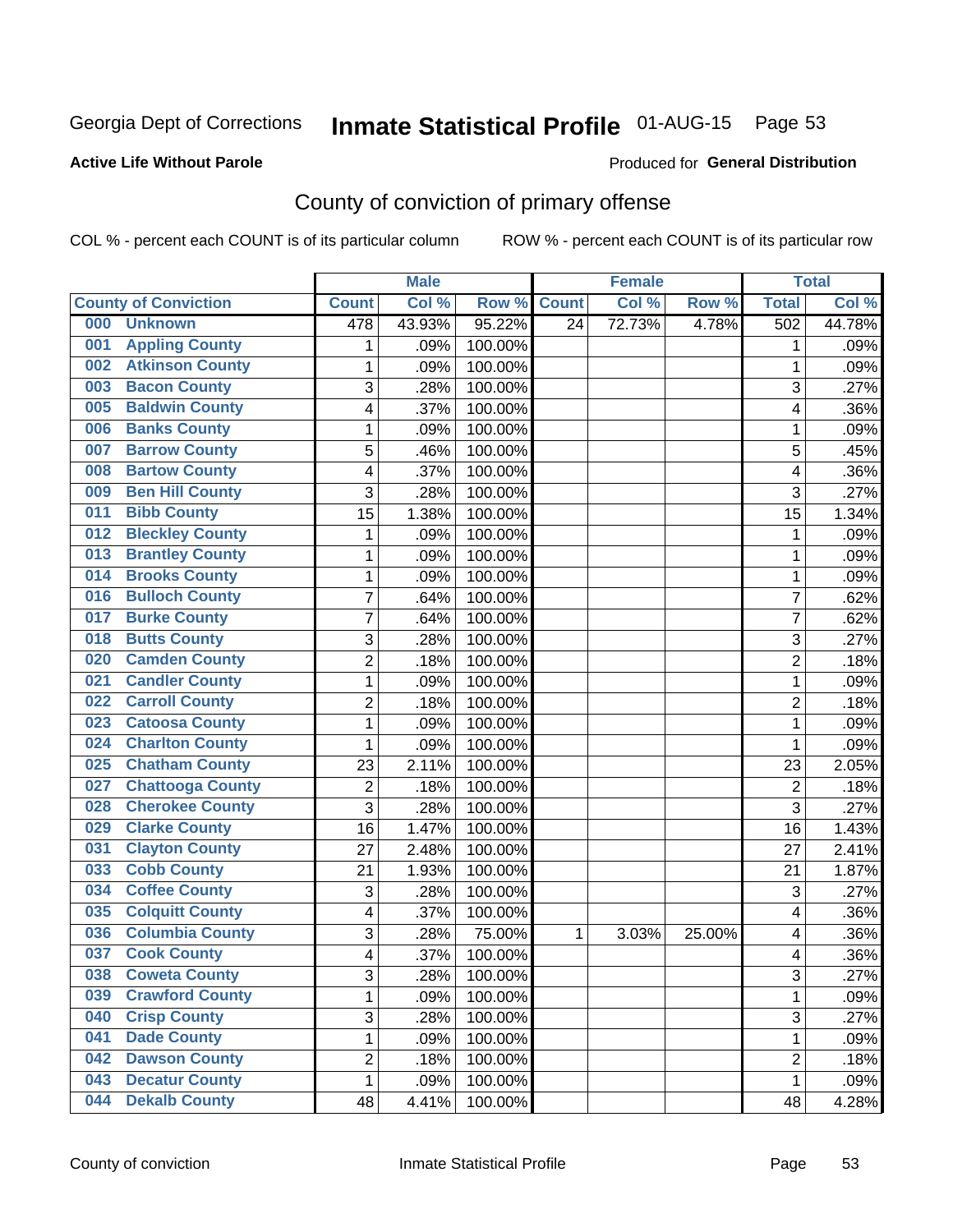## Inmate Statistical Profile 01-AUG-15 Page 54

### **Active Life Without Parole**

#### Produced for General Distribution

## County of conviction of primary offense

COL % - percent each COUNT is of its particular column

|                                |                | <b>Male</b> |         |              | <b>Female</b> |        |                | <b>Total</b> |
|--------------------------------|----------------|-------------|---------|--------------|---------------|--------|----------------|--------------|
| <b>County of Conviction</b>    | <b>Count</b>   | Col %       | Row %   | <b>Count</b> | Col %         | Row %  | <b>Total</b>   | Col %        |
| <b>Dodge County</b><br>045     | 1              | .09%        | 100.00% |              |               |        | 1              | .09%         |
| <b>Dooly County</b><br>046     | 1              | .09%        | 100.00% |              |               |        | $\mathbf{1}$   | .09%         |
| <b>Dougherty County</b><br>047 | 16             | 1.47%       | 100.00% |              |               |        | 16             | 1.43%        |
| <b>Douglas County</b><br>048   | 16             | 1.47%       | 94.12%  | 1            | 3.03%         | 5.88%  | 17             | 1.52%        |
| <b>Early County</b><br>049     | $\mathbf{1}$   | .09%        | 100.00% |              |               |        | $\mathbf{1}$   | .09%         |
| <b>Elbert County</b><br>052    | 3              | .28%        | 100.00% |              |               |        | 3              | .27%         |
| <b>Emanuel County</b><br>053   | $\overline{2}$ | .18%        | 100.00% |              |               |        | $\overline{2}$ | .18%         |
| <b>Fayette County</b><br>056   | 4              | .37%        | 100.00% |              |               |        | 4              | .36%         |
| <b>Floyd County</b><br>057     | 9              | .83%        | 100.00% |              |               |        | 9              | .80%         |
| <b>Franklin County</b><br>059  | 1              | .09%        | 100.00% |              |               |        | $\mathbf{1}$   | .09%         |
| <b>Fulton County</b><br>060    | 95             | 8.73%       | 96.94%  | 3            | 9.09%         | 3.06%  | 98             | 8.74%        |
| <b>Gilmer County</b><br>061    | 1              | .09%        | 100.00% |              |               |        | 1              | .09%         |
| <b>Glynn County</b><br>063     | 9              | .83%        | 90.00%  | 1            | 3.03%         | 10.00% | 10             | .89%         |
| <b>Gordon County</b><br>064    | 3              | .28%        | 100.00% |              |               |        | 3              | .27%         |
| <b>Grady County</b><br>065     | 1              | .09%        | 100.00% |              |               |        | $\mathbf{1}$   | .09%         |
| <b>Greene County</b><br>066    | 1              | .09%        | 100.00% |              |               |        | $\mathbf{1}$   | .09%         |
| <b>Gwinnett County</b><br>067  | 13             | 1.19%       | 100.00% |              |               |        | 13             | 1.16%        |
| <b>Habersham County</b><br>068 | 4              | .37%        | 100.00% |              |               |        | 4              | .36%         |
| <b>Hall County</b><br>069      | 11             | 1.01%       | 100.00% |              |               |        | 11             | .98%         |
| <b>Haralson County</b><br>071  | $\overline{2}$ | .18%        | 100.00% |              |               |        | $\overline{2}$ | .18%         |
| <b>Harris County</b><br>072    | 1              | .09%        | 100.00% |              |               |        | $\mathbf{1}$   | .09%         |
| <b>Hart County</b><br>073      | 3              | .28%        | 100.00% |              |               |        | 3              | .27%         |
| <b>Henry County</b><br>075     | 8              | .74%        | 100.00% |              |               |        | 8              | .71%         |
| <b>Houston County</b><br>076   | 10             | .92%        | 100.00% |              |               |        | 10             | .89%         |
| <b>Jackson County</b><br>078   | 4              | .37%        | 100.00% |              |               |        | 4              | .36%         |
| <b>Jasper County</b><br>079    | 1              | .09%        | 100.00% |              |               |        | $\mathbf{1}$   | .09%         |
| <b>Jefferson County</b><br>081 | 1              | .09%        | 100.00% |              |               |        | 1              | .09%         |
| <b>Jones County</b><br>084     | 1              | .09%        | 100.00% |              |               |        | 1              | .09%         |
| <b>Lamar County</b><br>085     | 1              | .09%        | 100.00% |              |               |        | $\mathbf{1}$   | .09%         |
| <b>Lanier County</b><br>086    | 1              | .09%        | 100.00% |              |               |        | 1              | .09%         |
| <b>Laurens County</b><br>087   | 3              | .28%        | 100.00% |              |               |        | 3              | .27%         |
| 088<br><b>Lee County</b>       | 1              | .09%        | 100.00% |              |               |        | 1              | .09%         |
| <b>Liberty County</b><br>089   | 5              | .46%        | 100.00% |              |               |        | 5              | .45%         |
| <b>Long County</b><br>091      | $\overline{3}$ | .28%        | 100.00% |              |               |        | $\overline{3}$ | .27%         |
| <b>Lowndes County</b><br>092   | 8              | .74%        | 100.00% |              |               |        | $\overline{8}$ | .71%         |
| 095<br><b>Madison County</b>   | 1              | .09%        | 100.00% |              |               |        | $\mathbf{1}$   | .09%         |
| <b>Marion County</b><br>096    | 1              | .09%        | 100.00% |              |               |        | 1              | .09%         |
| <b>Mcintosh County</b><br>098  | 1              | .09%        | 100.00% |              |               |        | $\mathbf 1$    | .09%         |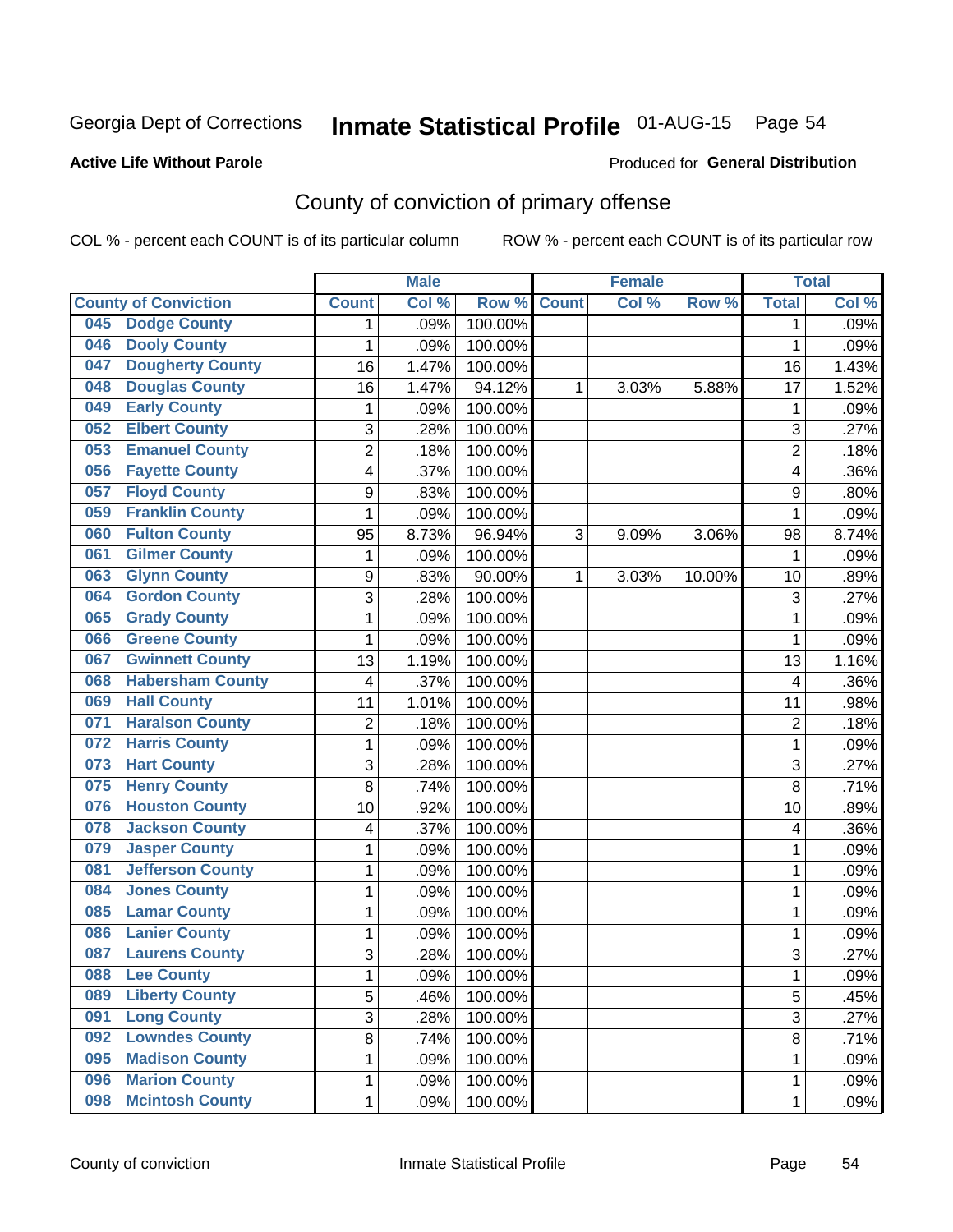## Inmate Statistical Profile 01-AUG-15 Page 55

### **Active Life Without Parole**

#### Produced for General Distribution

## County of conviction of primary offense

COL % - percent each COUNT is of its particular column

|                                 |                | <b>Male</b> |         |              | <b>Female</b> |        |                         | <b>Total</b> |
|---------------------------------|----------------|-------------|---------|--------------|---------------|--------|-------------------------|--------------|
| <b>County of Conviction</b>     | <b>Count</b>   | Col %       | Row %   | <b>Count</b> | Col %         | Row %  | <b>Total</b>            | Col %        |
| <b>Miller County</b><br>100     | 1              | .09%        | 100.00% |              |               |        | 1                       | .09%         |
| <b>Monroe County</b><br>102     | 3              | .28%        | 100.00% |              |               |        | 3                       | .27%         |
| <b>Murray County</b><br>105     | $\mathbf{1}$   | .09%        | 100.00% |              |               |        | $\mathbf{1}$            | .09%         |
| <b>Muscogee County</b><br>106   | 22             | 2.02%       | 100.00% |              |               |        | 22                      | 1.96%        |
| <b>Newton County</b><br>107     | 5              | .46%        | 83.33%  | 1            | 3.03%         | 16.67% | 6                       | .54%         |
| <b>Oglethorpe County</b><br>109 | 1              | .09%        | 100.00% |              |               |        | 1                       | .09%         |
| <b>Paulding County</b><br>110   | 3              | .28%        | 100.00% |              |               |        | 3                       | .27%         |
| <b>Pierce County</b><br>113     | 1              | .09%        | 100.00% |              |               |        | $\mathbf 1$             | .09%         |
| <b>Pike County</b><br>114       | 3              | .28%        | 100.00% |              |               |        | 3                       | .27%         |
| <b>Pulaski County</b><br>116    | 1              | .09%        | 100.00% |              |               |        | 1                       | .09%         |
| <b>Putnam County</b><br>117     | 4              | .37%        | 100.00% |              |               |        | 4                       | .36%         |
| <b>Randolph County</b><br>120   | 1              | .09%        | 100.00% |              |               |        | 1                       | .09%         |
| <b>Richmond County</b><br>121   | 20             | 1.84%       | 95.24%  | 1            | 3.03%         | 4.76%  | 21                      | 1.87%        |
| <b>Rockdale County</b><br>122   | 6              | .55%        | 100.00% |              |               |        | 6                       | .54%         |
| <b>Screven County</b><br>124    | 1              | .09%        | 100.00% |              |               |        | 1                       | .09%         |
| <b>Spalding County</b><br>126   | 4              | .37%        | 100.00% |              |               |        | 4                       | .36%         |
| <b>Stephens County</b><br>127   | 1              | .09%        | 100.00% |              |               |        | 1                       | .09%         |
| <b>Sumter County</b><br>129     | 1              | .09%        | 100.00% |              |               |        | 1                       | .09%         |
| <b>Taliaferro County</b><br>131 | 1              | .09%        | 100.00% |              |               |        | 1                       | .09%         |
| <b>Tattnall County</b><br>132   | $\overline{c}$ | .18%        | 100.00% |              |               |        | $\overline{2}$          | .18%         |
| <b>Taylor County</b><br>133     | 1              | .09%        | 100.00% |              |               |        | $\mathbf 1$             | .09%         |
| <b>Telfair County</b><br>134    | 1              | .09%        | 100.00% |              |               |        | $\mathbf 1$             | .09%         |
| <b>Terrell County</b><br>135    | 1              | .09%        | 100.00% |              |               |        | 1                       | .09%         |
| <b>Thomas County</b><br>136     | $\overline{c}$ | .18%        | 100.00% |              |               |        | $\overline{2}$          | .18%         |
| <b>Tift County</b><br>137       | 5              | .46%        | 100.00% |              |               |        | 5                       | .45%         |
| <b>Toombs County</b><br>138     | 4              | .37%        | 100.00% |              |               |        | 4                       | .36%         |
| <b>Towns County</b><br>139      | 1              | .09%        | 100.00% |              |               |        | 1                       | .09%         |
| <b>Treutlen County</b><br>140   | 1              | .09%        | 100.00% |              |               |        | 1                       | .09%         |
| <b>Troup County</b><br>141      | 2              | .18%        | 100.00% |              |               |        | $\overline{2}$          | .18%         |
| <b>Upson County</b><br>145      | 1              | .09%        | 100.00% |              |               |        | $\mathbf 1$             | .09%         |
| <b>Walker County</b><br>146     | $\overline{2}$ | .18%        | 66.67%  | 1            | 3.03%         | 33.33% | 3                       | .27%         |
| 147<br><b>Walton County</b>     | 6              | .55%        | 100.00% |              |               |        | 6                       | .54%         |
| <b>Ware County</b><br>148       | 9              | .83%        | 100.00% |              |               |        | 9                       | .80%         |
| <b>Washington County</b><br>150 | 4              | .37%        | 100.00% |              |               |        | $\overline{\mathbf{4}}$ | .36%         |
| <b>Wayne County</b><br>151      | 1              | .09%        | 100.00% |              |               |        | $\mathbf{1}$            | .09%         |
| <b>Whitfield County</b><br>155  | 6              | .55%        | 100.00% |              |               |        | 6                       | .54%         |
| <b>Wilkes County</b><br>157     | $\overline{c}$ | .18%        | 100.00% |              |               |        | $\overline{c}$          | .18%         |
| <b>Worth County</b><br>159      | $\overline{2}$ | .18%        | 100.00% |              |               |        | $\overline{2}$          | .18%         |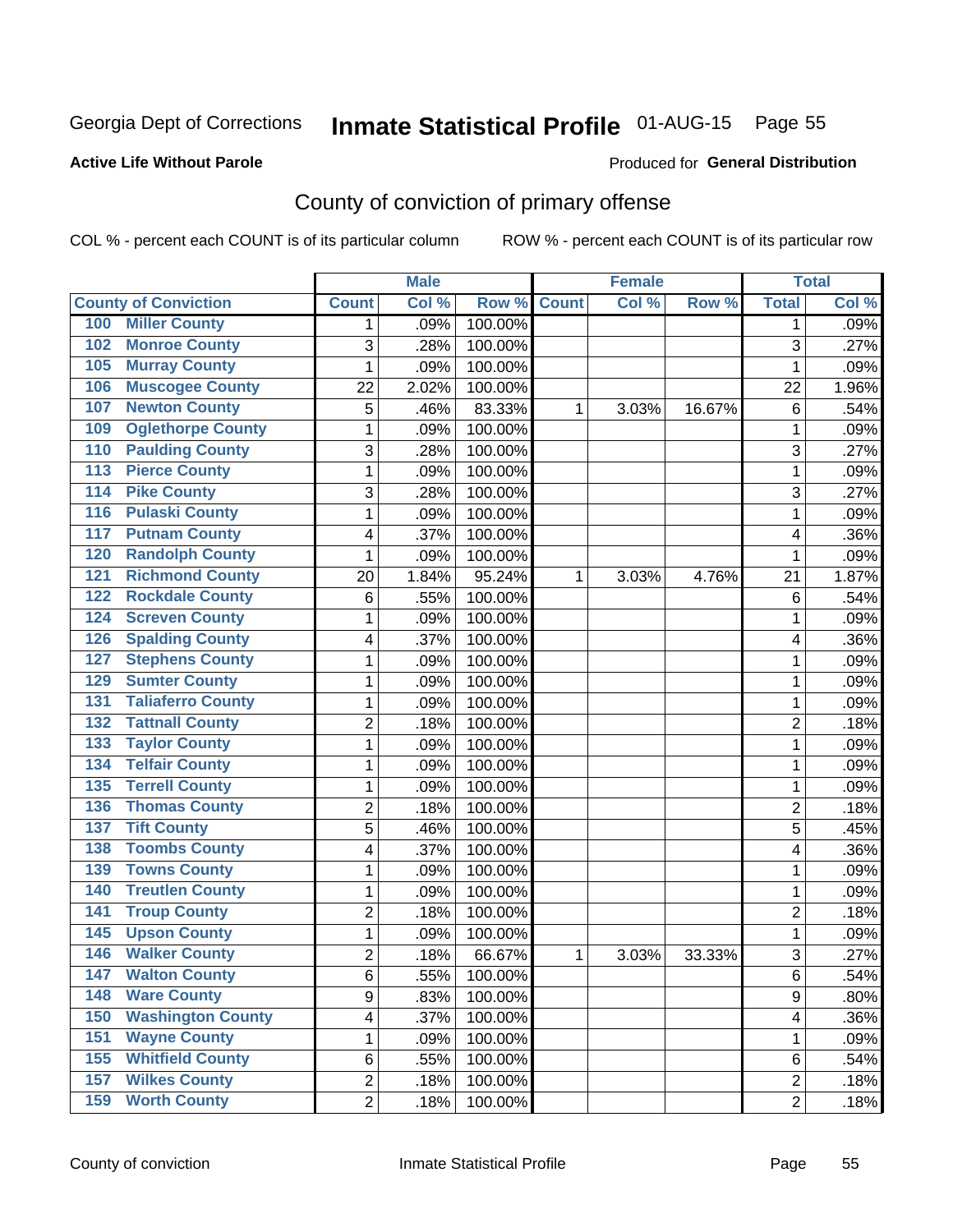## Inmate Statistical Profile 01-AUG-15 Page 56

#### **Active Life Without Parole**

#### Produced for General Distribution

## County of conviction of primary offense

COL % - percent each COUNT is of its particular column

|                             | <b>Male</b>  |       |                    | <b>Female</b> |       |          | $\tau$ otal |         |
|-----------------------------|--------------|-------|--------------------|---------------|-------|----------|-------------|---------|
| <b>County of Conviction</b> | <b>Count</b> | Col % | <b>Row % Count</b> |               | Col % | Row %    | Total       | Col %   |
| <b>Total Rported</b>        | 1,088        | 100%  | 97.06%।            | 33            | 100%  | $2.94\%$ | 1,121       | $100\%$ |

| ported<br>NI. |      |    |     |
|---------------|------|----|-----|
| <b>otal</b>   | ,088 | ^^ | 101 |
| <b>'Granc</b> |      | ◡  | .   |

| <b>Mode</b><br>(most frequent) | Unknown | Unknown | 'nknown |
|--------------------------------|---------|---------|---------|
|--------------------------------|---------|---------|---------|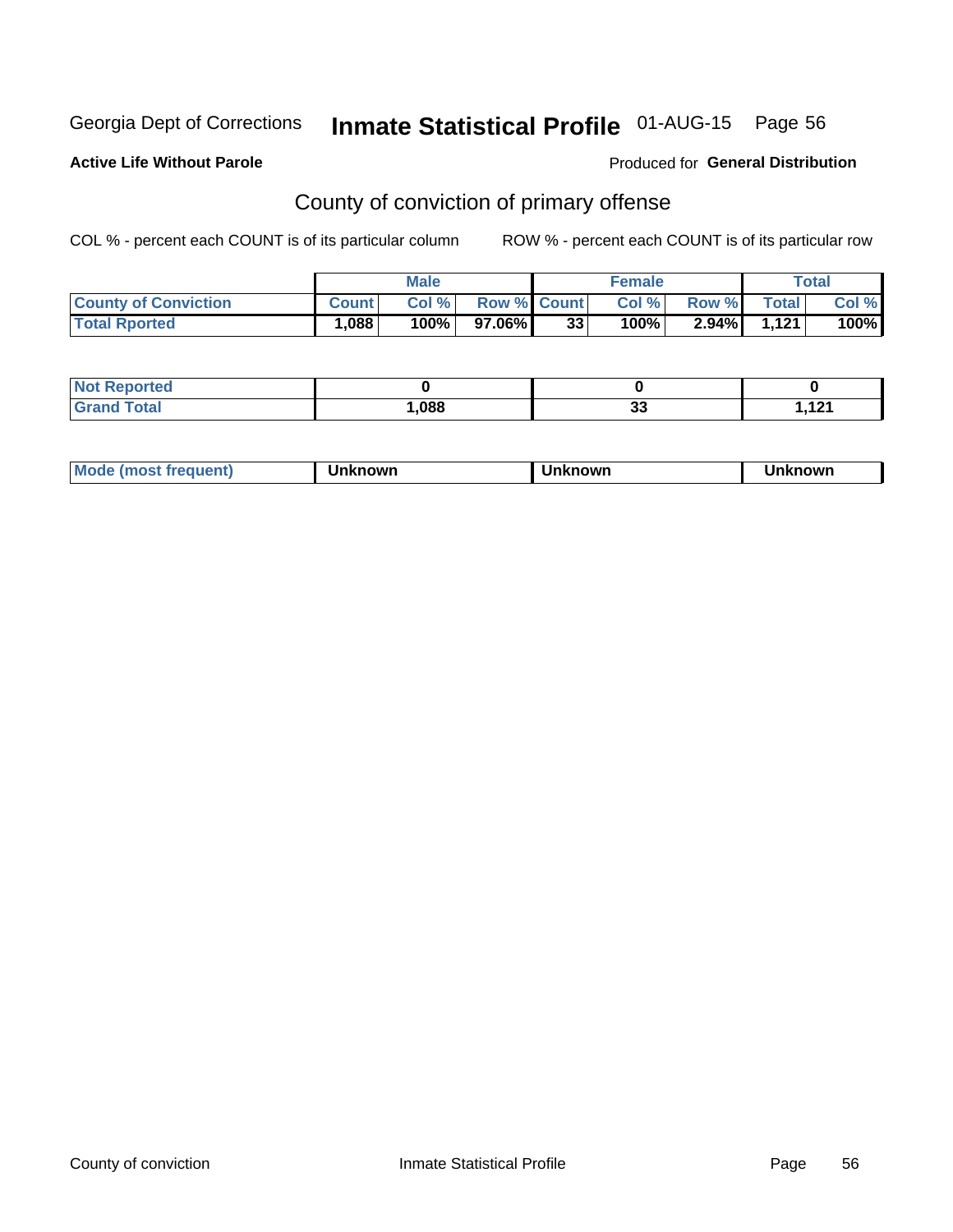### Georgia Dept of Corrections **Active Life Without Parole**

## Inmate Statistical Profile 01-AUG-15 Page 57

Produced for General Distribution

## Circuit of conviction of primary offense

COL % - percent each COUNT is of its particular column ROW % - percent each COUNT is of its particular row

|                         |                                 |                | <b>Male</b> |         |                | <b>Female</b> |        |                | <b>Total</b> |
|-------------------------|---------------------------------|----------------|-------------|---------|----------------|---------------|--------|----------------|--------------|
|                         | <b>Circuit of Conviction</b>    | <b>Count</b>   | Col %       | Row %   | <b>Count</b>   | Col %         | Row %  | <b>Total</b>   | Col %        |
| 1                       | <b>Alapaha Circuit</b>          | 6              | .98%        | 100.00% |                |               |        | 6              | .97%         |
| $\overline{2}$          | <b>Alcovy Circuit</b>           | 11             | 1.80%       | 91.67%  | $\mathbf{1}$   | 11.11%        | 8.33%  | 12             | 1.94%        |
| $\overline{\mathbf{3}}$ | <b>Atlanta Circuit</b>          | 95             | 15.57%      | 96.94%  | 3              | 33.33%        | 3.06%  | 98             | 15.83%       |
| 4                       | <b>Atlantic Circuit</b>         | 11             | 1.80%       | 100.00% |                |               |        | 11             | 1.78%        |
| 5                       | <b>Augusta Circuit</b>          | 30             | 4.92%       | 93.75%  | $\overline{2}$ | 22.22%        | 6.25%  | 32             | 5.17%        |
| $6\phantom{a}$          | <b>Blue Ridge Circuit</b>       | 3              | .49%        | 100.00% |                |               |        | $\mathfrak{S}$ | .48%         |
| 7                       | <b>Brunswick Circuit</b>        | 13             | 2.13%       | 92.86%  | $\mathbf 1$    | 11.11%        | 7.14%  | 14             | 2.26%        |
| 8                       | <b>Chattahoochee Circuit</b>    | 25             | 4.10%       | 100.00% |                |               |        | 25             | 4.04%        |
| 9                       | <b>Cherokee Circuit</b>         | $\overline{7}$ | 1.15%       | 100.00% |                |               |        | $\overline{7}$ | 1.13%        |
| 10                      | <b>Clayton Circuit</b>          | 27             | 4.43%       | 100.00% |                |               |        | 27             | 4.36%        |
| $\overline{11}$         | <b>Cobb Circuit</b>             | 21             | 3.44%       | 100.00% |                |               |        | 21             | 3.39%        |
| 12                      | <b>Conasauga Circuit</b>        | 7              | 1.15%       | 100.00% |                |               |        | $\overline{7}$ | 1.13%        |
| 13                      | <b>Cordele Circuit</b>          | 7              | 1.15%       | 100.00% |                |               |        | $\overline{7}$ | 1.13%        |
| 14                      | <b>Coweta Circuit</b>           | $\overline{7}$ | 1.15%       | 100.00% |                |               |        | $\overline{7}$ | 1.13%        |
| $\overline{15}$         | <b>Dougherty Circuit</b>        | 16             | 2.62%       | 100.00% |                |               |        | 16             | 2.58%        |
| 16                      | <b>Dublin Circuit</b>           | 4              | .66%        | 100.00% |                |               |        | 4              | .65%         |
| 17                      | <b>Eastern Circuit</b>          | 23             | 3.77%       | 100.00% |                |               |        | 23             | 3.72%        |
| 18                      | <b>Flint Circuit</b>            | 8              | 1.31%       | 100.00% |                |               |        | 8              | 1.29%        |
| 19                      | <b>Griffin Circuit</b>          | 12             | 1.97%       | 100.00% |                |               |        | 12             | 1.94%        |
| 20                      | <b>Gwinnett Circuit</b>         | 13             | 2.13%       | 100.00% |                |               |        | 13             | 2.10%        |
| $\overline{21}$         | <b>Houston Circuit</b>          | 10             | 1.64%       | 100.00% |                |               |        | 10             | 1.62%        |
| $\overline{22}$         | <b>Lookout Mountain Circuit</b> | $\,6$          | .98%        | 85.71%  | $\mathbf 1$    | 11.11%        | 14.29% | $\overline{7}$ | 1.13%        |
| 23                      | <b>Macon Circuit</b>            | 16             | 2.62%       | 100.00% |                |               |        | 16             | 2.58%        |
| $\overline{24}$         | <b>Middle Circuit</b>           | 12             | 1.97%       | 100.00% |                |               |        | 12             | 1.94%        |
| 25                      | <b>Mountain Circuit</b>         | 5              | .82%        | 100.00% |                |               |        | 5              | .81%         |
| 26                      | <b>Northeastern Circuit</b>     | 13             | 2.13%       | 100.00% |                |               |        | 13             | 2.10%        |
| $\overline{27}$         | <b>Northern Circuit</b>         | 9              | 1.48%       | 100.00% |                |               |        | 9              | 1.45%        |
| 28                      | <b>Ocmulgee Circuit</b>         | 11             | 1.80%       | 100.00% |                |               |        | 11             | 1.78%        |
| 29                      | <b>Oconee Circuit</b>           | 4              | .66%        | 100.00% |                |               |        | $\overline{4}$ | .65%         |
| 30                      | <b>Ogeechee Circuit</b>         | 8              | 1.31%       | 100.00% |                |               |        | 8              | 1.29%        |
| $\overline{31}$         | <b>Pataula Circuit</b>          | 4              | .66%        | 100.00% |                |               |        | 4              | .65%         |
| 32                      | <b>Piedmont Circuit</b>         | 10             | 1.64%       | 100.00% |                |               |        | 10             | 1.62%        |
| 33                      | <b>Rome Circuit</b>             | 9              | 1.48%       | 100.00% |                |               |        | 9              | 1.45%        |
| 34                      | <b>South Georgia Circuit</b>    | $\overline{2}$ | .33%        | 100.00% |                |               |        | $\overline{2}$ | .32%         |
| 35                      | <b>Southern Circuit</b>         | 15             | 2.46%       | 100.00% |                |               |        | 15             | 2.42%        |
| 36                      | <b>Southwestern Circuit</b>     | $\overline{2}$ | .33%        | 100.00% |                |               |        | $\overline{2}$ | .32%         |
| 37                      | <b>Stone Mountain Circuit</b>   | 48             | 7.87%       | 100.00% |                |               |        | 48             | 7.75%        |
| 38                      | <b>Tallapoosa Circuit</b>       | $\overline{2}$ | .33%        | 100.00% |                |               |        | $\overline{2}$ | .32%         |
| 39                      | <b>Tifton Circuit</b>           | $\overline{7}$ | 1.15%       | 100.00% |                |               |        | $\overline{7}$ | 1.13%        |
| 40                      | <b>Toombs Circuit</b>           | 3              | .49%        | 100.00% |                |               |        | 3              | .48%         |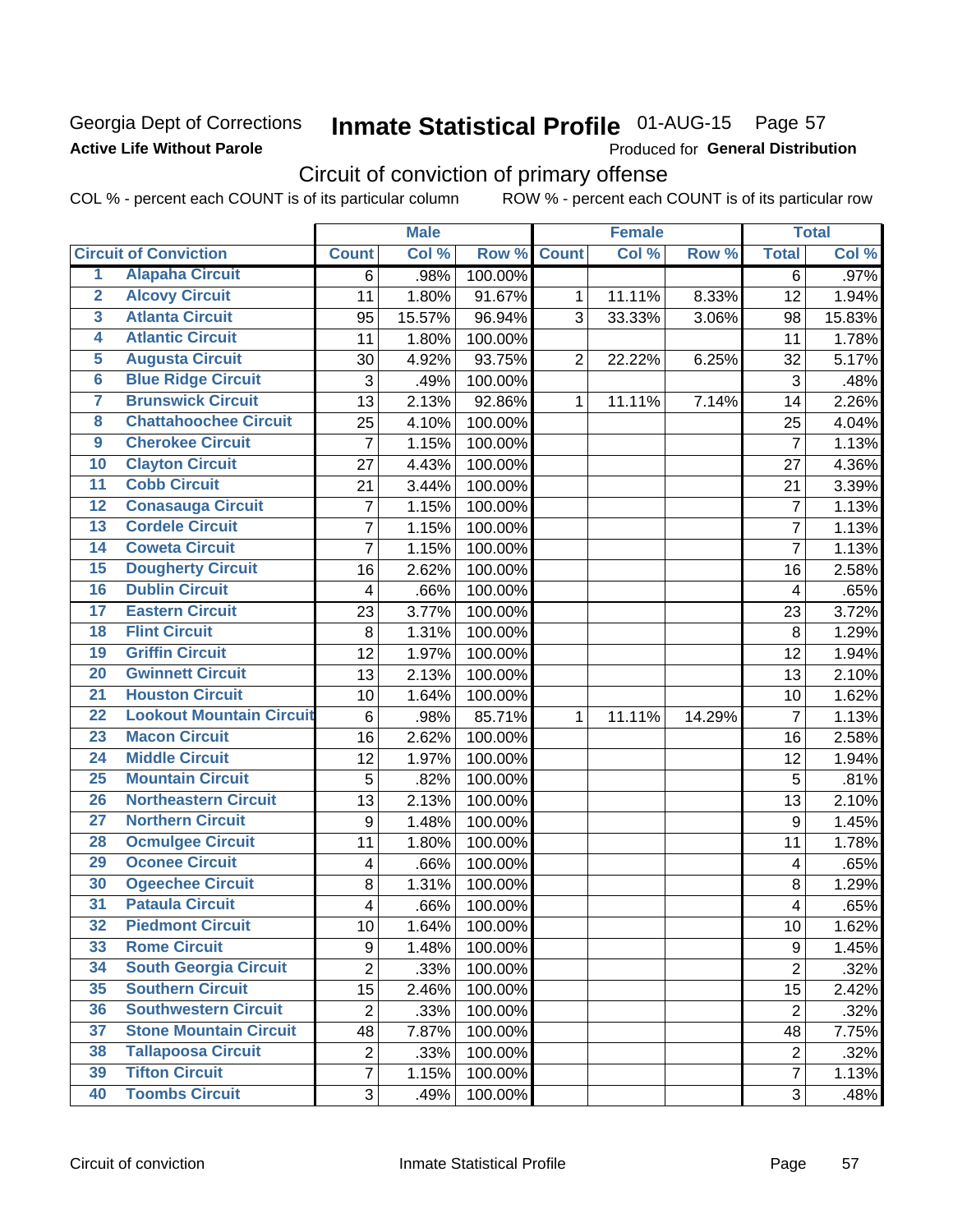## Georgia Dept of Corrections **Active Life Without Parole**

## Inmate Statistical Profile 01-AUG-15 Page 58

Produced for General Distribution

## Circuit of conviction of primary offense

COL % - percent each COUNT is of its particular column ROW % - percent each COUNT is of its particular row

|                             |                                  | <b>Male</b>    |       | <b>Female</b> |                |        | <b>Total</b> |                |       |  |
|-----------------------------|----------------------------------|----------------|-------|---------------|----------------|--------|--------------|----------------|-------|--|
|                             | <b>Circuit of Conviction</b>     | <b>Count</b>   | Col % | Row %         | <b>Count</b>   | Col%   | Row %        | <b>Total</b>   | Col % |  |
| 41                          | <b>Waycross Circuit</b>          | 18             | 2.95% | 100.00%       |                |        |              | 18             | 2.91% |  |
| 42                          | <b>Western Circuit</b>           | 16             | 2.62% | 100.00%       |                |        |              | 16             | 2.58% |  |
| 43                          | <b>Rockdale Circuit</b>          | 6              | .98%  | 100.00%       |                |        |              | 6              | .97%  |  |
| 44                          | <b>Douglas Circuit</b>           | 16             | 2.62% | 94.12%        | 1              | 11.11% | 5.88%        | 17             | 2.75% |  |
| 45                          | <b>Appalachian Circuit</b>       |                | .16%  | 100.00%       |                |        |              |                | .16%  |  |
| 46                          | <b>Enotah Circuit</b>            |                | .16%  | 100.00%       |                |        |              |                | .16%  |  |
| 48                          | <b>Towaliga Judicial Circuit</b> | 7              | 1.15% | 100.00%       |                |        |              | 7              | 1.13% |  |
| 49                          | <b>Paulding Circuit</b>          | 3              | .49%  | 100.00%       |                |        |              | 3              | .48%  |  |
|                             | <b>Total Rported</b>             | 610            | 100%  | 98.55%        | 9              | 100%   | 1.45%        | 619            | 100%  |  |
|                             | <b>Not Reported</b>              |                | 478   |               | 24             |        |              | 502            |       |  |
|                             | <b>Grand Total</b>               |                | 1,088 |               | 33             |        |              | 1,121          |       |  |
| <b>Mode (most frequent)</b> |                                  | <b>Atlanta</b> |       |               | <b>Atlanta</b> |        |              | <b>Atlanta</b> |       |  |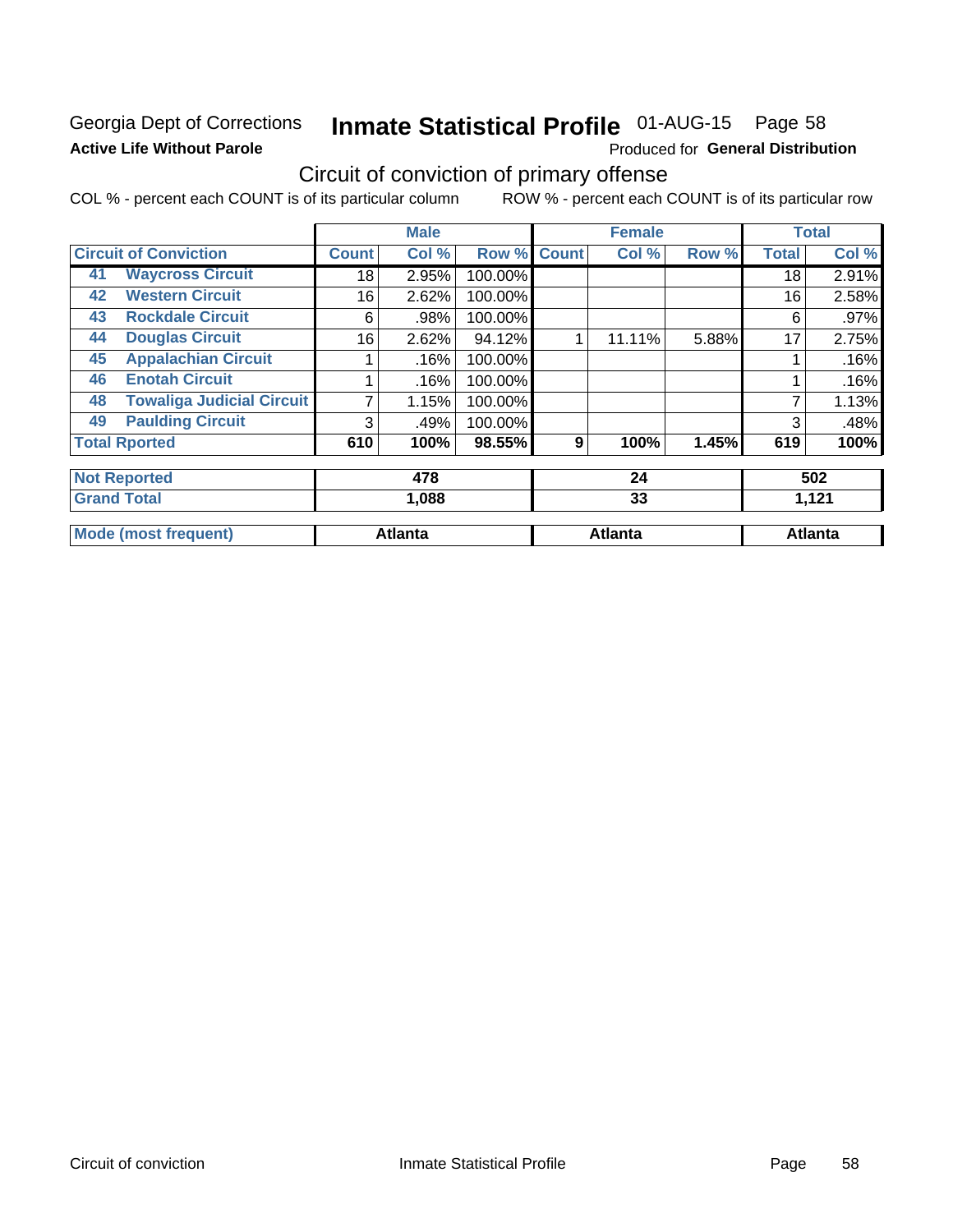### **Active Life Without Parole**

### **Produced for General Distribution**

## Years served (jail + prison) in this incarceration

COL % - percent each COUNT is of its particular column

|                       | <b>Male</b>     |       | <b>Female</b> |                 |        | <b>Total</b> |                |       |
|-----------------------|-----------------|-------|---------------|-----------------|--------|--------------|----------------|-------|
| <b>Years Served</b>   | <b>Count</b>    | Col % | Row %         | <b>Count</b>    | Col %  | Row %        | <b>Total</b>   | Col % |
| Less than one year    | $\overline{96}$ | 8.82% | 95.05%        | 5               | 15.15% | 4.95%        | 101            | 9.01% |
| 1 to 1.99 years       | 101             | 9.28% | 93.52%        | 7               | 21.21% | 6.48%        | 108            | 9.63% |
| 2 to 2.99 years       | 103             | 9.47% | 92.79%        | 8               | 24.24% | 7.21%        | 111            | 9.90% |
| 3 to 3.99 years       | 76              | 6.99% | 98.70%        | 1               | 3.03%  | 1.30%        | 77             | 6.87% |
| 4 to 4.99 years       | 66              | 6.07% | 97.06%        | $\overline{2}$  | 6.06%  | 2.94%        | 68             | 6.07% |
| 5 to 5.99 years       | 41              | 3.77% | 100.00%       |                 |        |              | 41             | 3.66% |
| 6 to 6.99 years       | 32              | 2.94% | 100.00%       |                 |        |              | 32             | 2.85% |
| 7 to 7.99 years       | 31              | 2.85% | 100.00%       |                 |        |              | 31             | 2.77% |
| 8 to 8.99 years       | 34              | 3.13% | 97.14%        | 1               | 3.03%  | 2.86%        | 35             | 3.12% |
| 9 to 9.99 years       | 21              | 1.93% | 91.30%        | $\overline{2}$  | 6.06%  | 8.70%        | 23             | 2.05% |
| 10 to 10.99 years     | 33              | 3.03% | 100.00%       |                 |        |              | 33             | 2.94% |
| 11 to 11.99 years     | 33              | 3.03% | 100.00%       |                 |        |              | 33             | 2.94% |
| 12 to 12.99 years     | 37              | 3.40% | 90.24%        | 4               | 12.12% | 9.76%        | 41             | 3.66% |
| 13 to 13.99 years     | 43              | 3.95% | 97.73%        | $\mathbf{1}$    | 3.03%  | 2.27%        | 44             | 3.93% |
| 14 to 14.99 years     | 42              | 3.86% | 100.00%       |                 |        |              | 42             | 3.75% |
| 15 to 15.99 years     | 45              | 4.14% | 100.00%       |                 |        |              | 45             | 4.01% |
| 16 to 16.99 years     | 29              | 2.67% | 96.67%        | 1               | 3.03%  | 3.33%        | 30             | 2.68% |
| 17 to 17.99 years     | 45              | 4.14% | 100.00%       |                 |        |              | 45             | 4.01% |
| 18 to 18.99 years     | 48              | 4.41% | 97.96%        | 1               | 3.03%  | 2.04%        | 49             | 4.37% |
| 19 to 19.99 years     | 37              | 3.40% | 100.00%       |                 |        |              | 37             | 3.30% |
| 20 to 20.99 years     | 26              | 2.39% | 100.00%       |                 |        |              | 26             | 2.32% |
| 21 to 21.99 years     | 24              | 2.21% | 100.00%       |                 |        |              | 24             | 2.14% |
| 22 to 22.99 years     | 12              | 1.10% | 100.00%       |                 |        |              | 12             | 1.07% |
| 23 to 23.99 years     | 4               | 0.37% | 100.00%       |                 |        |              | 4              | 0.36% |
| 24 to 24.99 years     | 4               | 0.37% | 100.00%       |                 |        |              | 4              | 0.36% |
| 25 to 25.99 years     | $\mathbf{1}$    | 0.09% | 100.00%       |                 |        |              | $\mathbf{1}$   | 0.09% |
| 26 to 26.99 years     | $\overline{7}$  | 0.64% | 100.00%       |                 |        |              | $\overline{7}$ | 0.62% |
| 27 to 27.99 years     | 3               | 0.28% | 100.00%       |                 |        |              | 3              | 0.27% |
| 28 to 28.99 years     | 4               | 0.37% | 100.00%       |                 |        |              | 4              | 0.36% |
| Thirty + years        | 10              | 0.92% | 100.00%       |                 |        |              | 10             | 0.89% |
| <b>Total Reported</b> | 1,088           | 100%  | 97.06%        | $\overline{33}$ | 100%   | 2.94%        | 1,121          | 100%  |

| <b>Not Reported</b>      |                 |                   |                 |
|--------------------------|-----------------|-------------------|-----------------|
| <b>Grand Total</b>       | 1,088           | 33                | 1.121           |
|                          |                 |                   |                 |
| <b>Mean</b><br>(average) | 9.56            | 5.2               | 9.43            |
| <b>Median (middle)</b>   | 7.95            | 2.51              | 7.83            |
| Mode (most frequent)     | 2 to 2.99 years | 12 to 12.99 years | 2 to 2.99 years |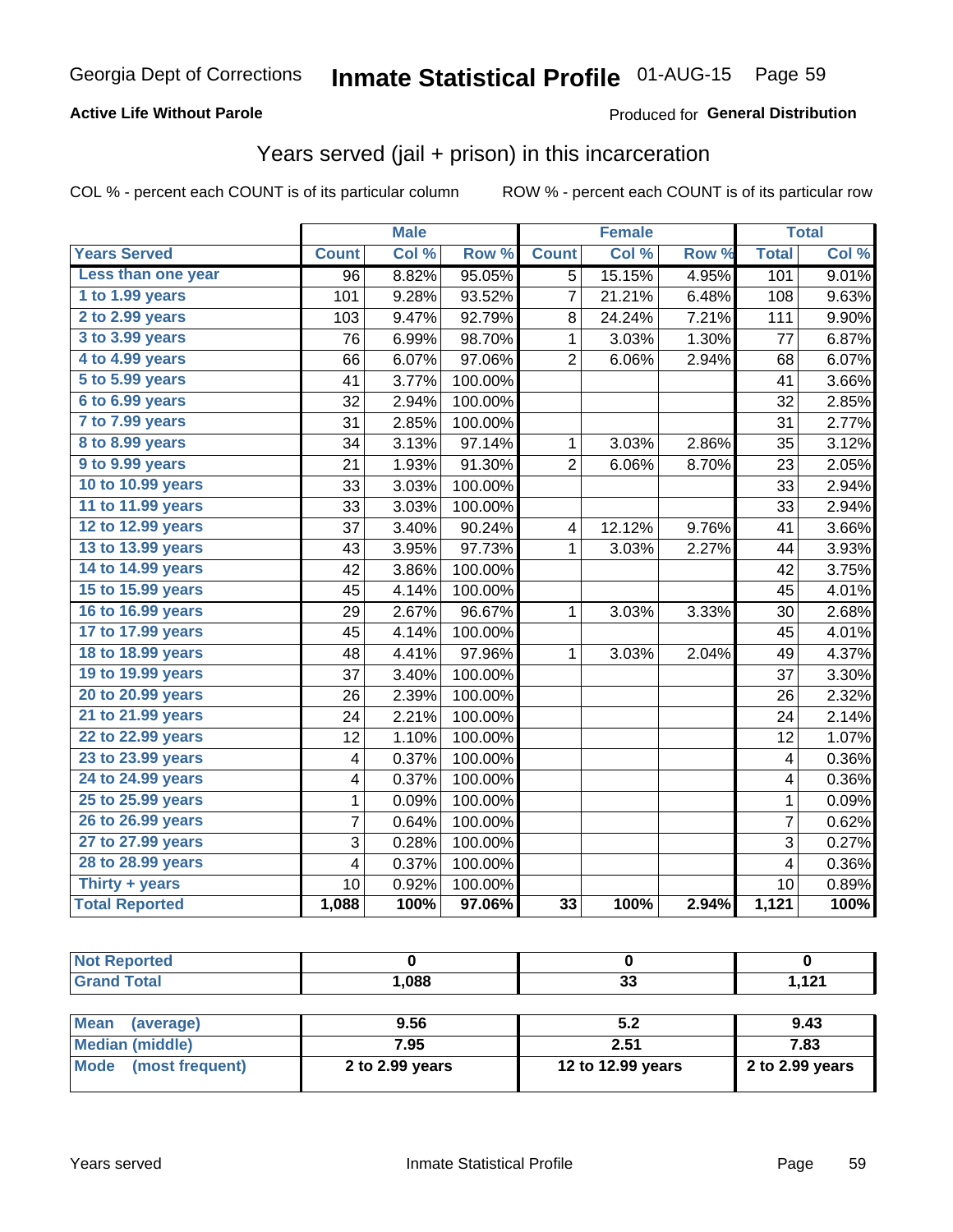## Inmate Statistical Profile 01-AUG-15 Page 60

### **Active Life Without Parole**

Produced for General Distribution

## Results of most recent HIV tests

COL % - percent each COUNT is of its particular column

|                         | <b>Male</b>  |           |        | <b>Female</b>   |           |          | Total |        |
|-------------------------|--------------|-----------|--------|-----------------|-----------|----------|-------|--------|
| <b>HIV Test Results</b> | <b>Count</b> | Col%      | Row %I | <b>Count</b>    | Col %     | Row %    | Total | Col %  |
| <b>Positive</b>         |              | $0.66\%$  | 87.50% |                 | $3.03\%$  | 12.50%   |       | 0.73%  |
| <b>Negative</b>         | .055         | $99.34\%$ | 97.06% | 32 <sub>1</sub> | $96.97\%$ | $2.94\%$ | 1,087 | 99.27% |
| <b>Total Reported</b>   | ,062         | 100%      | 96.99% | 33              | 100%      | 3.01%    | 1,095 | 100%   |

| <b>Not Reported</b> | n,<br>ZU |          | n,<br>Zu |
|---------------------|----------|----------|----------|
| Total               | ,088     | ^^<br>uu | 101<br>. |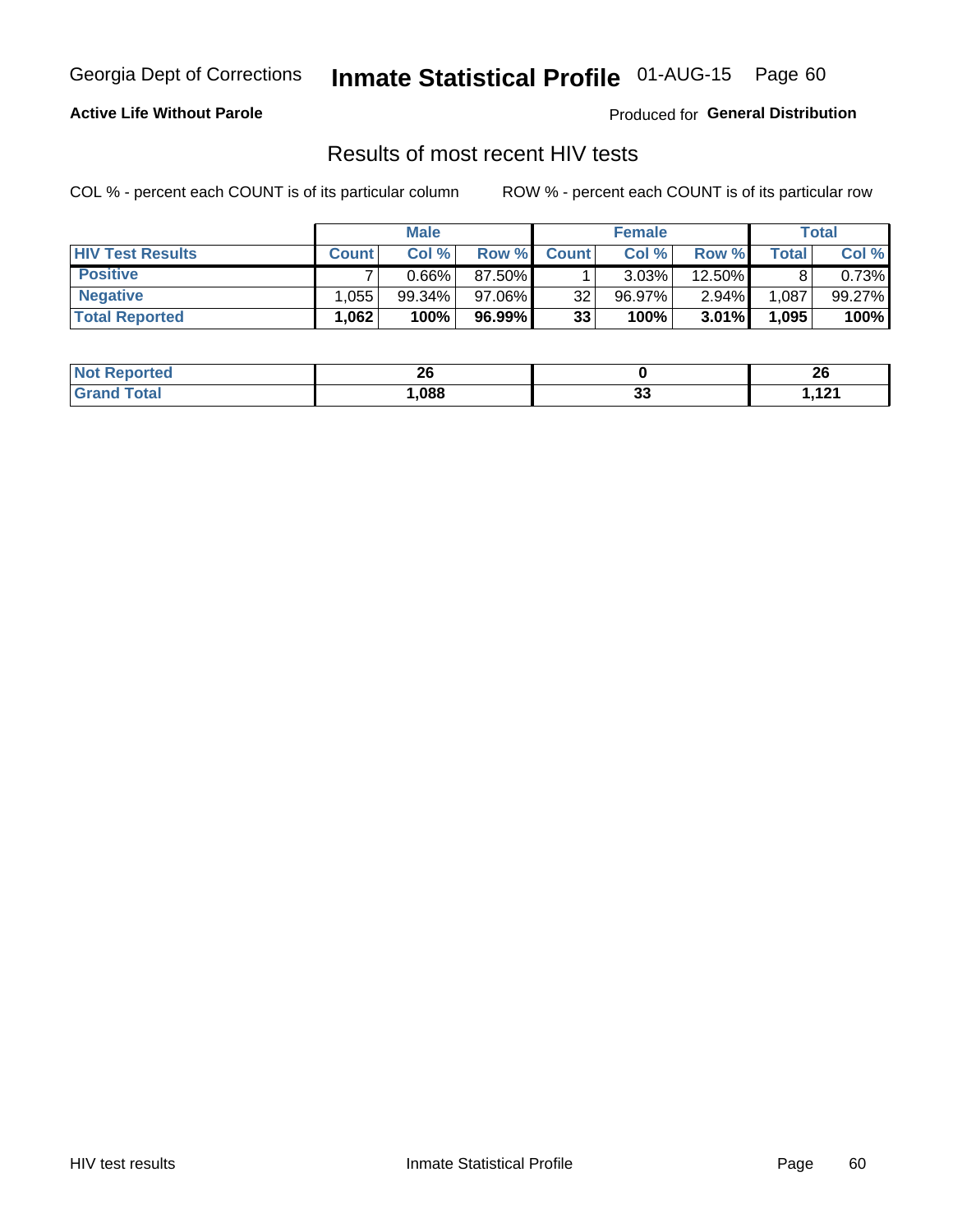## Georgia Dept of Corrections **Inmate Statistical Profile** 01-AUG-15 Page 61

### **Active Life Without Parole**

Produced for **General Distribution**

## Results of most recent tuberculosis test

COL % - percent each COUNT is of its particular column ROW % - percent each COUNT is of its particular row

|                                  | <b>Male</b>  |        |           | <b>Female</b> |           |          | Total        |        |
|----------------------------------|--------------|--------|-----------|---------------|-----------|----------|--------------|--------|
| <b>Tuberculosis Test Results</b> | <b>Count</b> | Col%   | Row %I    | <b>Count</b>  | Col %     | Row %I   | <b>Total</b> | Col %  |
| <b>Positive on current test</b>  | 241          | 22.57% | 98.77%    |               | 9.09%     | $1.23\%$ | 244          | 22.16% |
| <b>Negative</b>                  | 827          | 77.43% | $96.50\%$ | 30            | $90.91\%$ | 3.50%    | 857          | 77.84% |
| <b>Total Reported</b>            | .068         | 100%   | 97.00% l  | 33            | 100%      | $3.00\%$ | 1.101        | 100%   |

| <b>Not Reported</b> | nr<br>ZU |     | ״<br>Zu |
|---------------------|----------|-----|---------|
| <b>Total</b>        | ,088     | ~~  | 101     |
| Gr2r                |          | ູບປ | ا 14 ر  |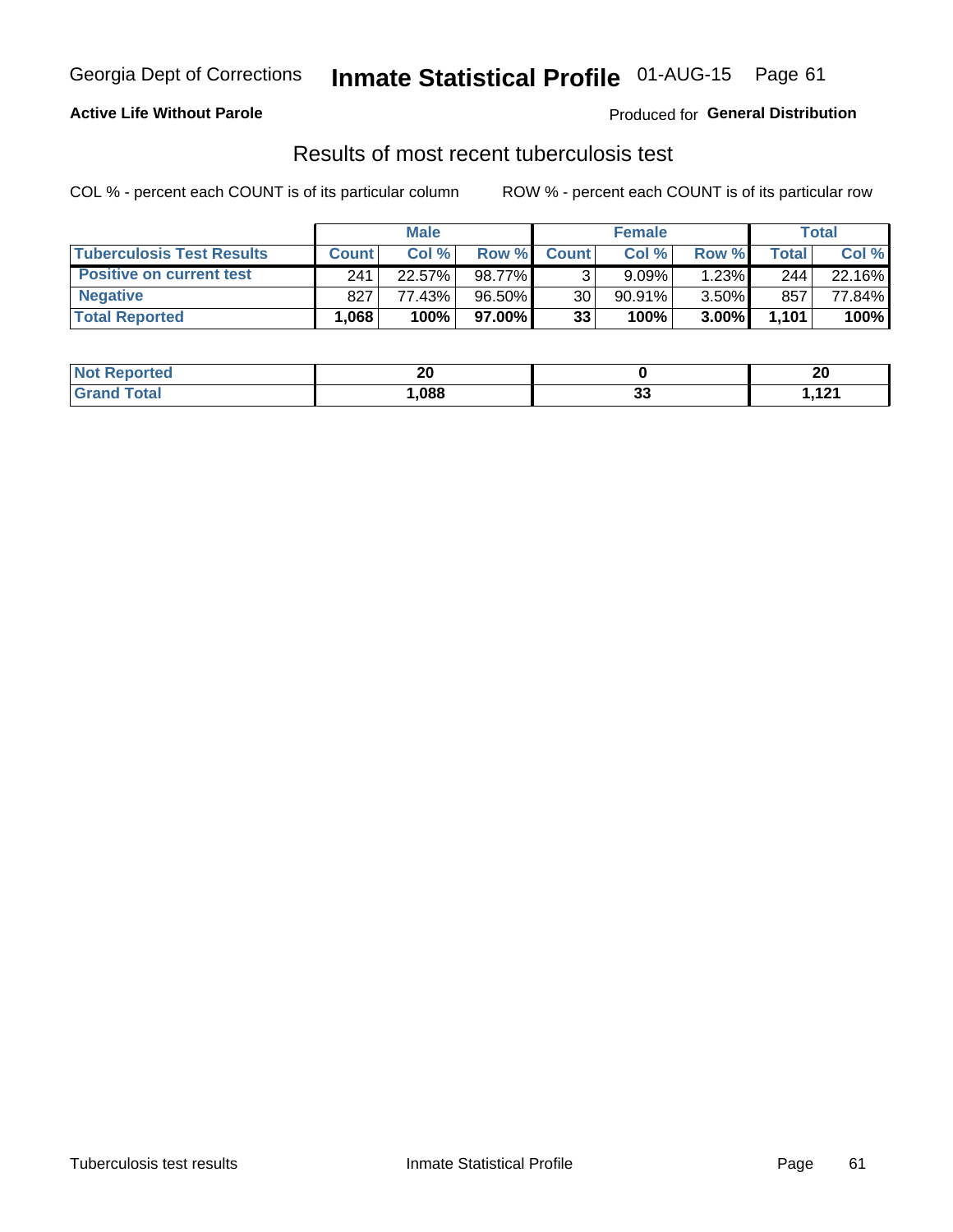## Georgia Dept of Corrections **Inmate Statistical Profile** 01-AUG-15 Page 62

### **Active Life Without Parole**

Produced for **General Distribution**

## Results of most recent syphilis test

COL % - percent each COUNT is of its particular column ROW % - percent each COUNT is of its particular row

|                                 | <b>Male</b>  |           |           | <b>Female</b> |           |          | Total   |        |
|---------------------------------|--------------|-----------|-----------|---------------|-----------|----------|---------|--------|
| <b>Syphilis Test Results</b>    | <b>Count</b> | Col%      | Row %     | <b>Count</b>  | Col %     | Row %I   | Total i | Col %  |
| <b>Positive on current test</b> | 16           | $2.54\%$  | $94.12\%$ |               | 9.09%     | 5.88%    | 17      | 2.65%  |
| <b>Negative</b>                 | 615          | $97.46\%$ | 98.40%    | 10            | $90.91\%$ | $1.60\%$ | 625     | 97.35% |
| <b>Total Reported</b>           | 631          | 100%      | 98.29%    | 11            | 100%      | $1.71\%$ | 642     | 100%   |

| <b>Not Reported</b> | <b>A57</b><br>TV. | 00<br>▴▴ | 479 |
|---------------------|-------------------|----------|-----|
| Total               | ,088              | ~~       | 101 |
| Granc               |                   | ູບປ      |     |